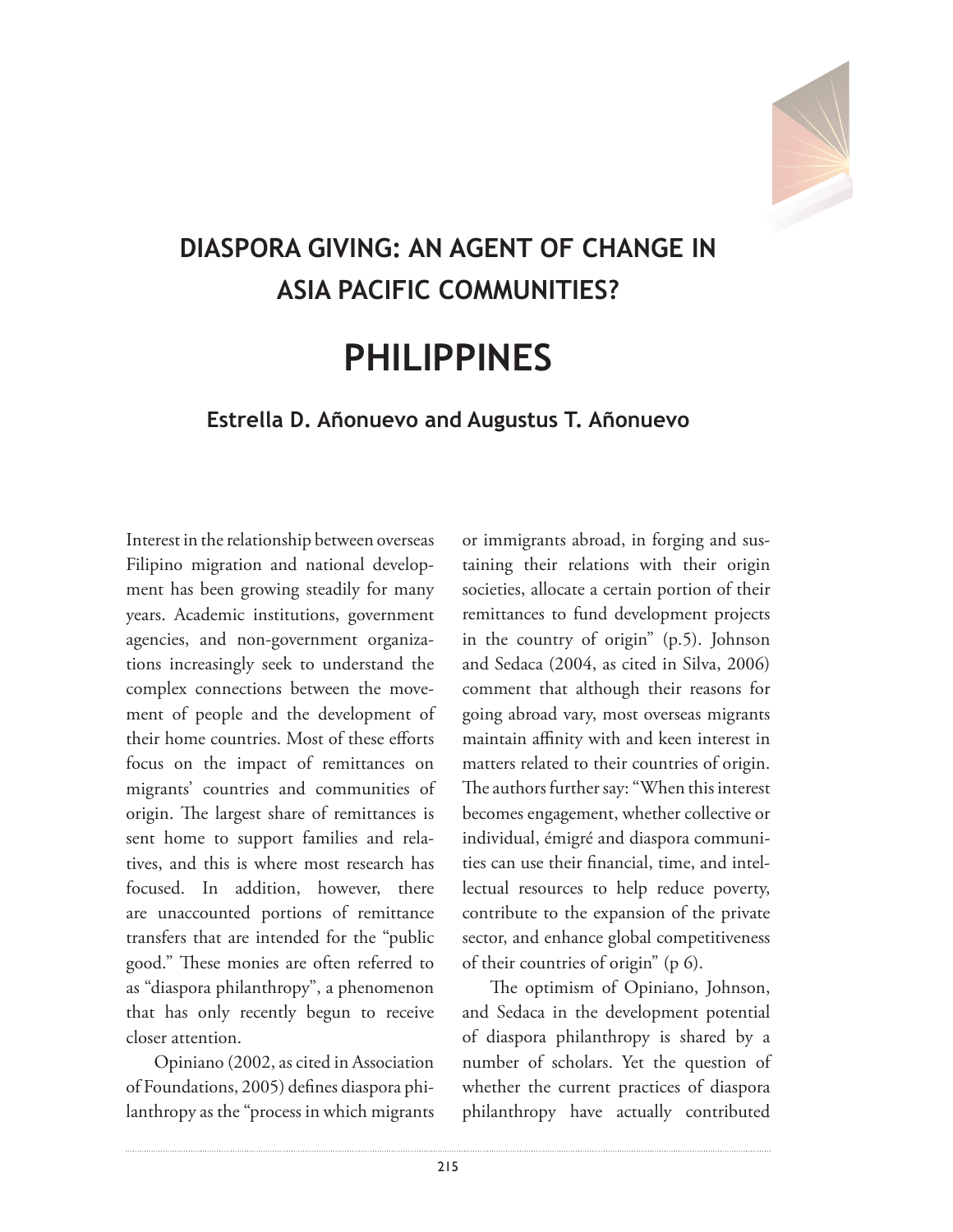Diaspora Giving: An Agent of Change in Asia Pacific Communities?

> to the development of home communities remains an open question. Filipinos direct an important portion of overseas remittances to help those beyond their immediate families. However, it remains uncertain whether these migrant acts and contributions have developed into a more substantive engagement contributing to social change and development. It is to this discussion–migrants' current and future role in effecting social change in the Philippines–that this paper seeks to contribute.

> Following a brief overview of the Filipino diaspora population, this paper aims to: 1) discuss the current practices of Filipino diaspora philanthropy; 2) highlight some best practices in strategic giving; 3) assess the current environment for diaspora giving, and 4) pinpoint challenges and offer recommendations to realize the development potential of Filipino diaspora philanthropy.

## **The Filipino Diaspora**

#### *Waves of migration in search of a better life*

The history of overseas Filipino migration is a story of poverty, unemployment, and underdevelopment in the Philippines. Successive waves of Filipinos have migrated to other countries in search of employment opportunities and in pursuit of better lives for their families. The past century has witnessed three somewhat distinct waves of Filipino migration.

The first wave began in the early 1900s, when Filipino workers began to migrate to Hawaii to work in sugar plantations. A steady stream of Filipinos moved to Hawaii—and later, to the United States

mainland–to work in agriculture and in the fish canneries of Alaska (Pilipinong Migrante sa Canada [PMC], 2008; Center for Migrant Advocacy [CMA], 2006).

A second wave of Filipino migration began in the 1960s and was largely composed of more highly educated and skilled professionals, including nurses, doctors, and medical technicians. As in the first wave, these emigrants were responding to labor shortages and opportunities, finding employment in the United States, Canada, and several European countries (PMC, 2008). During this period, the U.S. government's scholarship and exchange programs attracted more Filipinos to the United States as students, many of whom stayed and worked as professionals and later became American citizens (Garchitorena, 2007a).

A third wave of overseas Filipino migration began in 1974, when the Philippine government, under President Marcos, institutionalized a new overseas employment program intended as "a temporary measure to generate foreign exchange and ease the country's unemployment and underemployment problems" (CMA, 2006). Encouraged by the government, Filipinos migrated in large numbers to fill labor shortages in many countries. The majority of Filipinos migrating in the 1970s was less skilled than their immediate predecessors and often found work as construction workers, nannies, domestic workers, nurses, and entertainers. Perhaps most prominently, Filipino men found employment with construction companies in the Middle East while Filipino women were hired for domestic work in Saudi Arabia,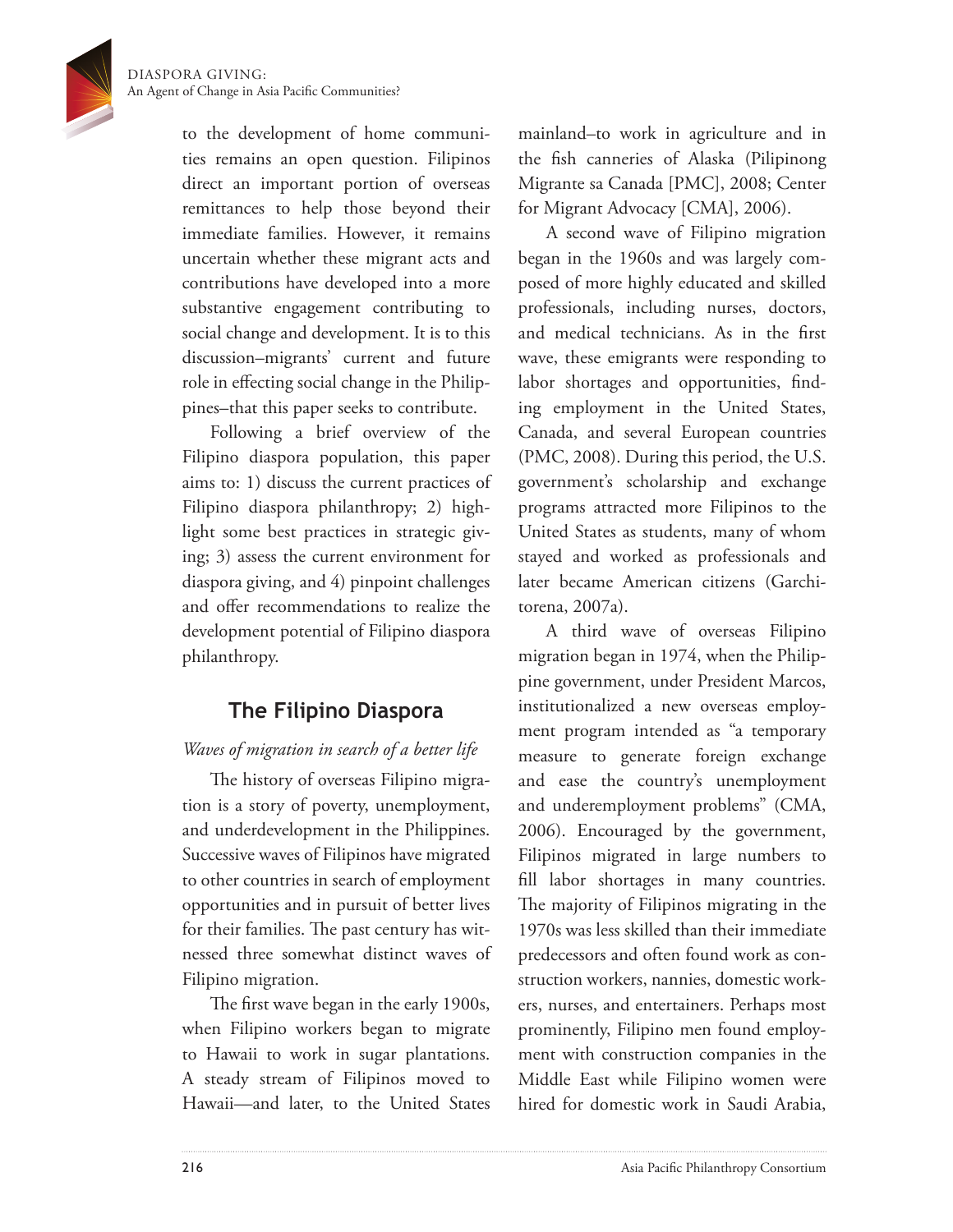Kuwait, Hong Kong, Singapore, Taiwan, and Malaysia (PMC, 2008).

It was during this third wave of migration that Filipino women began to migrate overseas in proportionally greater numbers than their male compatriots. CMA (2006) reported that in the 1970s, women made up only 12% of the overseas workforce. In 1987, they comprised about 48% of overseas deployment; in 1993, about 55%, and in 2000, around 64%. Today, Filipino

193 countries, comprising about 10% of the total Philippine population. It is an immense and diverse population—difficult to describe with generalizations—and includes permanent residents (43%), temporary contract workers (46%), and undocumented migrants (11%). (See Table 1).

**Permanent residents** are legal residents of other countries, and their residence in these countries does not depend on work

**Table 1.** Stock Estimate of Overseas Filipinos As of December 2006

migrant women often work as domestic workers, caregivers, professional and technical employees, nurses, clerical and sales workers, and entertainers.

According to the PMC (2008), the increasing volume of migrant remittances and the widespread unemployment in the country motivate the Philippine government to continue its labor export policy. The program was entrenched and enhanced in the administrations of Presidents Corazon Aquino, Fidel Ramos, Joseph Estrada, and Gloria Macapagal-Arroyo.

## *A diverse group of overseas Filipinos*

The Philippine government's Commission on Filipinos Overseas (CFO) estimated that there are about 8.2 million overseas Filipinos living in

| <b>PERMANENT</b> | <b>TEMPORARY</b>                                                                                                                 | <b>IRREGULAR</b> | <b>TOTAL</b> |
|------------------|----------------------------------------------------------------------------------------------------------------------------------|------------------|--------------|
|                  | 3,802,345                                                                                                                        | 874,792          | 8,233,172    |
| 553              | 71,503                                                                                                                           | 17,742           | 89,798       |
| 18               | 13,428                                                                                                                           | 700              | 14,146       |
| 75               | 9,475                                                                                                                            | 680              | 10,230       |
| 460              | 48,600                                                                                                                           | 16,362           | 65,422       |
| 196,968          | 789,110                                                                                                                          | 237,600          | 1,223,678    |
| 124,722          | 103,555                                                                                                                          | 30,700           | 258,977      |
| 26,001           | 88,372                                                                                                                           | 125,000          | 239,373      |
| 46,245           | 597,183                                                                                                                          | 81,900           | 725,328      |
| 3,523            | 1,723,911                                                                                                                        | 112,250          | 1,839,684    |
| 247              | 1,001,330                                                                                                                        | 18,000           | 1,019,577    |
| 94               | 133,361                                                                                                                          | 11,500           | 144,955      |
| 3,182            | 589,220                                                                                                                          | 82,750           | 675,152      |
| 229,132          | 534,748                                                                                                                          | 124,380          | 888,260      |
| 62,606           | 93,358                                                                                                                           | 9,600            | 165,564      |
| 23,108           | 84,972                                                                                                                           | 20,000           | 128,000      |
| 143,418          | 356,418                                                                                                                          | 94,780           | 594,616      |
|                  |                                                                                                                                  |                  |              |
| 2,887,129        | 333,763                                                                                                                          | 356,400          | 3,577,292    |
| 2,443,269        | 128,440                                                                                                                          | 156,500          | 2,728,209    |
| 396,054          | 38,886                                                                                                                           | 3,000            | 437,940      |
| 47,806           | 166,437                                                                                                                          | 196,900          | 411,143      |
| 238,730          | 74,813                                                                                                                           | 26,420           | 339,963      |
| 218,425          | 15,100                                                                                                                           | 3,000            | 236,525      |
| 19,549           | 742                                                                                                                              | 120              | 20,411       |
| 756              | 58,971                                                                                                                           | 23,300           | 83,027       |
| 0                | 274,497                                                                                                                          | $\mathbf{0}$     | 274,497      |
|                  | OTHERS/UNSPECIFIED<br>OTHERS/UNSPECIFIED<br>OTHERS/UNSPECIFIED<br>OTHERS/UNSPECIFIED<br>OTHERS/UNSPECIFIED<br>OTHERS/UNSPECIFIED | 3,556,035        |              |

Prepared by the Commission on Filipinos Overseas from CFO, DFA, POEA and other sources covering 193 countries/territories.

Source: POEA (2006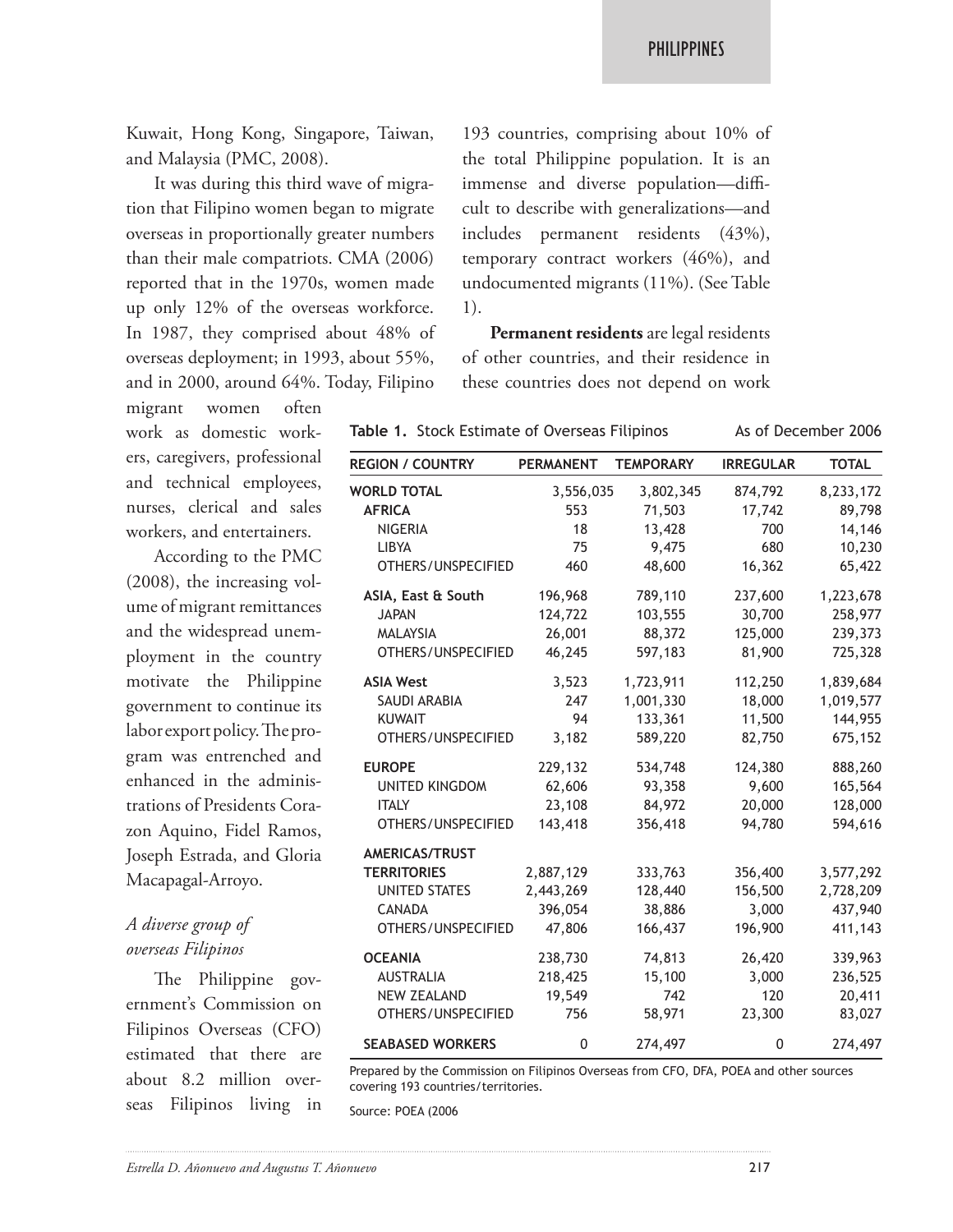

Diaspora Giving: An Agent of Change in Asia Pacific Communities?

> contracts. It is estimated that, in 2006, there were about 3.6 million Filipinos permanently residing abroad. The United States, Canada, and Australia, Japan, and Germany–in descending order–have the largest numbers of Filipino permanent residents, with about 2 to 2.5 million living in the United States (CFO, 2007).

> Many permanent residents are professionals or spouses of nationals of the host countries, and significant numbers of them have acquired citizenship in their host countries. They often hold well-paying jobs and have attained relative wealth. As a group, they have also integrated socially and culturally into their host countries. A number of them have brought family members and relatives to their host countries. Many have raised families in their country of residence, resulting in a growing number of second-generation overseas Filipinos.

> **Temporary Filipino workers**, often referred to as Overseas Filipino Workers (OFWs), are estimated at 3.8 million. OFWs are persons working outside of the Philippines, whose stay in other countries is tied to their jobs, and who are expected to return to the Philippines at the end of their labor contracts (CFO, 2007).

> Overseas Filipino Workers are further classified as land-based and sea-based workers. The National Statistics Office (2004) reported that land-based workers hired from 1992 to 2005 were primarily laborers and other unskilled workers. Professionals, technicians and clerical workers comprise a minority (Population Commission, 2007). Saudi Arabia, the United Arab Emirates, Kuwait, the United States, Hong Kong

and China, Qatar, Japan, Malaysia, Italy, and Taiwan (in descending order) employ the highest number of land-based OFWs (CFO, 2006 as cited by Population Commission, 2007).

Sea-based workers are those working in any international fishing, passenger, or cargo vessel (Talento, 2004). The Philippines stands as the world's top supplier of seafarers around the world. About 30%, or around 274,000, of the total maritime population of 913,000, is composed of Filipinos (Samante, 2007).

**Undocumented overseas Filipinos** are Filipinos residing in other countries without proper documentation, including valid residence or work permits. Most undocumented Filipinos left the Philippines as tourists, but have remained in the countries to which they traveled and have gained employment there, albeit illegally (Talento, 2004). The population of undocumented Filipinos is estimated at 874,000 (CFO, 2007) but most observers consider this to be a very conservative estimate. Most undocumented Filipinos live and work in the United States, Malaysia, and Singapore (CFO, 2007). Because of their status, undocumented Filipinos often work in what are sometimes referred to as "3D jobs"—dirty, demeaning, and dangerous.

The size of the Filipino diaspora is expected to continue to increase. The nowentrenched government policy of sending overseas workers abroad, the perennial political and economic crises, and the country's intractable poverty and hopelessness will continue to fuel Filipino emigration in the foreseeable future.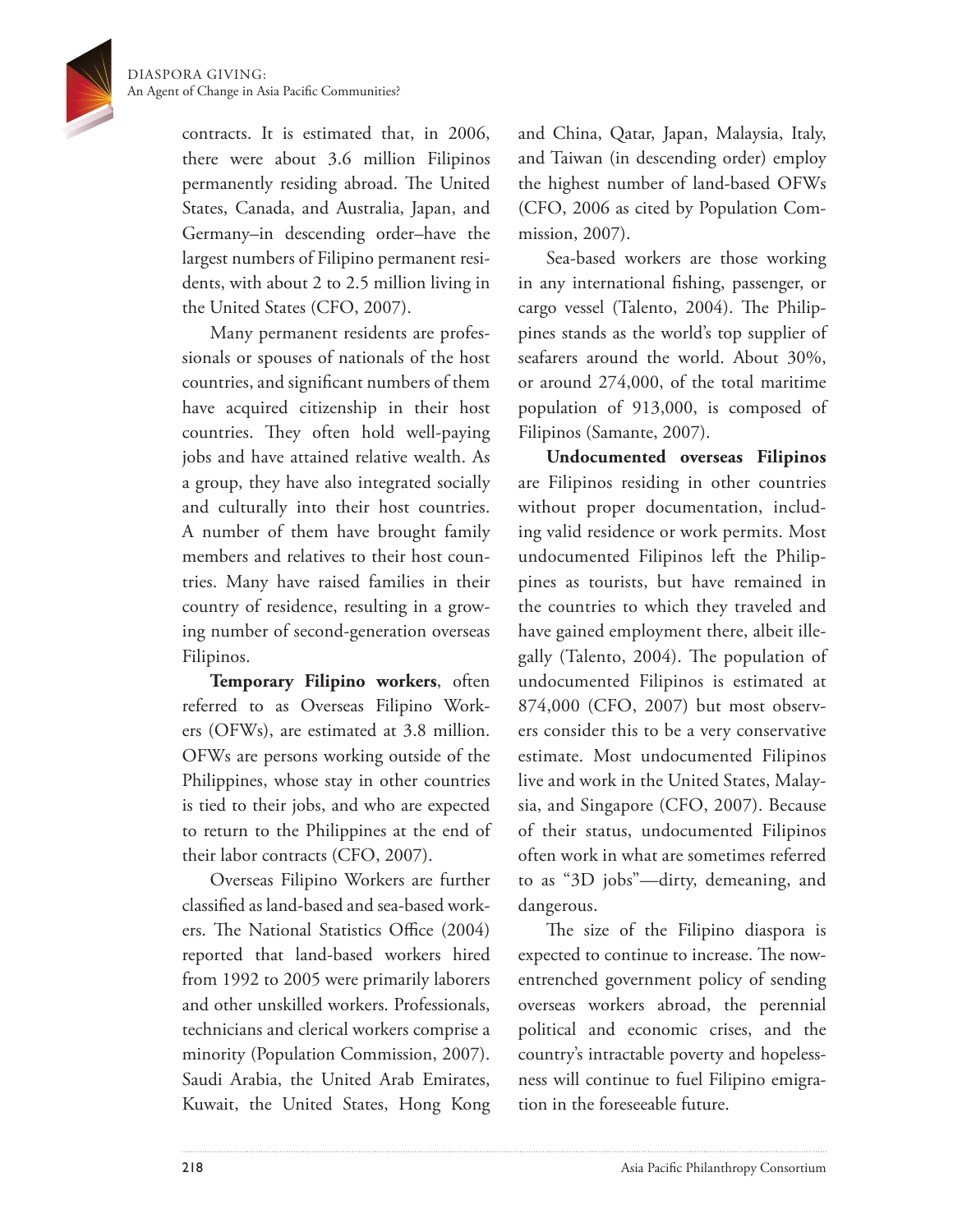#### *Record-high levels of remittances*

Attendant to the steady growth in the number of overseas Filipinos is the annual increase in remittances, which in recent years has reached record-high levels. According to the World Bank, the Philippines ranks fifth in the world in terms of remittances received, following India, China, Mexico, and France (Tetangco, 2007). The Bangko Sentral ng Pilipinas (BSP) reported that annual OFW remittances increased from US\$103 million in  $1975<sup>1</sup>$  (about the time the Philippines started its overseas employment program) to US\$12.8 billion in 2006 (Agence France-Presse, 2007). The BSP expected 2007 remittances to top US\$14 billion.

These figures, astounding as they are, significantly underestimate total remittances to the Philippines. Official estimates reflect only remittances transferred through banks. However, transmitting money through banks incurs high fees; thus, many overseas Filipinos send money through informal channels, including door-todoor and courier services and the *padala*  system (sending money through a relative or friend who is going home) (Commission on Population, 2007). It is estimated that, including remittances sent through informal channels, OFW remittances in 2007 will total close to US\$20 billion. This would represent almost 15% of the Philippines's estimated gross economic product of US\$137 billion (Lucas, 2007).

Table 2 shows the breakdown of the 2005 and 2006 overseas Filipino remittances in terms of source continents, and Table 3 lists the top 10 source countries. Noteworthy to efforts to tap diaspora philanthropy is the portion of remittances that come from the United States–over 60% of the total.

Table 2. OFW Remittances by Origin For 2005 and 2006

|                             | <b>OFW Remittances*</b> |            |          |  |
|-----------------------------|-------------------------|------------|----------|--|
| <b>World Group</b>          | 2005                    | 2006       | % Change |  |
| Asia                        | 1,172,373               | 1,496,120  | 27.6%    |  |
| Middle East                 | 1,417,491               | 1,909,208  | 34.7%    |  |
| Europe                      | 1,433,904               | 2.061.067  | 43.7%    |  |
| Americas                    | 6,605,231               | 7,198,212  | 9.0%     |  |
| <b>Trust Territories</b>    |                         |            | 0.0%     |  |
| Africa                      | 4,546                   | 10,272     | 126.0%   |  |
| Oceana                      | 54,573                  | 85,610     | 56.9%    |  |
| <b>Others</b>               | 887                     | 819        | $-7.7%$  |  |
| <b>Landbased Total</b>      | 9,019,647               | 10,812,018 | 19.9%    |  |
| <b>Seabased Total</b>       | 1,669,358               | 1,949,290  | 16.8%    |  |
| <b>Total OFW Remittance</b> | 10,689,005              | 12,761,308 | 19.4%    |  |
| Monthly Remittance Average  | 890,750                 | 1.063.442  |          |  |

Note: Data are not truly reflective of the actual country of deployment of OFW's due to the common practice of remittance centers in various cities abroad to course remittance through correspondent banks mostly located in the U.S.

*\* In Thousand US dollars*

Source: DER-BSP as cited in POEA (2006)

#### Table 3. Top Ten Sources of OFW Remittances For 2005 and 2006

|                             | <b>OFW Remittances*</b> |           |          |  |
|-----------------------------|-------------------------|-----------|----------|--|
| <b>Country of Origin</b>    | 2005                    | 2006      | % Change |  |
| 1. United States of America | 6,424,848               | 6,526,429 | 1.58%    |  |
| 2. Saudi Arabia             | 949,372                 | 1,117,915 | 17.75%   |  |
| 3. Canada                   | 117,061                 | 590,627   | 404.55%  |  |
| 4. Italy                    | 430,071                 | 574,662   | 33.62%   |  |
| 5. United Kingdom           | 300,725                 | 561,670   | 86.77%   |  |
| 6. Japan                    | 356,659                 | 453,398   | 27.12%   |  |
| 7. United Arab Emirates     | 257,429                 | 427,246   | 65.97%   |  |
| 8. Hongkong                 | 338,895                 | 413,723   | 22.08%   |  |
| 9. Singapore                | 240,149                 | 285,126   | 18.73%   |  |
| 10. Taiwan                  | 86,551                  | 168,998   | 95.26%   |  |

Note: Data are not truly reflective of the actual country of deployment of OFW's due to the common practice of remittance centers in various cities abroad to course remittances through correspondent banks mostly located in the U.S.

*\* In Thousand US dollars*

Source: DER-BSP as cited in POEA (2006)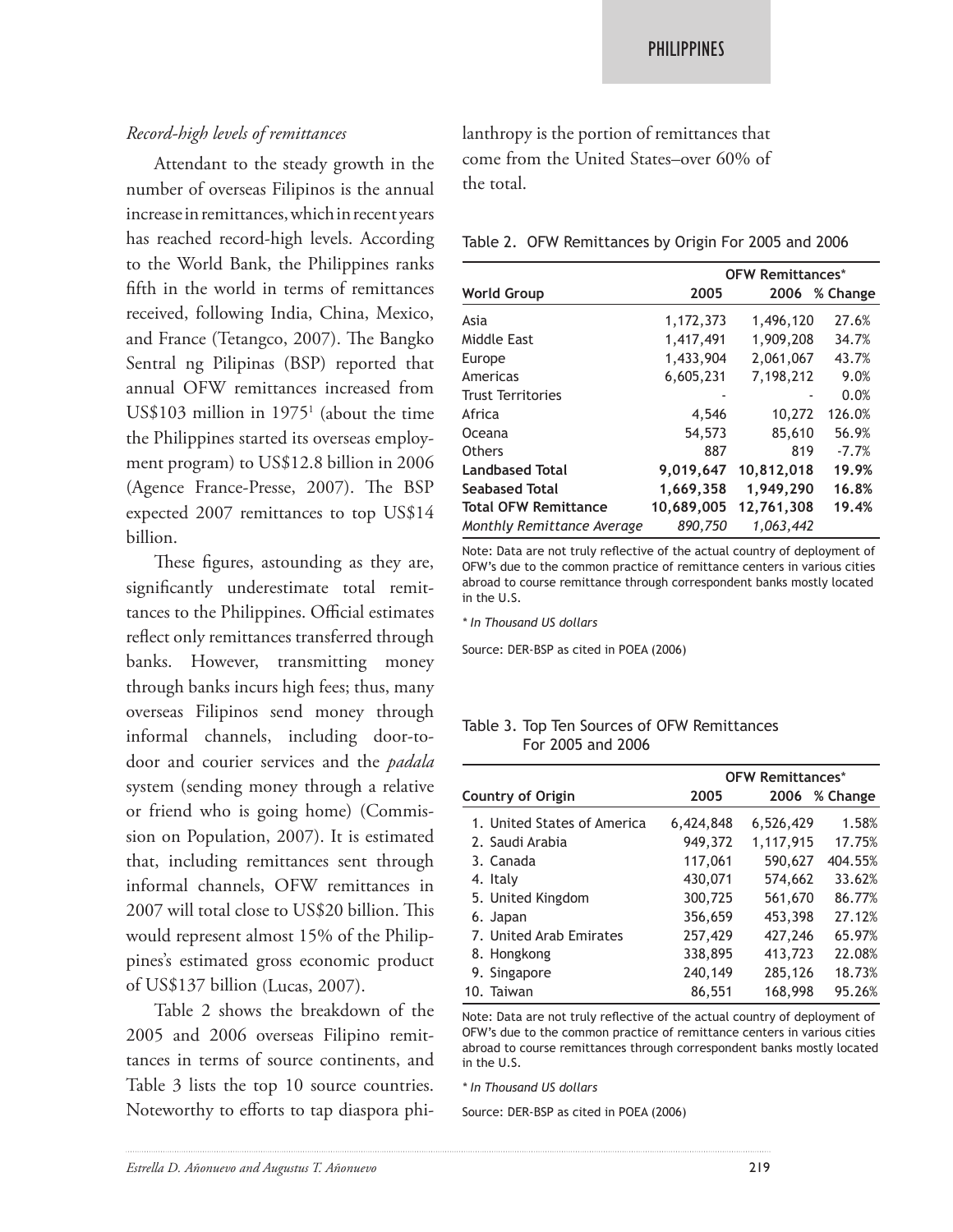Diaspora Giving: An Agent of Change in Asia Pacific Communities?

## *A problematic government policy on migration*

The Philippine government has an explicit strategy to export the country's labor. This policy, initiated in 1974, has become part of the Philippine development strategy, primarily viewed as a means of easing domestic unemployment, having a healthy balance of payment accounts, and stabilizing dollar reserves (Economic Resource Center for Overseas Filipinos [ERCOF}, n.d.; Wescott & Brinkerhoff, 2006). Many scholars view this as a flawed policy. Newland and Patrick (2004) pointed out:

The policies of the Philippine government appear to treat the financial contributions of diaspora and temporary workers alike primarily as income flows rather than potential investment stock. As income flows, they relieve poverty directly. But the Philippine government does not seem to have a strategy to maximize the developmental potential of established communities of Filipinos overseas, which might have a more lasting impact on poverty reduction (p.16).

Newland (2003, as cited in Anonuevo, 2005) further observes that migrant-sending countries like the Philippines have difficulty transforming income from migrant remittances into productive capacity. The government also fails to recognize and appreciate the duality of overseas Filipino migration. Migration may represent enormous financial resources and development potential. However, it has concomitant social costs, including its adverse effects on the families, marriages, and children of migrant workers. The growth in the proportional migration of Filipino women may only increase these and other social costs (CMA, 2006; Dizon-Anonuevo & Anonuevo, 2006). The benefits of migration will only be realized if the Philippine government takes more decisive action to address these issues.

# **Practices and Patterns in Filipino Diaspora Giving**

A small but significant portion of Filipino remittances is intended for the benefit of individuals and organizations beyond the sender's immediate family. In recent years, both scholars and practitioners have begun to try to better understand these philanthropic flows and their impact on the people and communities of the Philippines. This section reviews what is known about current patterns and practices of Filipino diaspora giving, exploring the volume and type of contributions, the sources and beneficiaries of charitable gifts, and the channels or vehicles used for donations.

It must be noted that there is a paucity of quantifiable data on the magnitude of philanthropic contributions–of money, knowledge, skills, or material–from overseas, and only limited analysis of its impact. The scarce data on diaspora philanthropy come from reports of government agencies, facilitators, and intermediaries of diaspora giving and from earlier studies on Filipino diaspora philanthropy, which in large part have relied on anecdotal accounts. The available information clearly falls short in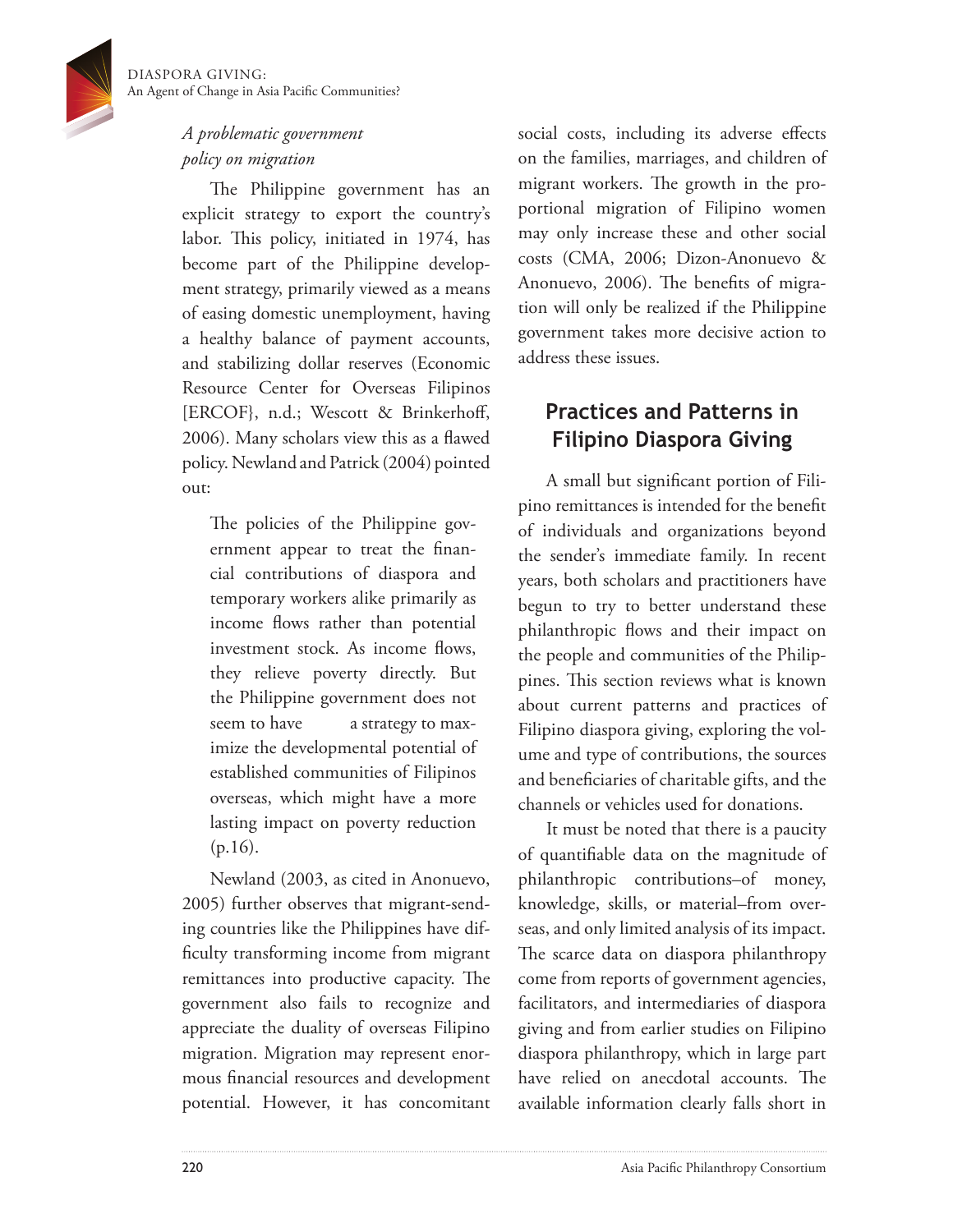its portrayal of Filipino diaspora giving. Going forward, empirical research on Filipino diaspora philanthropy will be essential to realizing its potential.

#### *Financial contributions*

It is impossible to account for the total volume of philanthropic capital from the Filipino diaspora. The Bangko Sentral ng Pilipinas (BSP) has been unable to identify the total amount of donations from overseas Filipinos that pass through the formal banking channels. Raul Dimayuga, Senior Vice-President for Global Remittance Division of the Bank of the Philippine Islands, explained that tracking charitable donations from Filipinos separately from the billions of dollars in overseas transactions would be tedious and complicated. Moreover, the significant number of donations that pass through informal channels

or that are given directly to beneficiaries are not accounted for by any official means. Citing BSP as source, a number of studies including Opiniano (2004), Association of Foundations (2005), Silva (2006), Powers (2006), and Garchitorena (2007a) have noted that available data estimated charitable contributions at US\$218 million in 2003. However, in a recent interview, Rosabel Guerrero, Acting Director of the Department of Economic Statistics of BSP, explained that this figure includes both charitable gifts and remittances. Under its old reporting format BSP placed the remittances of overseas contract workers under Compensation Income and the remittances of overseas Filipino residents under Workers Remittances. Also included under Workers Remittances were gifts and donations coming from the United States.

|                          | 1999 | 2000 | 2001         | 2002 | 2003 | 2004         | 2005  | 2006 r/ |
|--------------------------|------|------|--------------|------|------|--------------|-------|---------|
| <b>CURRENT TRANSFERS</b> | 5784 | 5643 | 6860         | 7680 | 8386 | 9160         | 11391 | 13180   |
| <b>RECEIPTS</b>          | 5969 | 5909 | 7119         | 7948 | 8626 | 9420         | 11711 | 13511   |
| <b>PAYMENTS</b>          | 185  | 266  | 259          | 268  | 240  | 260          | 320   | 331     |
| General government       | 433  | 442  | 471          | 497  | 555  | 387          | 437   | 313     |
| Receipts                 | 495  | 503  | 533          | 563  | 620  | 460          | 530   | 424     |
| Payments                 | 62   | 61   | 62           | 66   | 65   | 73           | 93    | 111     |
| Other sectors            | 5351 | 5201 | 6389         | 7183 | 7831 | 8773         | 10954 | 12867   |
| Receipts                 | 5474 | 5406 | 6586         | 7385 | 8006 | 8960         | 11181 | 13087   |
| Payments                 | 123  | 205  | 197          | 202  | 175  | 187          | 227   | 220     |
| Workers' remittances     | 5212 | 5161 | 6328         | 7167 | 7681 | 8617         | 10668 | 12481   |
| Receipts                 | 5212 | 5161 | 6328         | 7167 | 7681 | 8617         | 10668 | 12481   |
| Payments                 | 0    | 0    | $\mathbf{0}$ | 0    | 0    | $\mathbf{0}$ | 0     | 0       |
| Other transfers          | 139  | 40   | 61           | 16   | 150  | 156          | 286   | 386     |
| Receipts                 | 262  | 245  | 258          | 218  | 325  | 343          | 513   | 606     |
| Payments                 | 123  | 205  | 197          | 202  | 175  | 187          | 227   | 220     |

**Table 4.** PHILIPPINE BALANCE OF PAYMENTS CURRENT TRANSFERSin million U.S. dollars

r/ Revised to reflect: a) late reports; b) post audit adjustments; and c) final data from companies.

Source: BSP, http://www.bsp.gov.ph/statistics/sdds/boprevs/bop99-06.htm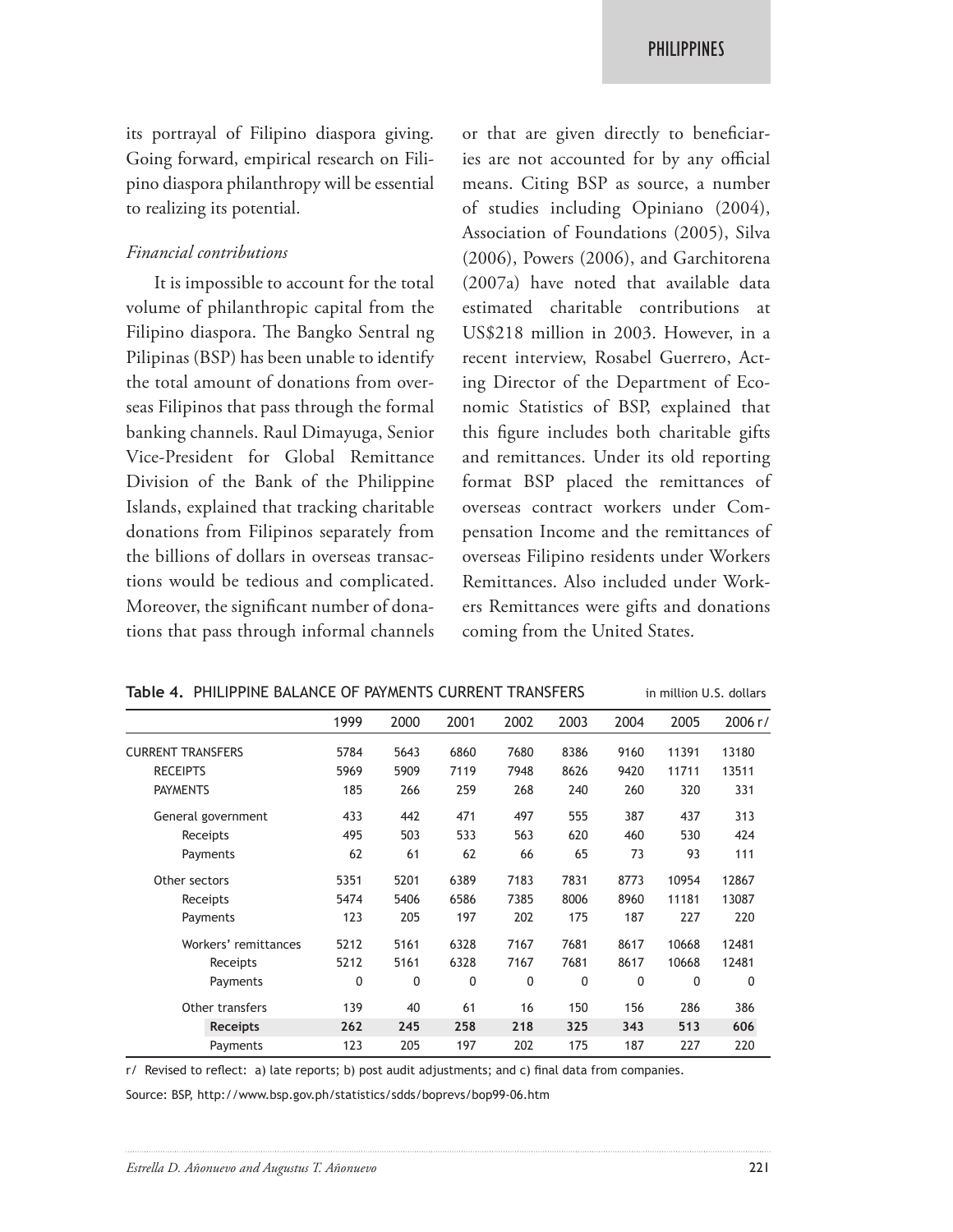Diaspora Giving: An Agent of Change in Asia Pacific Communities?

> Under BSP's revised format, adopted in 2004 to comply with the International Monetary Fund standard, remittances from overseas Filipinos are categorized as: 1) compensation of employees, seasonal and other workers (those with contracts of less than one year); 2) workers' remittances (those with employment contracts of more than one year) and 3) gifts and donations coming from overseas Filipinos (reflected under Receipts from Other Transfers). However, Receipts from Other Transfers also includes donations from overseas institutions (e.g., private and corporate foundations) providing financial assistance to not-for-profit organizations in the Philippines (R. Guerrero, personal communication, January 29, 2008). As shown in Table 4, Receipts from Other Transfers have increased from US\$262 million in 1999 to US\$606 million in 2006. However, it cannot be determined how much of the increase is due to donations from individual Filipinos abroad.

#### *Knowledge transfers*

In addition to the financial and material contributions of overseas Filipinos, there are important transfers of knowledge and skills from the diaspora population to the Philippines. Most of these non-monetary transfers are undocumented, and their impact has not been empirically measured. This is unfortunate if we consider the view of Kapur, et. al. (2004, as cited by Najam, 2007), who say that "diasporas have much more to offer than just their money and, as we find other cases, it may well be that the bigger contribution they have to offer is their knowledge and experience rather than just their resources" (p.123).

The Philippine government, international agencies, and overseas Filipinos themselves have initiated knowledge-transfer activities. Wescott and Brinkerhoff (2006) observed that while there was some success with knowledge-transfer programs begun by the Philippine government and by the United Nations, most of these programs have been discontinued. The government's Science and Technology Advisory Council established chapters in several countries to engage overseas Filipino scientists, but only the chapter in Japan remains. The Transfer of Knowledge through Expatriate Nationals (TOKTEN) program, jointly administered by the Filipino Department of Foreign Affairs and the United Nations Development Program, funded short-term knowledge transfer visits of overseas Filipinos from 1988 to 1994. TOKTEN included programs benefiting the solar energy sector, the tilapia industry, and irrigation systems in the Philippines (Wescott & Brinkerhoff, 2006).

The Commission on Filipinos Overseas (CFO) also posted 233 overseas Filipino students, scholars, scientists, and other professionals with expertise in science and technology, education, agriculture and other fields in various programs in the Philippines. These advisors conducted lectures and workshops, and provided consulting services to academic institutions, government agencies, and private enterprises in the Philippines (Cabilao-Valencia & Colasito, 2007). Meanwhile, the Department of Science and Technology, through its BALIK Scientist Program, funds short- and longterm assignments for overseas Filipinos in universities, hospitals, government agencies, and private companies in the Philip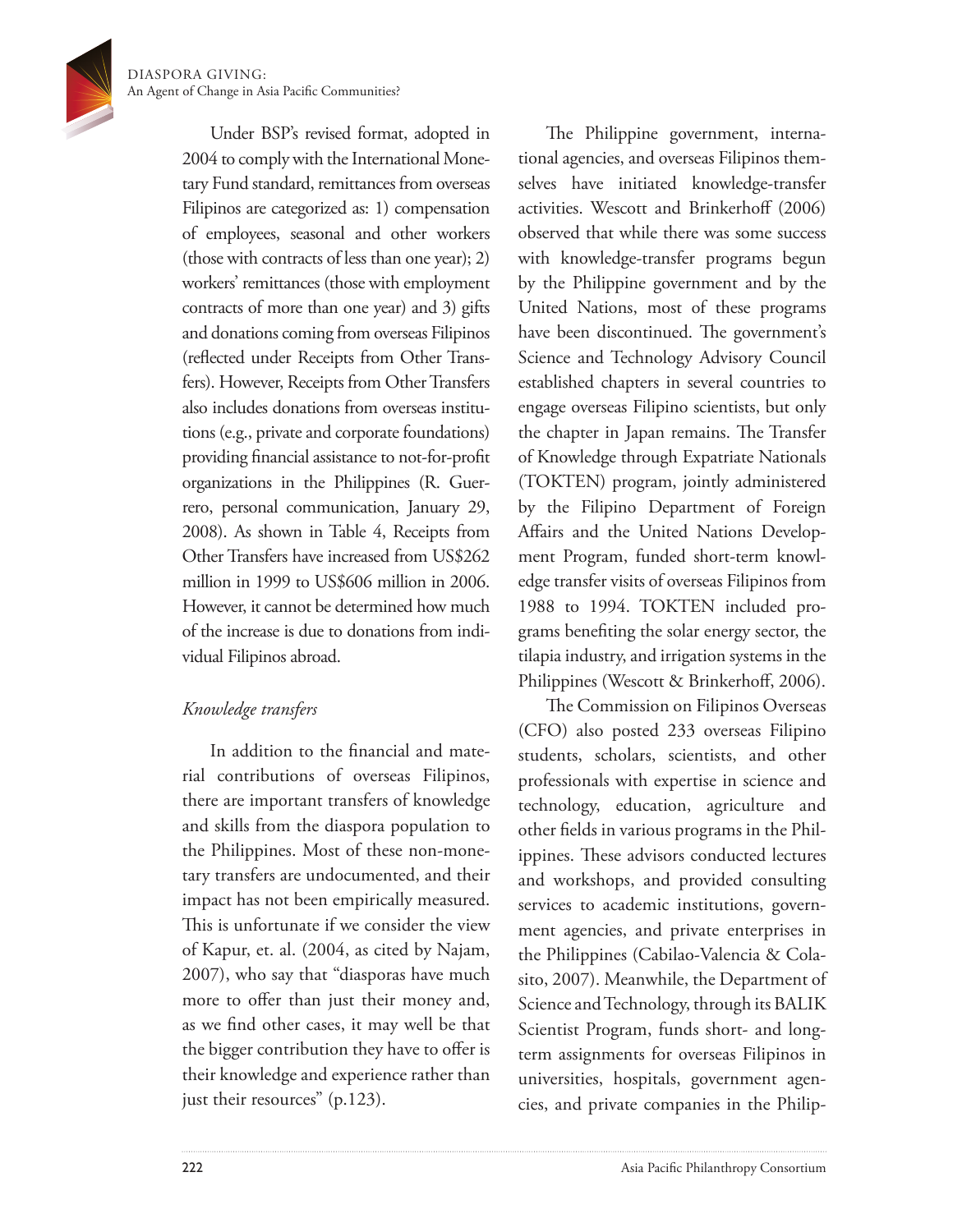pines (Wescott & Brinkerhoff, 2006). The CFO and the Balik Scientist programs are still being implemented.

Overseas Filipino organizations have also initiated several knowledge- and skillstransfer programs in the Philippines, and this type of philanthropic activity appears to be increasing. Some of the noteworthy initiatives include the following:

- • The Association of Filipino Teachers implements a teacher training program in cooperation with CFO.
- The Philippine Institute of Certified Public Accountants conducts continuing education seminars for fellow accountants in the Philippines.
- The Philippines Canada-Trade Council promotes trade and business relations between the two countries through networking and referral (Wescott & Brinkerhoff, 2006).
- The Brain Gain Network (BGN) of engineers, scientists, and high-technology organizations taps overseas Filipinos in the field of science and technology to conduct online consultancies and mentoring to individuals and organizations in the Philippines (Garchitorena, 2007a).
- • The Massachusetts Institute of Technology-Philippine Emerging Start-ups Open (PESO), established by a student group, holds a yearly competition of business plans and feasibility studies for investment in the Philippines (Bo, 2007).
- The Overseas Filipinos Federation, Inc., an association of migrant returnees and their cooperatives and enterprises,

holds business seminars for returning migrants (Wescott & Brinkerhoff, 2006).

Future analysis of the reach and impact of these programs will further illuminate the role of diaspora philanthropy in social change.

#### *Sources of philanthropy*

Do overseas Filipino permanent residents, temporary migrant workers and undocumented workers all give back to the Philippines? There is no available data, but there are indications that all of these groups give to people in need, to their home communities, and to support social issues and concerns. There is also reason to believe that **the largest share of donations comes from overseas Filipinos who are permanently settled in different countries.** 

As pointed out by the Association of Foundations (AF) (2005), giving by overseas Filipinos is influenced by salary level and immigration status. Permanent residents, a number of whom have attained relative wealth in their host countries, do not have to send money regularly to family members in the Philippines because most of their immediate family members have already joined them overseas. Thus, this group is in a position to give to broader issues and concerns in the Philippines. Temporary workers, on the other hand, are most often supporting families in the Philippines, with little excess income to support organizations and social issues. With these additional and more basic financial requirements, it is not expected that their level of charitable giving would approach that of permanent residents. Undocumented overseas Filipinos are an even more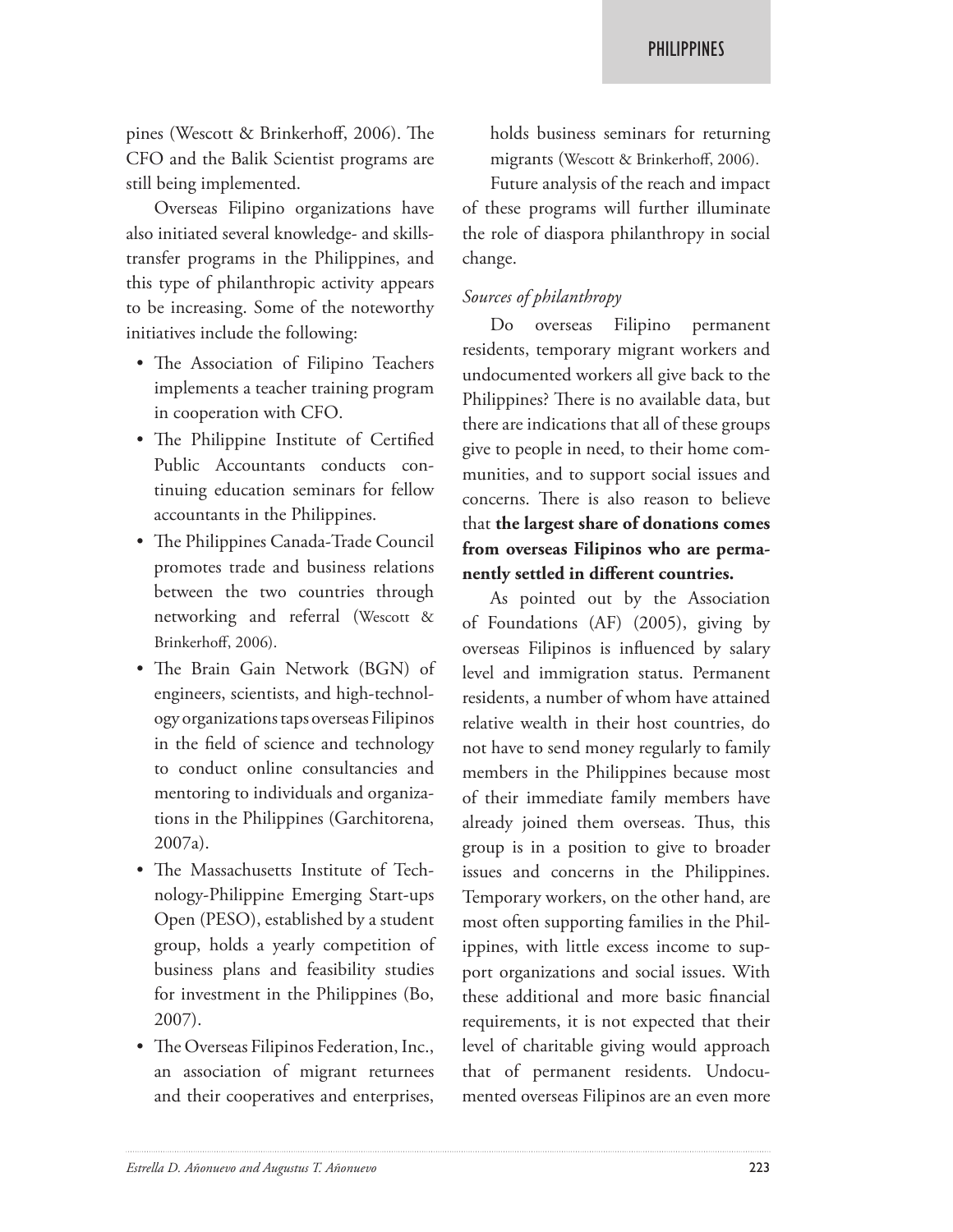economically disadvantaged group because of their immigration status and their generally low-skilled jobs. They, too, have more basic personal financial needs and obligations to address before they can help others in the Philippines (AF, 2005).

CFO (2007) reported that Filipinos and Filipino-Americans in the United States have been the major source of donations for the LINKAPIL (Lingkod sa Kapwa Pilipino/Link for Philippine Development) Program. LINKAPIL is a program of the CFO that mobilizes donations from permanent Filipino residents in North America, Australia, and Europe in support of community projects in the Philippines. Over the past 17 years, they have donated about US\$44 million in financial and material assistance. Donations also come from Filipinos in Canada (US\$1.9m), Germany (US\$1.5m), Australia (US\$1.2m), Japan (US\$847k), the Netherlands (US\$420k), Korea (US\$228k), Belgium (US\$169k), Sweden (US\$125k), and Italy (US\$77k). Notably, the top five source countries of donations are also the five countries with the most number of permanent Filipino settlers: the United States, Canada, Australia, Japan, and Germany (see Table 1).

**The largest portion of charitable donations comes from Filipinos in the United States.** The Filipino population in the United States is distinguished by its large size, its high level of income and education, and its relatively long residence in the United States. These characteristics were found by studies of Kapur, Metha, & Moon Dutt (2004) and the Pakistan Centre for Philanthropy (2005) to be indicators of a diaspora population's propensity to give.

The U.S. Census Bureau (2005, as cited in "Income of Filipinos", 2005) estimated that about 2.4 million Filipinos live in the United States. They rank third among Asians in terms of median annual family income (at US\$65,189). The Bureau also reported that, since 1999, Filipinos have had the lowest poverty rate among Asians. Filipino-Americans are also well-educated and highly skilled; 39% of Filipino-Americans aged 25 and older have at least a bachelor's degree, compared with 23% of all Americans (Cacas, 1995). Most Filipinos in the United States hold management and professional jobs. About 30% are in sales and office jobs, while 17.5% are in service occupations ("Income of Filipinos", 2005).

More than Filipino migrant workers in other countries, Filipinos in the United States, Canada, and European countries enjoy substantial savings that could be invested in or donated to causes in the Philippines. Some have established linkages with professional groups, institutions, and foundations, whose resources could also be tapped. In addition, their expertise in various fields could also be tapped for the country's benefit.

## *Channels of giving*

Overseas Filipinos make financial and material donations, and transfer their knowledge and skills to the Philippines, through channels that include: 1) personal and family ties; 2) overseas Filipino organizations; 3) facilitators; and 4) not-for-profit affiliates of Philippine-based organizations.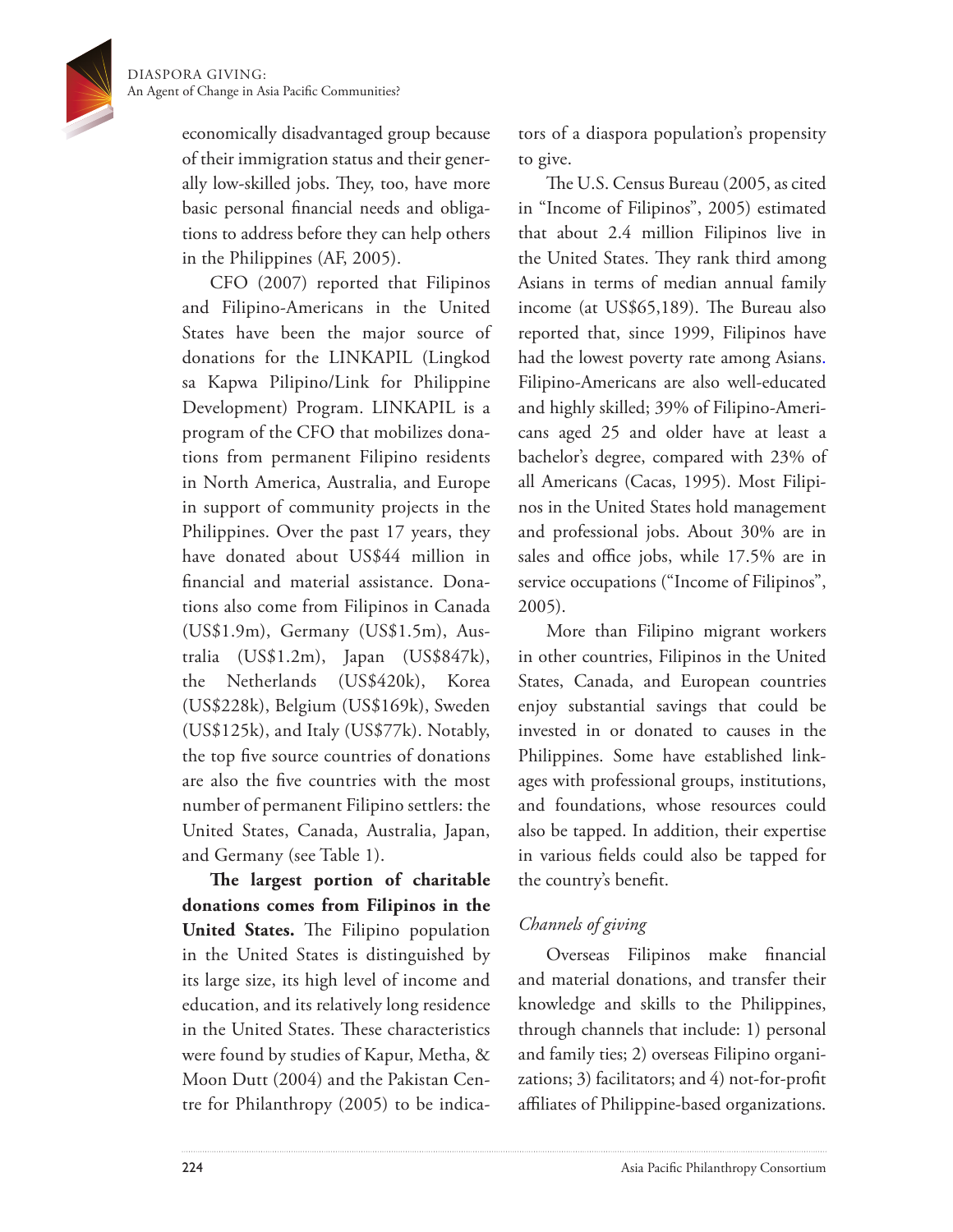# *Individual giving through families, relatives and friends*

There is an unverified but widely shared belief that a large number of overseas Filipinos send charitable donations to their families, relatives and friends, who, in turn, give these donations to individual beneficiaries. This belief is indicative of **a strong preference of the Filipino diaspora for individual giving over institutional giving**. This preference should not be regarded as an expression of an adverse attitude towards non-governmental organizations (NGOs) or government agencies, which is the case, according to Najam (2007) in the South Asian experience, and particularly with the Pakistani diaspora. Although expressions of mistrust of NGOs, private foundations, and government programs do exist, they do not seem to be strong or widespread among overseas Filipinos. The CFO, the Ayala Foundation USA (AFUSA) and other private foundations, and many NGOs continue to enjoy support from overseas Filipinos.

The prevalent view among overseas Filipinos seems to be that giving directly to individuals in need is preferable, and that its effects on beneficiaries more tangible and more easily monitored. Kapur, Metha, & Moon Dutt (2004) note that providing money through families, relatives, and friends, during their occasional visits to their home countries is also the easiest way for migrants to give.

The beneficiaries of these personal and direct gifts are diverse. Individual Filipinos give to relatives in need, to friends who ask for help, and to neighbors who are sick and needy. They give gifts to the poor

during Christmas, help victims of calamities, and support the education needs of children in their communities of origin. Individual giving also benefits churches and local governments through the intercession of priests and other religious leaders and government officials, who have been abroad or who have asked for help through migrants' families and friends in the Philippines.

## *Organizations of Filipinos*

The next most important channel for Filipino diaspora giving is the growing number of Filipino organizations in countries around the world. It is estimated that there are around 12,000 overseas Filipino groups (Bagasao, 2003) encompassing a wide range of interests and members (Garchitorena, 2007a; Alayon, 2006; Silva, 2006; AF, 2005). Table 5 lists the various types of organizations, describes their composition, and cites some examples of the organizational categories.

Generally, these overseas Filipino organizations are loose, voluntary social groups that conduct occasional fund-raising and solicitation activities in support of specific projects and causes in the Philippines. Most of the fund-raising activities are not held regularly. With the exception, perhaps, of the not-for-profit foundations, most of these organizations were not originally formed as conduits or channels for diaspora giving. In fact, most of them coordinate a wide variety of social, cultural, and professional activities for their members' benefit. A number of them, though, have acknowledged the need to facilitate giving back to the Philippines.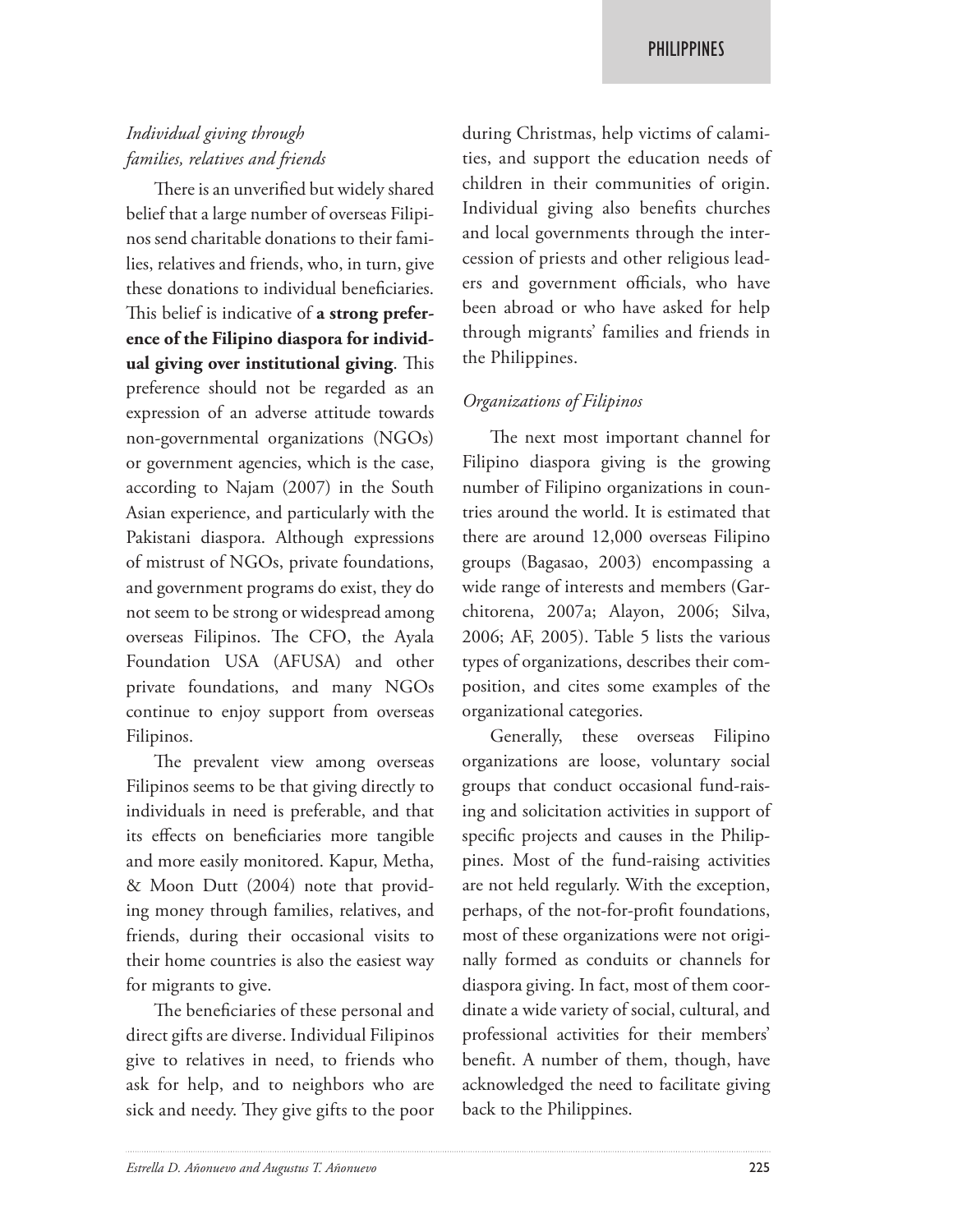

| <b>Types of Organization</b>                            | <b>Membership Description</b>                                                                                                                | <b>Examples</b>                                                                                                                                                                                                                                                                   |
|---------------------------------------------------------|----------------------------------------------------------------------------------------------------------------------------------------------|-----------------------------------------------------------------------------------------------------------------------------------------------------------------------------------------------------------------------------------------------------------------------------------|
| <b>Hometown Associations</b>                            | Organizations whose members hail<br>from common hometowns in the<br>Philippines or have the same re-<br>gional, ethnic/language affiliations | Abra Tinggian Ilocano Association (Hong Kong),<br>Samahang Sampablenyo of Toronto (Canada),<br>Ilongo Integrated Association (New Zealand), Bo-<br>holanos of Las Vegas (US)                                                                                                      |
| Community or Area-<br><b>Based Organizations</b>        | Associations whose members live in<br>the same community, city, or region<br>in the host country                                             | Bayerische Philippinische Gesselschaft (Germany),<br>Filipino Association in Toledo, Filipino Association<br>of Ottawa Valley (Canada), Filipino-Swiss Thurgao<br>Circle in Frauenfeld (Switzerland), Filipino Limburg<br>Community (Belgium)                                     |
| Alumni Associations                                     | Associations whose members gradu-<br>ated from the same school, college,<br>or university in the Philippines                                 | UP Nursing Alumni Association, UST Medical Alumni<br>Association, San Beda Alumni Association, Arellano<br>University Alumni Association, Notre Dame<br>Cotabato Alumni Association                                                                                               |
| Overseas Filipino Not-<br>for-Profits/Foundations       | Groups formed to address various<br>causes in the Philippines                                                                                | ANCOP (Answering the Cry of the Poor), Overseas<br>Filipino Worldwide-Mutual Benefit Corporation;<br>Feed the Hungry, Inc. (US); Stichting Habagat,<br>Damayan (Netherlands), Concerned Canadian Fili-<br>pino for International Foundation, Pinokyos Welfare<br>(Singapore)      |
| Church/Faith-Based<br>Groups                            | Members who bond together and<br>engage in various religious activities                                                                      | Winnipeg Filipino Alliance Church (Canada),<br>Couples for Christ, Philippine Medical Mission of St.<br>Charles Borromeo Parish in Virginia (US)                                                                                                                                  |
| Professional Organiza-<br>tions                         | Associations whose members are of<br>the same occupation/profession                                                                          | Philippine Institute of Certified Public Accountants,<br>Association of Filipino Teachers, Association of<br>Philippine Physicians in America (US), Philippine<br>Dental Association of Manitoba (Canada), Philippine<br>Association of Metropolitan Washington Engineers<br>(US) |
| Migrants/Women Rights<br>and Welfare Organiza-<br>tions | Organizations formed to pursue<br>migrants' or women's rights and<br>welfare advocacies                                                      | OFW Congress-Middle East, Filipino Women Council<br>(Italy), Babaylan-Europe, Samahan ng Manggaga-<br>wang Pilipino sa Belgium                                                                                                                                                    |
| <b>Business Groups</b>                                  | Groups that pursue business oppor-<br>tunities and interests                                                                                 | Filipino American Chamber of Commerce, Philip-<br>pines Canada-Trade Council                                                                                                                                                                                                      |
| Federations/Networks                                    | Composed of organizations of over-<br>seas Filipinos of the same interests<br>in a given country or region                                   | National Federation of American Associations, Com-<br>mission on Filipinos Overseas-Europe, Brain Gain<br>Network, Global Entrepreneurs Network-Philippines                                                                                                                       |
| Virtual Overseas Filipino<br>Organizations              | Virtual groups whose members "in-<br>teract" and support causes mainly<br>through the Internet                                               | Romblon Discussion List; Progressive Times Action<br>Group, FilAm Forum, Gugma han Samar, Associa-<br>tion of Bansalenos Worldwide                                                                                                                                                |
| <b>Others</b>                                           | Groups whose members serve basi-<br>cally specific interests of its members                                                                  | Student groups, cultural associations, sports clubs                                                                                                                                                                                                                               |

#### **Table 5.** Types of Overseas Filipino Organizations

Source: Silva (2006); Garchitorena (2006); Alayon, (2006); Association of Foundations (2005)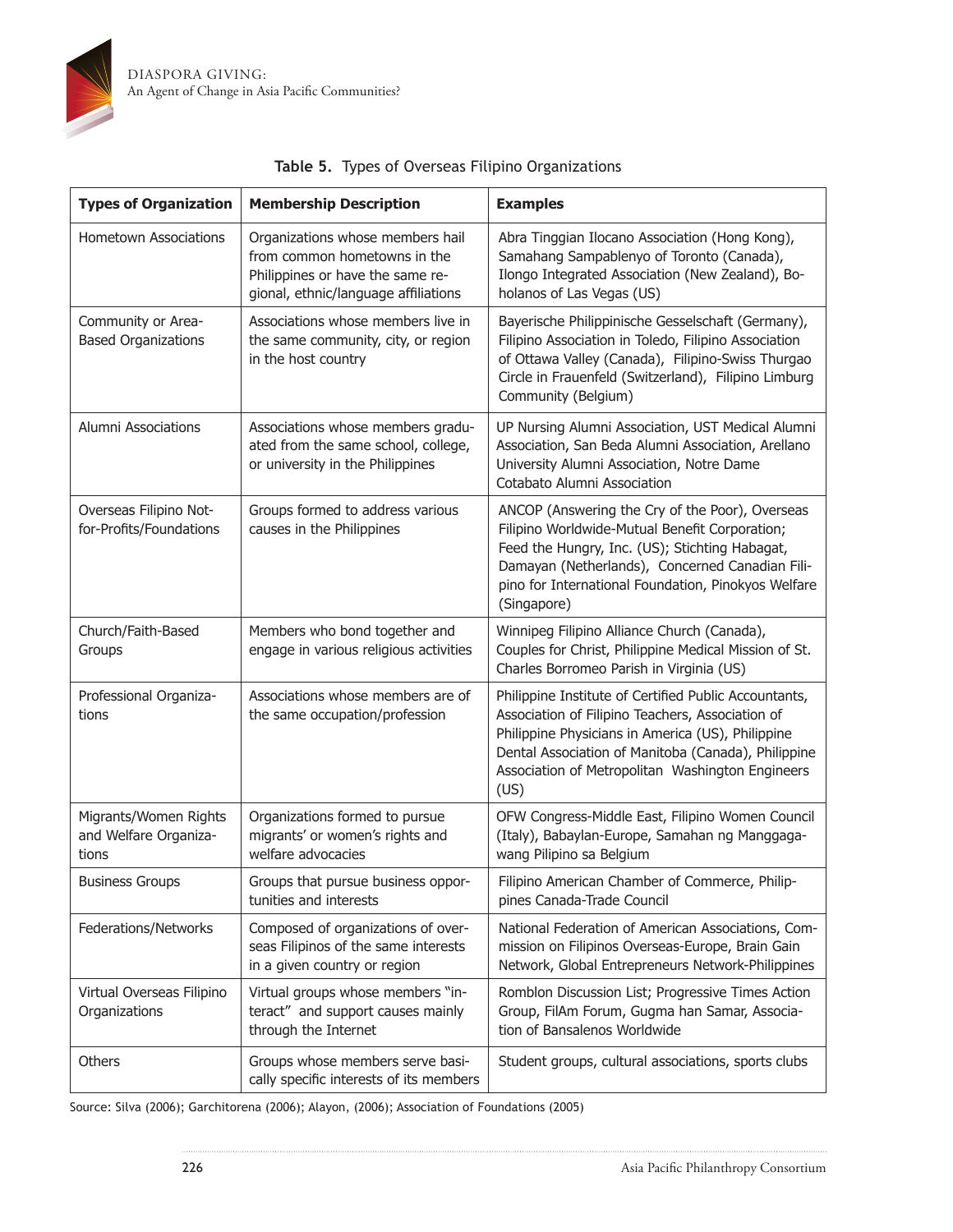The most important–and the most numerous–among these organizations in terms of diaspora giving are the hometown associations. These organizations raise and collect funds almost exclusively for their home communities, towns, and provinces.

The alumni associations and overseas Filipino not-for-profits come next in importance. A number of schools and hospitals have benefited from the relatively generous contributions of their alumni*.* In a sense, this giving is also "local" because donations are directed to their "home" schools, hospitals, and universities.

An emerging and potentially important variation of this model is the virtual overseas Filipino organization. These organizations make full use of information technology in discussing national and local issues in the Philippines and in soliciting funds for various projects. There are virtual hometown associations, such as Romblon Discussion List and Gugma han Samar, which exclusively support projects in their communities of origin. There are also virtual Filipino organizations, such as Progressive Times Action Group (PTAG) and Filam Forum, which are composed of Filipinos based in different countries and from different regions in the Philippines. These organizations serve as discussion forums for various national issues and concerns and as channels for supporting projects in the Philippines.

In terms of knowledge and skills transfer, the most important conduits are the professional organizations, which, among others, initiate activities to help those in the same profession in the Philippines.

Often overlooked in earlier studies on diaspora philanthropy are those organizations that focus on migrants' and women's rights, and welfare advocacy. These organizations, too, have engaged in fund-raising activities whose proceeds have benefited needy groups and social causes in the Philippines.

#### *Intermediaries/Facilitators*

New channels of Filipino diaspora giving that are receiving growing recognition are facilitator agencies, often called "intermediary organizations," whose mission is to raise funds from a variety of donors and distribute donations to a range of beneficiaries in the Philippines. Two prominent examples of such intermediaries are the government's CFO and the Ayala Group of Companies' AFUSA. While CFO receives donations from overseas Filipinos in different countries, AFUSA operates only in the United States.

The CFO runs the LINKAPIL program. Since 1990, LINKAPIL has mobilized donations from overseas Filipinos for the benefit of myriad organizations and beneficiaries in the Philippines. It recommends to donors projects that they can support and also identifies and coordinates with government agencies and local partners to implement projects. Moreover, LINKAPIL monitors the projects and submits regular progress reports to the donors (CFO, n.d.). From 1990 to 2006, LINKAPIL facilitated a total of 2,773 donations amounting to approximately US\$50 million (CFO, 2007).

AFUSA is based in San Francisco, California. It generates support to various projects in the Philippines from Filipinos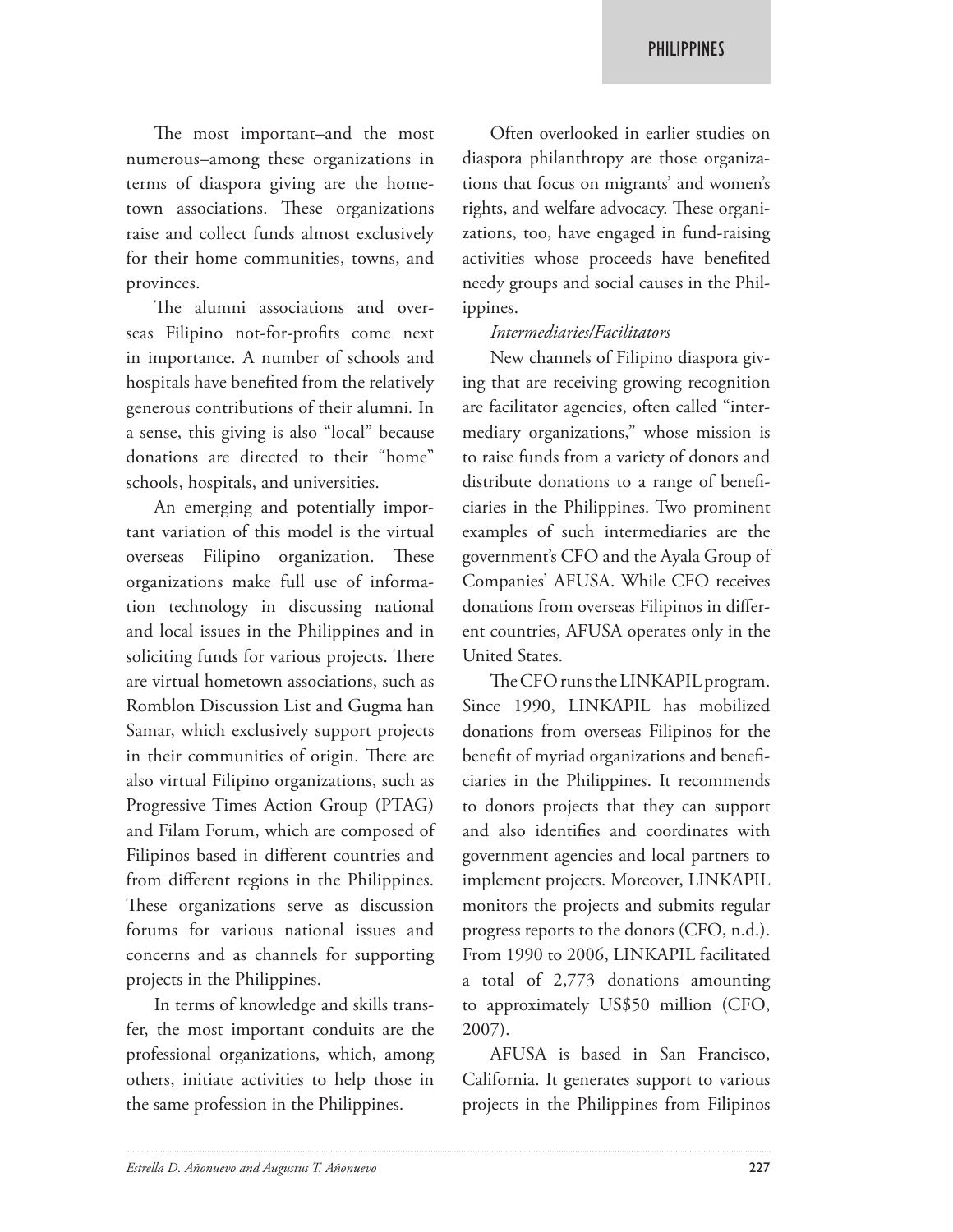

and Filipino-Americans. The total amount of resources that AFUSA mobilized from 2000 to 2007 is about US\$ 4.2 million (Garchitorena, 2007b). AFUSA's practice as a facilitator is further discussed in the section of Strategic Filipino Diaspora Philanthropy.

## *Affiliates of Philippine-based organizations*

A number of Philippine-based organizations and foundations have set up affiliates in various countries to campaign for their own causes among overseas Filipinos. The most notable examples are Answer for the Cry of the Poor (ANCOP) and the Alto Broadcasting System-Chronicle Broadcasting Network (ABS-CBN) Foundation.

ANCOP generates support exclusively for Gawad Kalinga (GK), a comprehensive housing project of Couples for Christ, a religious movement in the Philippines. ANCOP's work is described later in this paper to highlight best practices of strategic Filipino diaspora philanthropy.

The ABS-CBN Foundation campaigns abroad for contributions for organizational initiatives such as*Bantay Bata* (Child Watch), a program for the rescue and rehabilitation of physically and sexually abused Filipino children, and *Bantay Kalikasan* (Environment Watch), a program that supports the protection of the Philippine environment*.*

# *Beneficiaries of Filipino diaspora philanthropy*

Who has benefited from Filipino diaspora contributions? There seems to be a consensus in the literature that **there is a strong preference among overseas**  **Filipinos to send their donations to their hometown**, be that defined as a *barangay*, town, or province. Even overseas Filipinos who have developed sophisticated strategic philanthropic giving approaches often have a hometown bias*.* Najam (2007) rightly observes that "it seems that the context at both the collection and the distribution ends of (Filipino) diaspora philanthropy tend to be far more local". Further, he says, "local institutional frameworks seem to be a primary vehicle of diasporic organization for philanthropic giving" (p.126). Although many donations are given directly to local individuals and institutions, a sizeable amount is contributed to hometown associations in the United States, which pass on these donations to their hometowns in the Philippines. Additional donations to hometowns are made through facilitators and affiliates of Philippine-based organizations.

Individuals, communities, and the socio-civic institutions in these communities—such as the church, schools, hospitals, and local governments—have been beneficiaries of philanthropy from permanent and temporary Filipino migrants (AF, 2005; Powers, 2006; Silva, 2006). Garchitorena (2007a) categorizes recipients of Filipino diaspora philanthropy as individuals, relatives, friends, and neighbors in need; church and other faith-based organizations; universities and colleges; hospitals; NGOs and foundations; and government, especially local government units. Data are not available on how much the beneficiaries have received from the Filipino diaspora through the years. But given the propensity for local giving, it is likely that local gov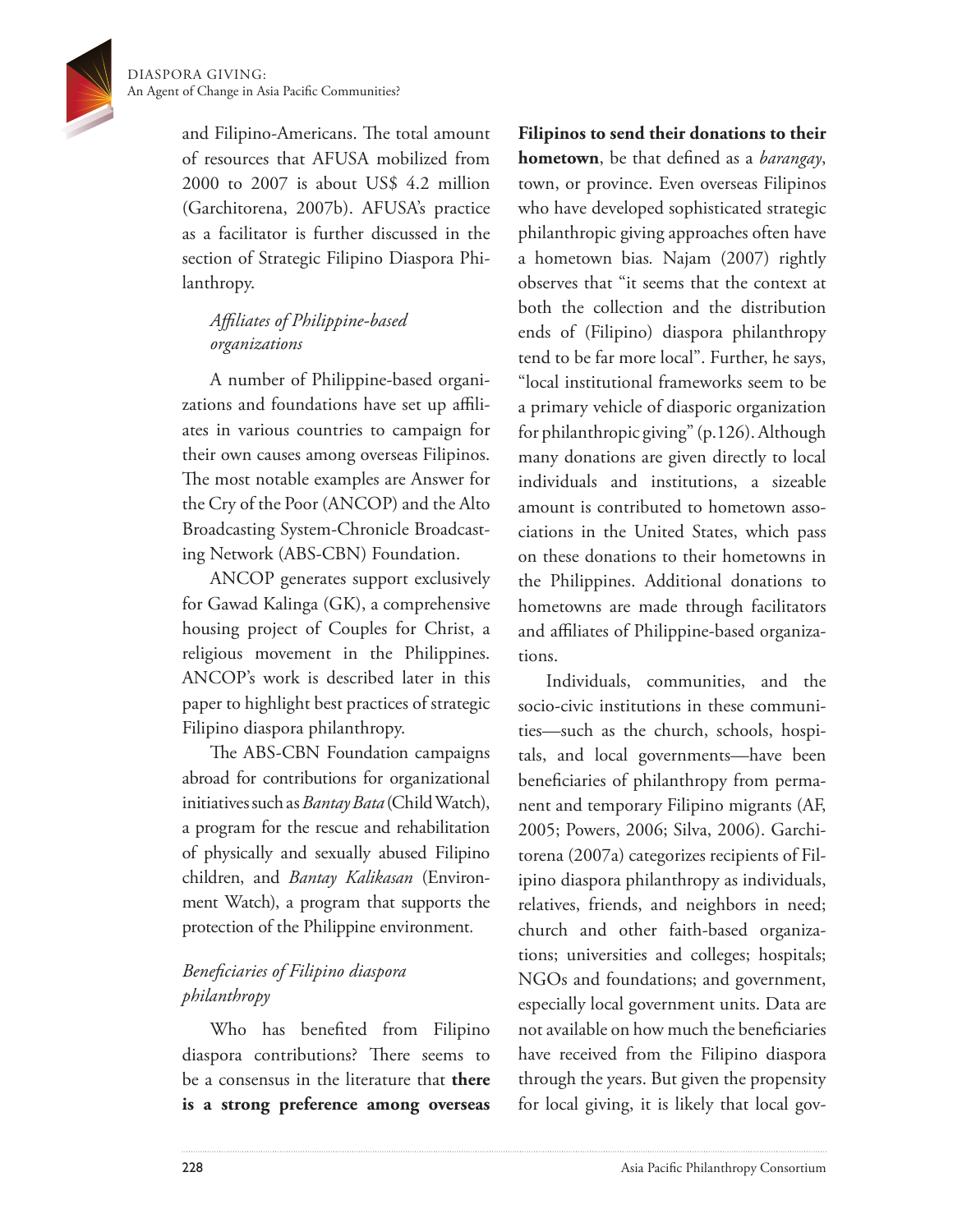ernments and churches often benefit from overseas contributions.

Examples from two communities— Mabini, Batangas and San Pablo City, Laguna—illustrate how philanthropy has helped these two institutions. In Mabini, it is estimated that a *barangay* can easily solicit US\$5,000 to US\$12,500 annually for *fiesta* celebrations and various projects from town citizens who are working abroad (R. Hernandez, personal communication, September 15, 2007). A former parish priest in Mabini estimated that he raised approximately US\$142,000 over a ten-year period for church renovations and for the procurement of a church bell from Rome (E. Pagcaliuangan, personal communication, September 15, 2007).

According to Lingap sa Pitong Lawa leaders in San Pablo City (L. Prudente, V. Prudente, and K. Javaluyas, personal communication, September 26, 2007) the city receives an average of US\$50,000 annually from the diaspora community. City leaders suggest that the bulk of donations come from Seven Lakes International, a federation of organizations of people who came from San Pablo City and now reside in the United States and Canada. Donations go to a variety of community programs, including feeding programs, scholarships, and the construction of public facilities such as *barangay* halls, recreational facilities, and a library.

In addition to the perceived preference for supporting local issues and entities, overseas Filipinos appear to prefer to engage in giving that has a tangible impact, that contributes to immediate relief, and that is short-term. **There is preference to** 

**support education, health, and disaster relief**—causes seen by overseas Filipinos as the most pressing needs of the Filipino people (Opiniano, 2007).

These preferences are reaffirmed by CFO data. In its LINKAPIL program, health services and medical missions received the bulk of donations, about US\$32 million or 63% of the total. The breakdown of other projects supported is as follows: relief/calamity assistance, US\$7.3m (14%); education/scholarship and related projects, US\$6.65m (13%); livelihood/micro-enterprise projects, US\$4.45m (9%); and infrastructure projects, US\$299.5m or 1% (CFO, 2007).

There are indications that some overseas Filipinos are beginning to look more closely at the strategic importance of their charitable gifts and the programs they support. In a study by Fabian (2003, as cited by AF, 2005), Filipino-Americans indicated that "education, economic development and job creation, political reform, and poverty issues (food, shelter, health, and other basic services) are the areas of greatest need" (p. 18). Such views reflect some knowledge of the country's fundamental challenges, and hopefully bespeak a desire to confront these problems together with others. There are recent examples of overseas support for causes and programs that are larger in scale, more strategic in scope, and of higher impact than traditional philanthropic causes. To date, however, traditional charitable giving remains dominant, with more strategic philanthropic investments remaining the encouraging exception.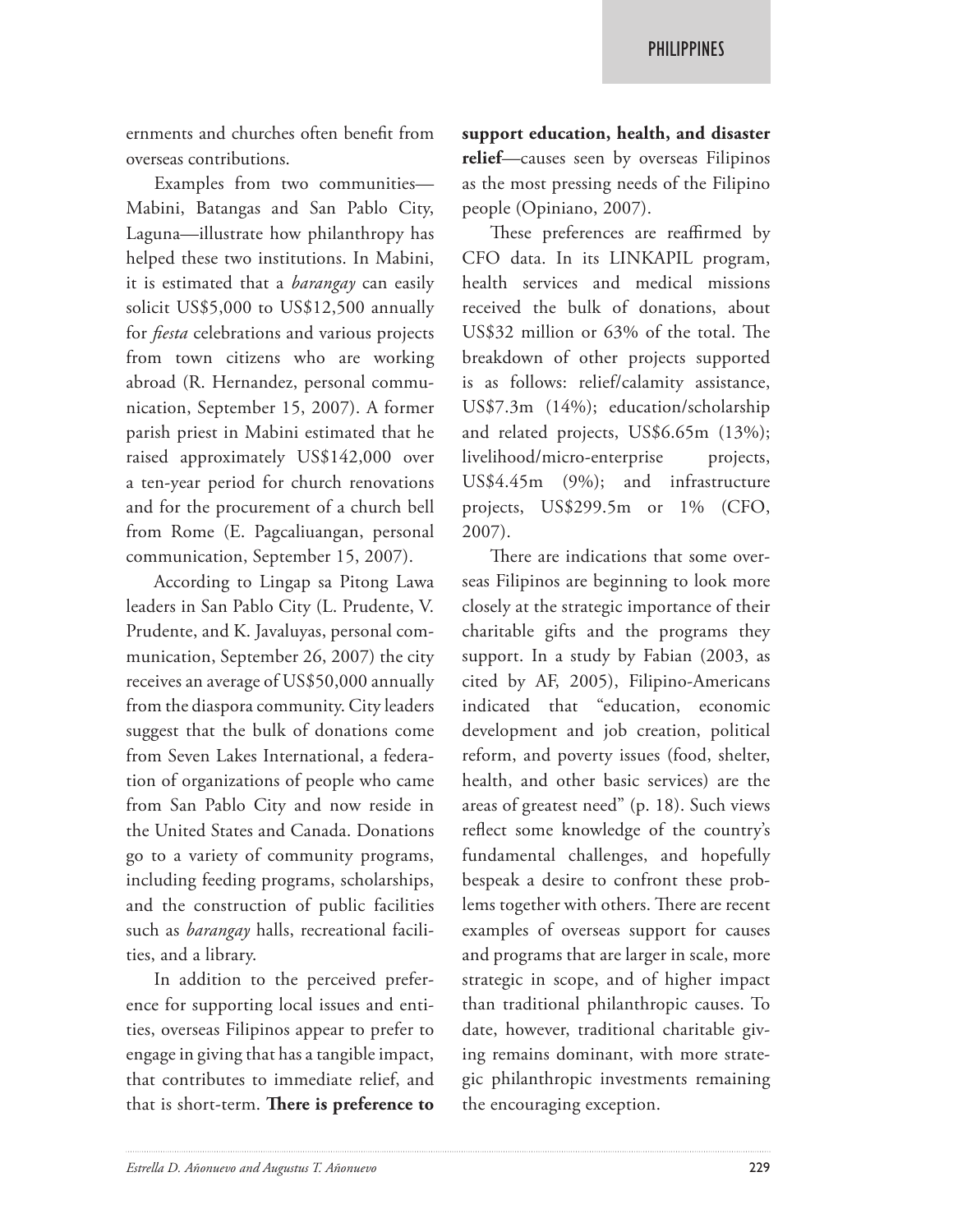# **Strategic Filipino Diaspora Philanthropy**

The Asia Pacific Philanthropy Consortium (APPC) defines strategic philanthropy by diaspora populations as "investments that fund longer-term and sustainable solutions and social change in home countries, as opposed to charitable giving that addresses immediate needs, and beyond remittance transfers that fulfill familial obligations" (APPC, 2007). Ayala (2006) emphasizes that the term "strategic" is not meant to denigrate what is often called "charity," because such donations are just as important, especially to people who are in need of immediate assistance. However, it suggests that philanthropy must also attempt to address the underlying issues creating the need for charity.

Filipino diaspora philanthropy remains predominantly characterized by traditional charitable giving, focused on providing immediate assistance and relief to those most in need. There has been no significant, widespread shift to a more strategic approach to giving that would focus on underlying issues, sustainable solutions, and social change. Silva (2006), in a study of Filipino hometown associations in Canada, commented:

Because of the irregular nature of the collective remittance flow to the Philippines, the development impact is not as great….While development projects undertaken are typically tangible in nature, they are not targeted towards a specific objective within a community. Projects end up as small contributions to an array of different

problems, which do not entirely provide holistic impact on development  $(p.42)$ .

Strategic philanthropy to the Philippines appears to be limited in large part by: (1) a donor's desire for swift and tangible results, and (2) the lack of access to partners in the Philippines who are committed to sustainable development approaches and outcomes. Silva (2006) observed that Filipino migrants want to see that their contributions are used for the intended purpose and want to be able to distinguish concrete outcomes. "Consequently," according to Silva, "projects geared towards economic development are quite rare since results relating to this type of programming are often difficult to measure and observe by migrants themselves" (p.37).

Strategic giving is further limited by the lack of information on potential partners and development initiatives readily available to donors. For the most part, the migrant population is unaware of the many worthy development initiatives, programs, and projects in the Philippines. Few donors have links or partnerships beyond those within their own village. Tessie Alarcon, president of Feed the Hungry (FtH), a foundation based in the United States, said in an interview on October 20, 2007: "We would like to fund more sustainable projects such as livelihood projects and micro-finance projects, but our problem is the lack of partners who will monitor these projects and ensure their sustainability."

There is no centralized clearinghouse or database of evaluated or endorsed NGOs and their programs. In the absence of such a coordinating system, only a few indi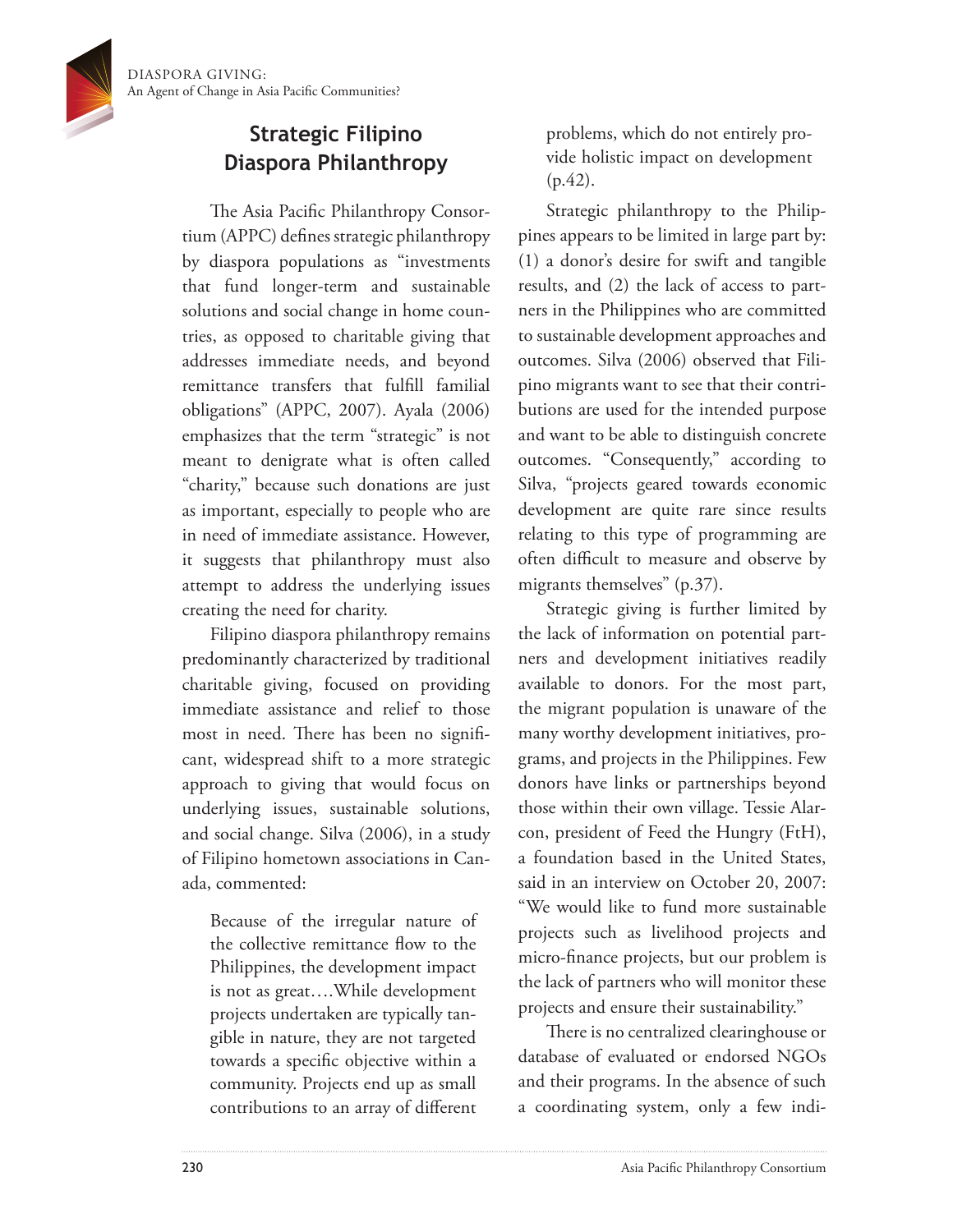vidual NGOs are able to directly engage with the diaspora. Discussions with NGO leaders point to the following obstacles to more widespread engagement:

- • Most NGOs are familiar with and focused on traditional funding agencies and have not yet recognized the Filipino diaspora as a source of funding;
- Most NGOs do not have the social capital, skills, and resources required (e.g., mounting fund-raising campaigns in diaspora communities) to mobilize donations from overseas Filipinos.

#### *Emerging practices in strategic philanthropy*

Although the lion's share of overseas contributions is directed to traditional charitable endeavors and local communities, there are several examples of diaspora organizations–in partnership with NGOs, foundations, and/or local and national government agencies–engaged in strategic philanthropic investment aimed at sustainable development and social change. It would be presumptuous–or premature at best–to suggest an "emerging trend" of strategic diaspora giving, but cautious optimism for the future of diaspora giving may be appropriate.

Notably, the CFO is actively encouraging more strategic and sustained giving from their donors. In 2006, the CFO shifted its focus to fewer, more sustainable projects. Regina Angela Galias, former project director of LINKAPIL, has said: "We do not encourage and facilitate any more charitable giving from our donors except during cases of calamities where provision of relief is important. In our campaigns abroad, we

emphasize the need to support sustainable projects. In 2006 we campaigned to our donors not only to provide relief to those affected by typhoons and other disasters but to provide funds for rehabilitation of their means of livelihood" (M.R.A. Galias, personal communication, August 17, 2007). This policy shift was responsible for the significant increase in donations going to livelihood projects. In 2006, US\$3.6 million of the US\$4 million generated went to livelihood programs (CFO, 2007).

Several smaller-scale initiatives further illustrate the emergence of strategic philanthropic practices among diaspora communities and their local partners.

• The NGO Atikha engages the Filipino diaspora in social enterprise projects. Its Save a Tree of Life campaign mobilized diaspora donations to start up a community-based business enterprise, Coco Natur. The campaign was undertaken in partnership with the Overseas Filipinos Worldwide-Mutual Benefit Corporation (OFW-MBC), an organization of professionals based in San Francisco, California and Seven Lakes International, a federation of overseas Filipino hometown organizations with members from San Pablo City, Laguna. The initial US\$17,500 investment from the diaspora has leveraged an additional US\$95,000 from the Department of Trade and Industry (DTI) and individual donors. Coco Natur has developed into a fair-trade social enterprise of coconut farmers and overseas Filipinos, and coconut farmers have become producers, instead of just being suppliers, of coconuts. The U.S.-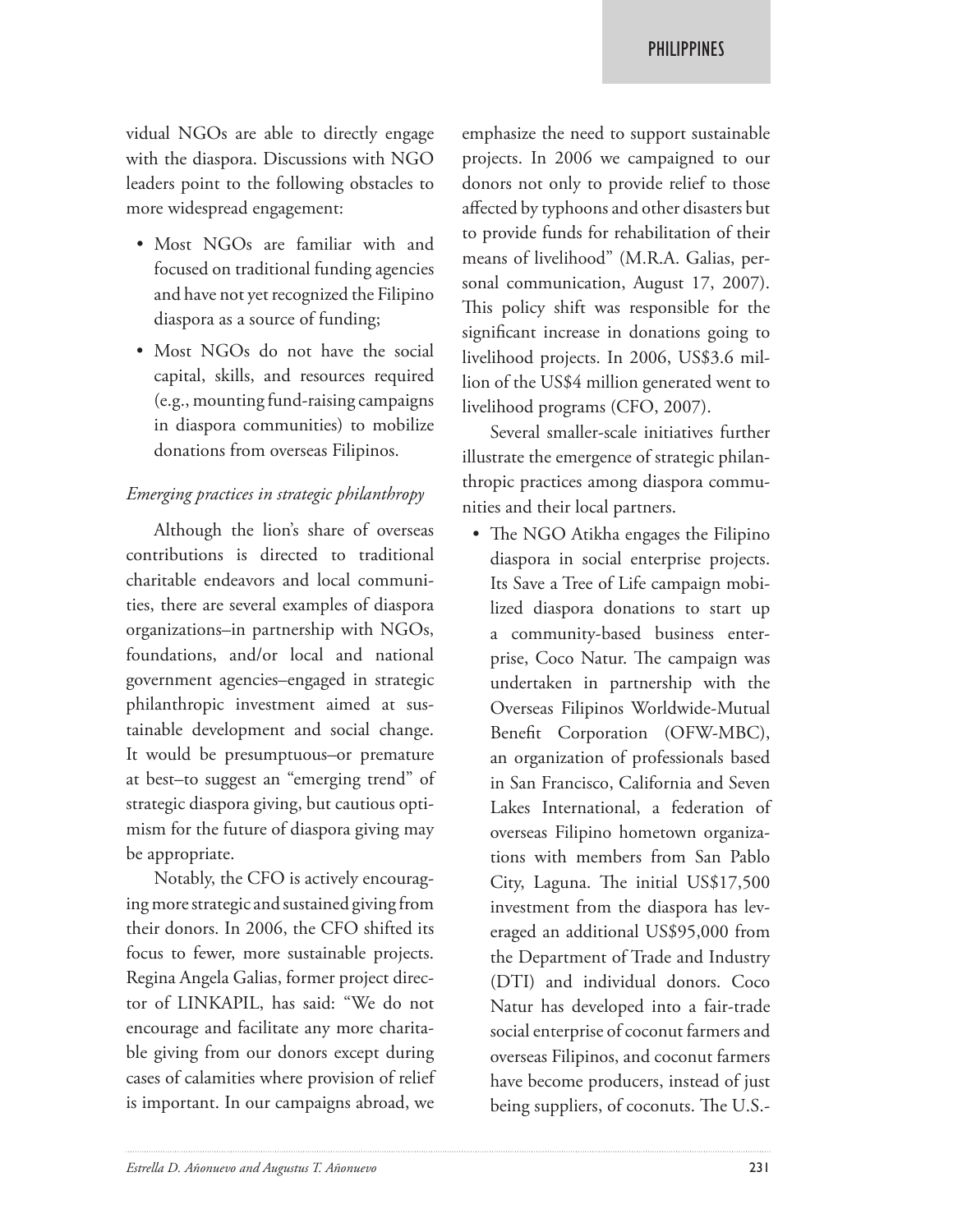

based Filipino partners help to market products and mobilize additional investments (Atikha, 2006).

- Romblon Discussion List Culture Livelihood Educational Assistance for Romblon *(*RDL-CLEAR*)* is a virtual hometown association of former and current residents of Romblon, with about 70% of its members residing outside of the Philippines. RDL-CLEAR organizes and engages the dispersed hometown population through the internet and occasional *sanrokan* conferences in Romblon, which bring together local government officials, the academe, and NGOs to discuss and propose interventions to key problems facing the province. One of the key priorities recently identified was the preservation of coral reefs in the town of Calatrava in Tablas Island, Romblon, which were being destroyed by rampant dynamite fishing. With a donation of US\$2,900 from the diaspora community, RDL-CLEAR coordinated the participation of the local government, the academe, and the fishermen in protecting the coral reefs. While the investment was modest, it increased the municipality's 2005 coastal management budget of US\$4,800 by 60%. (Powers, 2006). The area has now been declared a fish sanctuary; a growing variety of fish are seen on the coral reef; and fishing in the area has become more abundant (N. Fajutagana, personal communication, October 5, 2007).
- The Damayang Pilipino sa Nederland (DAMAYAN), an organization which aids Filipinos in the Netherlands and

in the Philippines, and the Association of Bansaleños Worldwide (ABW), a virtual hometown association of former Bansalan residents, launched a joint fund-raising drive among Filipinos in the Netherlands to promote both micro-enterprise and literacy in Mindanao. DAMAYAN and ABW provide mothers with start-up capital so that they can set up small microenterprises, increase their household income, and eventually send their children to school. The two organizations were able to raise a total of US\$5,265 from the Netherlands-based diaspora. This initial contribution leveraged several other contributions for the program. First, this amount was matched by The Wild Geese Foundation in the Netherlands. (L. Rispens-Noel, personal communication, September 15, 2007). Second, DAMAYAN worked with the local government to develop a "one-for-one program," which means that for every child sponsored by DAMAYAN, the government sponsors another child. And third, in November 2007, Governor Oscar Moreno of Misamis Oriental in Mindanao pledged to match the funds raised by the organizations for micro-finance projects in the province.

Two additional organizations provide further examples of strategic philanthropy. The AFUSA's support of the GILAS Project and the ANCOP-Gawad Kalinga (GK) partnership are considered exemplary because: (1) the supported programs represent strategic interventions to problems of national scope and concern; (2) the resource mobilization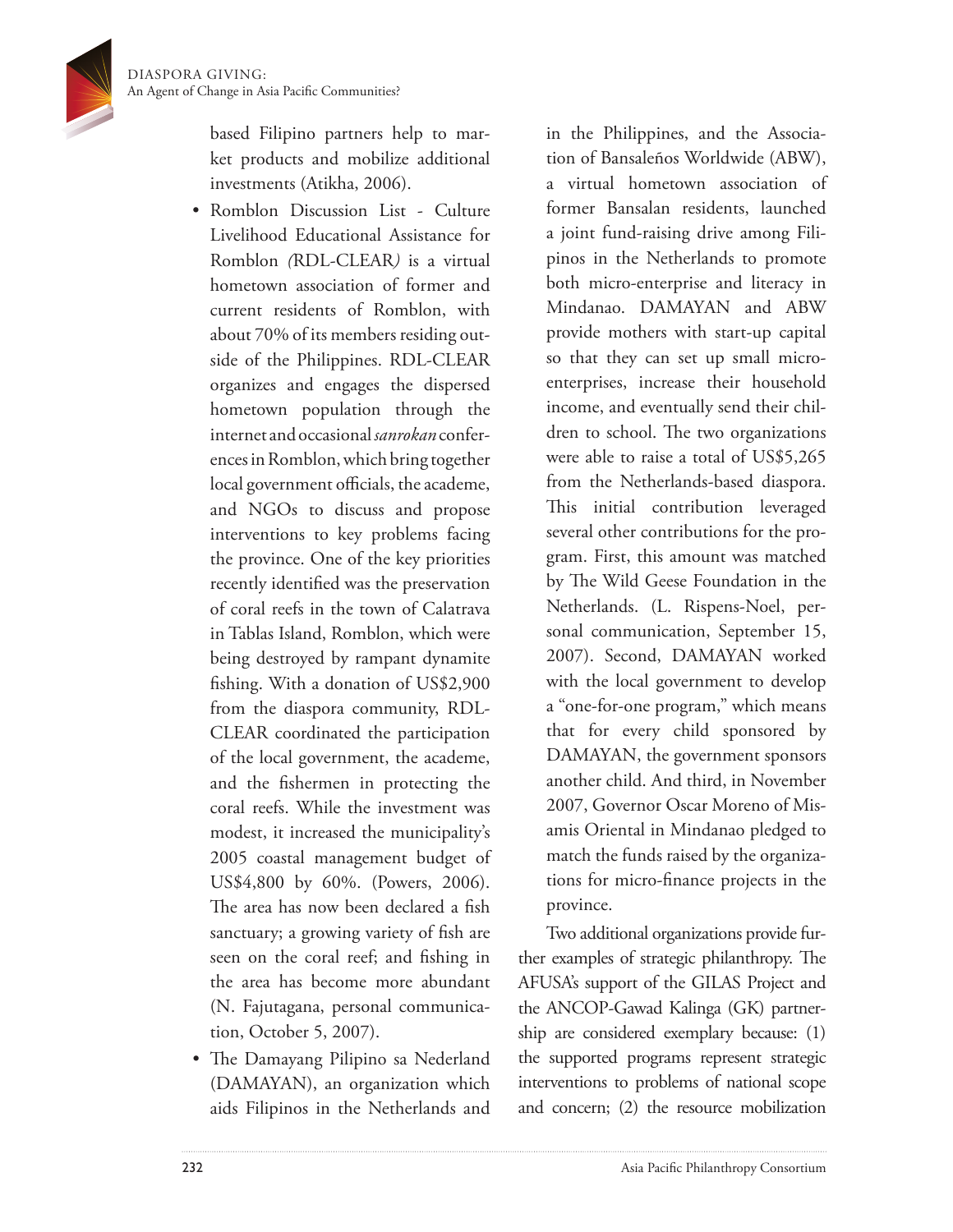campaigns for the projects are able to integrate national needs with donors' preference for hometown or local giving; and 3) the organizations have successfully used diaspora funds to leverage additional contributions from local governments and private corporations, allowing projects of a far greater scope and scale. These two strategic organizational efforts are described below.

## *Ayala Foundation USA: mobilizing philanthropy for a 21st century education*

The AFUSA was established in 2000 to broaden the U.S. donor base for social development programs in the Philippines. In its initial years of operation, AFUSA was fairly "donor-driven," with most contributions directed towards the preferences of individual donors. In a departure from this pattern, in 2005, AFUSA began campaigning among the diaspora for support of a specific program of national importance, the GILAS (Gearing up Internet Literacy and Access for Students) initiative.

The GILAS project was initiated by a consortium of corporations, government agencies, public schools, NGOs, and overseas Filipinos to address the acute scarcity of technology resources in the Philippines's public high schools. The program aims to put computer laboratories with Internet access in all 5,789 Philippine public high schools by 2010 (Garchitorena, 2007a). According to Ayala (2006), "(t)he rise of the call center, business process outsourcing industries, software development, and other ICT related companies made it even more imperative that we prepare our high school students in these (computer and Internet literacy) skills."

AFUSA actively promoted GILAS through presentations and networks throughout the United States. Volunteer groups composed of about 100 Filipino-Americans in 10 states raised funds for the program through events such as golf tournaments, benefit dinners, marathon runs, grant proposals, and book sales. Individuals requested that their friends donate to GILAS in lieu of personal gifts. Others requested that their companies, such as Citigroup and Microsoft, match individual contributions to the GILAS project. Some high-net-worth individuals donated generously; for example, the venture capitalist Eric Manlunas donated US\$100,000 to the GILAS project through the Manlunas Foundation (C. Cruza, personal communication, January 21, 2008).

Filipino-American companies also helped AFUSA raise funds. Seafood City, a Filipino-American owned supermarket chain, assisted through donation boxes and co-branding of their "Pamana" brand products. The amount raised was matched by Seafood City management, resulting in contributions of over US\$37,000 in two years.

AFUSA's success in mobilizing resources for GILAS, according to Garchitorena (2007a) "is based on its capacity to respond to the priorities and aspirations of the Filipino donor" (p.18). The campaign was able to convince donors of the critical need to equip Filipino students throughout the country with computer and literacy skills. The donors were also given a free hand to support and become involved with a particular school in their hometown. Through the new computers, they could communi-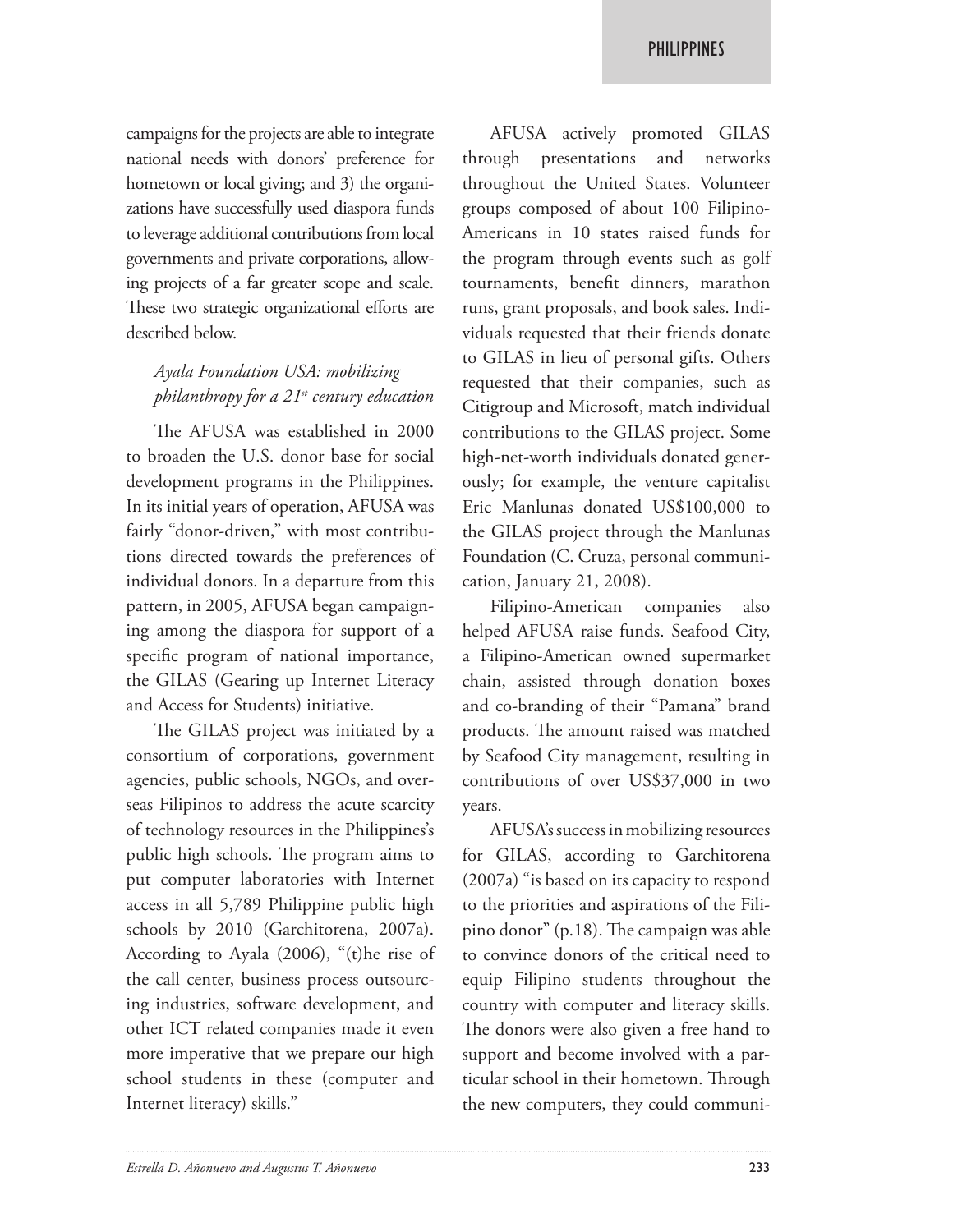

cate with their beneficiaries and could even opt to be online mentors to teachers and students in the Philippines.

The GILAS consortium has also used the diaspora contributions to leverage government funds, convincing officials to match funds raised from the private sector and overseas Filipinos. According to Mario Deriquito, Executive Director of Ayala Foundation (personal communication, January 21, 2008) the total amount generated for the GILAS project from January 2005 to December 2007 was US\$3.75 million, which benefited 1,670 public high schools and approximately 800,000 underprivileged youths in the Philippines. Of the US\$3.75 million, Chiara Cruza, Senior Development Officer of Ayala Foundation (personal communication, January 21, 2008) said that AFUSA raised US\$564,187, or about 15% of the total, directly from Filipino-Americans.

AFUSA's GILAS campaign is an impressive example of mobilizing diaspora philanthropy for a remarkably strategic initiative. Introducing computer technology to individual schools enhances students' learning and increases their opportunities for better paying employment.

## *ANCOP and Gawad Kalinga (GK): addressing poverty and transforming communities*

Johnson (2001) defines global social investing as "the strategic and systematic investment of private philanthropic resources to address complex, inter-connected manifestations of chronic underdevelopment" (p.4). An example of social investing within the context of the Filipino

diaspora is ANCOP's mobilization of resources for GK, an ambitious project designed as an integrated, sustainable, and holistic program to alleviate poverty in the Philippines and transform communities of the poor and homeless. The former director of GK, Tony Meloto, explained in a television interview that because the problems of homelessness and poverty are so widespread, the response must also be massive in scale. The GK 777 program aims to build 700,000 homes in 7,000 communities in 7 years.

ANCOP (Answer for the Cry of the Poor) was established by the Couples for Christ, a faith-based organization in the Philippines, to generate awareness and mobilize resources for the GK initiative. ANCOP USA was established as a  $501(c)(3)$ organization in 2003 and the organization has established additional bases in Australia, Canada, and other countries. ANCOP USA has four staff members, but the bulk of ANCOP's work is done by about 100 volunteers, most of whom are members of Couples for Christ.

The GK initiative constructs houses, builds villages, provides economic opportunities, and addresses other needs of the homeless, such as health care and day care services. A GK village is established to house a minimum of 30 poor families.

According to Eleonor Chichioco (personal communication, December 7, 2007) Program Director of ANCOP USA, ANCOP has developed a variety of different ways in which donors can support the GK initiative. A donor can support a house for US\$1,500 or a village for US\$59,000 (aside from house construction, this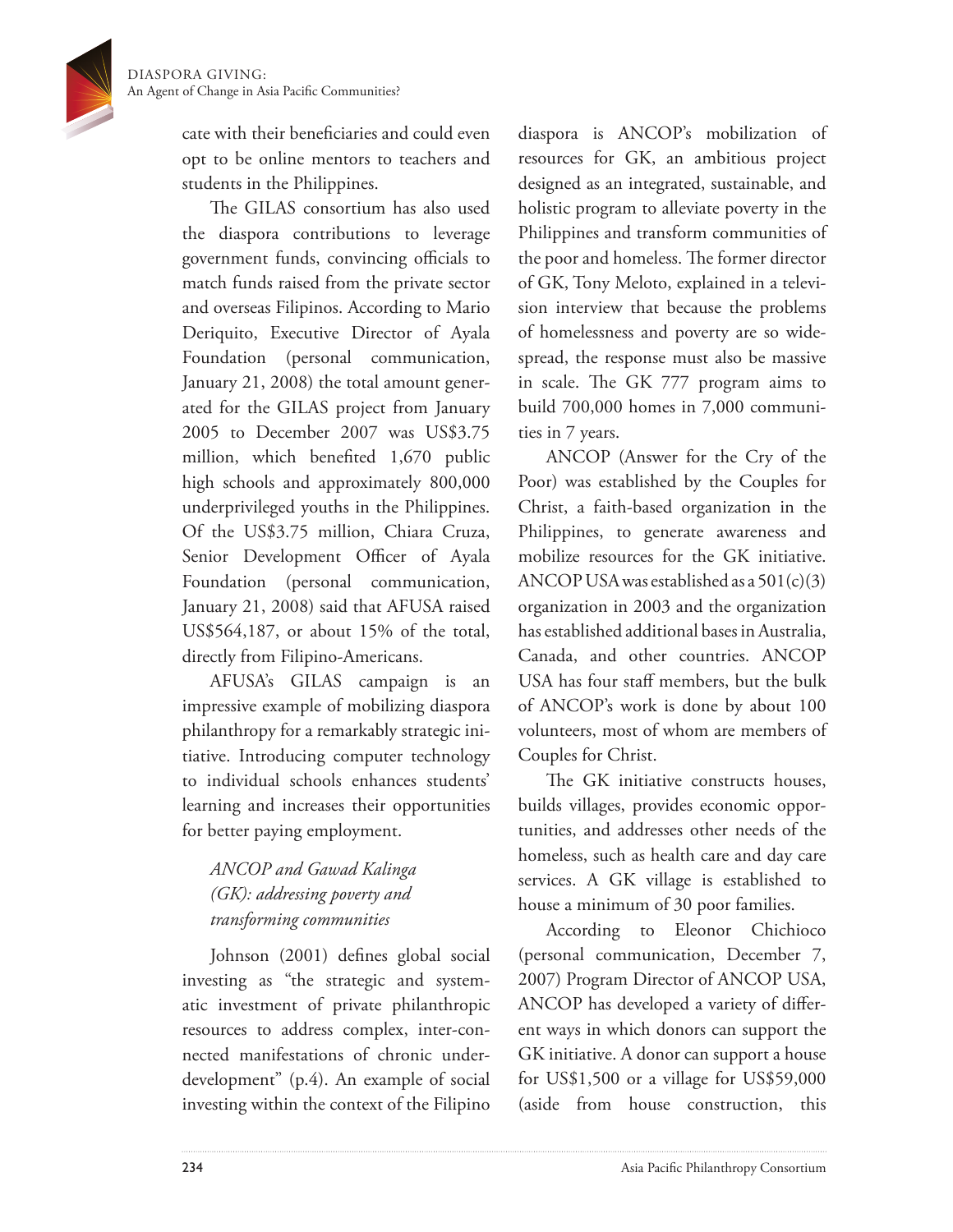amount includes funds for day care, health services, and other projects). Small donors pool their donations to collectively sponsor a house or a village, which can be named after the donors. Donors can also choose the location of the house or the village they wish to support. In addition, ANCOP raises funds through special events such as WOW-GK (a concert where well-known movie and entertainment personalities from the Philippines perform), marathons, and benefit dinners.

From 2003 to 2007, Chichioco reported that ANCOP USA raised approximately US\$12.45 million to build over 300 GK villages. Rhona Cuaresma, Coordinator of ANCOP Australia, reported raising US\$1.583 million, which established 23 villages. Manette Acero, Coordinator for Finance of ANCOP Canada, stated that they raised around US\$2.5 million and established 82 GK villages (personal communication December 7, 2007). From just these three countries, ANCOP has been able to generate US\$16.53 million and establish about 405 villages since ANCOP was established in 2003. According to Myra Ortega, ANCOP's Officer-in-Charge of Coordinating International Affairs, ANCOP has chapters in about 28 countries, but 95% of donations comes from the US, Canada, and Australia (personal communication, January 23, 2008).

ANCOP also encourages non-monetary support from its donors. Volunteers and partners are asked to assist directly in the construction and in the activities of GK villages. For example, in addition to sponsoring 10 villages, members of the University of Sto. Tomas (UST) Medical

Alumni Association have helped to establish community-based health care projects in GK villages. Successful Filipino-American entrepreneurs are encouraged to assist residents in starting businesses and linking their products to the market. ANCOP encourages the participation of the secondgeneration Filipino-Americans through its GK Youth Great Adventure Tour (GK YGAT). After visiting the Philippines, the youth often become volunteers of ANCOP in the United States (E. Chichioco, personal communication, December 7, 2007).

As of June 2007, GK had built and transformed more than 1,200 communities in the Philippines and had provided homes and economic opportunities to approximately 26,299 families (R. Cuaresma, personal communication, December 7, 2007). About 35% of these GK communities were established with donations from the Filipino diaspora.

Several factors have likely contributed to ANCOP's success in raising money: (1) GK builds on the donors' charitable impulse to provide assistance to the poor and the homeless; (2) Couples for Christ has a solid overseas membership that contributes directly and serves as volunteers; (3) as a Christian group, it has also been able to readily attract donations from other Christian groups; and (4) GK's early, tangible community-based accomplishments have raised confidence among donors.

#### *Diaspora members as agents of social development and change?*

The foregoing examples of strategic philanthropy illustrate the growing role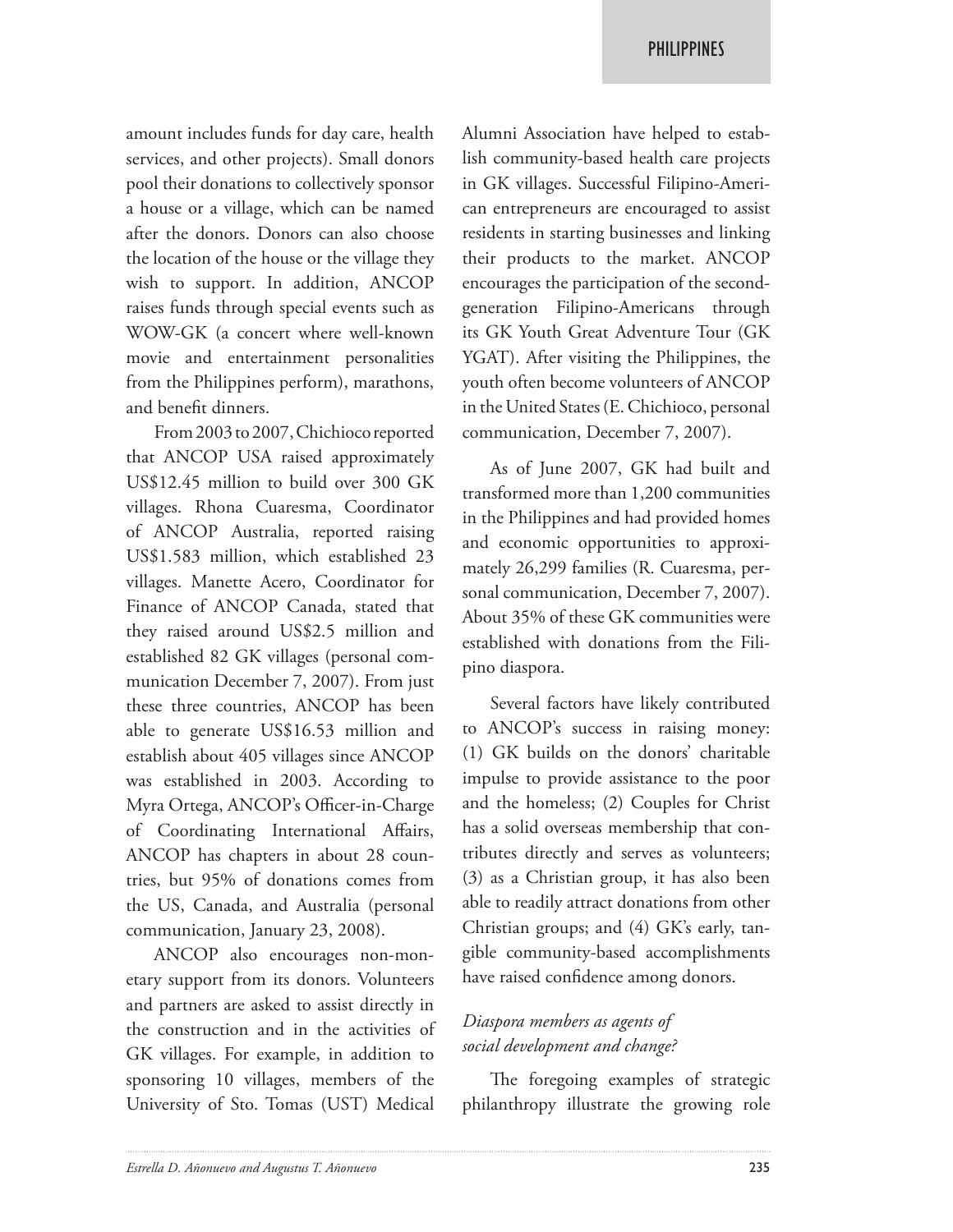Diaspora Giving: An Agent of Change in Asia Pacific Communities?

> of the Filipino diaspora as change agents in communities in the Philippines. Many of the Filipino diaspora have accumulated relatively substantial financial and social capital; have gained expertise in specialized fields such as finance, business, health care, development and the environment; and have been exposed to new philanthropic practices. They are poised to play an important role in the development of their communities of origin.

> Overseas Filipinos have not only mobi lized resources for development, but they also have at times leveraged additional aid from development agencies and corporations in their host countries. For instance, Tessie and Pabito Alarcon, together with other Filipino-Americans in Washington, D.C., raised US\$1.57 million for various Feed the Hungry projects in depressed communities. About 30% of the funds they raised annually came from corporations and organizations such as World Bank, Microsoft, and CISCO (T. Alarcon, personal communication, October 20, 2007). These contributions have comprised critical resources that have rehabilitated communities in Baler and Aurora—provinces that were devastated by storms (Feed the Hungry, 2007).

> Overseas Filipinos can be catalysts for change by making full use of their acquired knowledge and skills for the benefit of their communities of origin. Innovative ideas, new technologies, international networks, and new markets are all critical resources that the Filipino diaspora bring to these communities. Micro-enterprises in rural areas are able to develop innovative products, improve product packaging, and

become linked to the global market through the ideas and networks of the Filipino diaspora. For instance, Leila Rispens Noel, who is based in the Netherlands, helped to establish the virtual organization of Bansalan residents and mobilized her townmates abroad and the local government to support sustainable development projects. The organization is now using the Internet to globally promote the products of community-based enterprises in Bansalan. Another example is Dr. Eurfemio Barcelon, who has a PhD in food technology and was based in Australia. He has returned home as a Balik Scientist and is currently helping small enterprises develop innovative and globally competitive food products.

Diaspora communities also have the potential to contribute to their home communities in less direct ways. They can influence local politics, encourage transparency and accountability in government and community organizations, and even promote local activism. The RDL-CLEAR experience shows how virtual hometown associations (HTAs) are able to influence policy makers and local government executives in crafting policies and programs that are responsive to the needs of the community. RDL-CLEAR is now engaged, together with other organizations in Romblon, in stopping mining operations in one of the province's islands.

Another important role of the Filipino diaspora in effecting change in communities is through investments in enterprises, at times seeking a combination of financial and social return on their investments. Nestor Duldulao and Art Claveria, entrepreneurs based in San Francisco, mobilized Filipino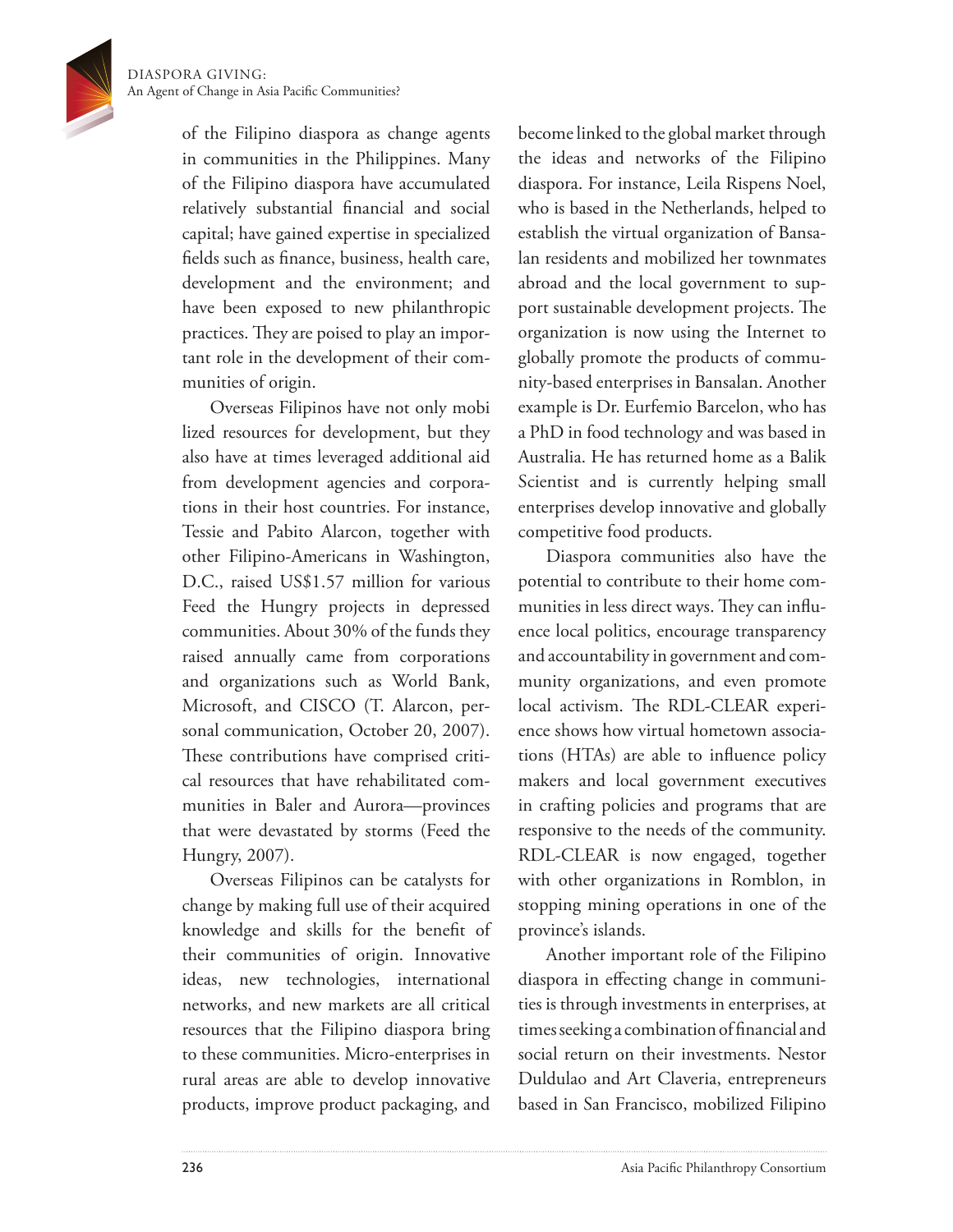diaspora donations in Northern California to develop community-based coconut enterprises in Laguna, whose intention is to provide jobs for coconut farmers and their families. Others are investing in credit cooperatives and micro-finance organizations to provide much-needed capital for micro-enterprises in the rural areas.

These experiences remain few, but it is hoped that the number of overseas Filipinos actively engaged in strategic giving will continue to expand. One critical ingredient for growth will be the development of an enabling environment to encourage and facilitate such giving. This challenge is examined in the following section.

# **Creating an Enabling Environment for Strategic Diaspora Philanthropy**

Orozco (2007) states that "(t)he efforts of diaspora alone cannot guarantee success. To be successful, policies and conditions external to the migrants need to exist" (p.240). For diaspora philanthropy to become an effective tool for development, an enabling environment that encourages and harnesses the contributions of overseas Filipinos is necessary. This section provides an assessment of the current enabling environment in the Philippines.

#### *Supportive government policies and programs*

The Philippines is often cited as a model in managing migration flows (Association of Foundation, 2005). The Philippine government has created various agencies and programs that assist Filipinos in myriad migration-related issues and concerns. It has set up agencies for the protection and

the welfare of OFWs. It has developed programs that extend help to overseas Filipinos and their families in various stages of migration, from pre-departure to on-site to reintegration. It grants dual citizenship and absentee voting to Filipinos abroad. Based on Sidel's (2007) characterization of state engagement towards the diaspora, the Philippines can be considered a strongly supportive state.

The government has established several government agencies for the protection of migrants abroad. Two agencies have been set up under the Department of Labor and Employment (DOLE): the Overseas Workers Welfare Administration (OWWA) and the Philippine Overseas Employment Authority (POEA). The OWWA provides various welfare services—including health insurance, repatriation, welfare service at the job site, scholarships, and livelihood assistance. POEA formulates and implements employment standards, regulates foreign employment, and issues licenses to private recruitment agencies. The Office of the Undersecretary for Migrant Workers Affairs (OUMWA) under the Department of Foreign Affairs (DFA) was created to assist in matters of diplomatic and foreign relations that affect the welfare of migrants. The Commission on Filipinos Overseas (CFO) was established directly under the Office of the President to handle concerns of permanent residents abroad (Commission on Population, 2007) and to manage the operation of the LINKAPIL program.

The legal framework that seeks to ensure the safe deployment and protection of Filipinos and to increase the political participation of migrant workers abroad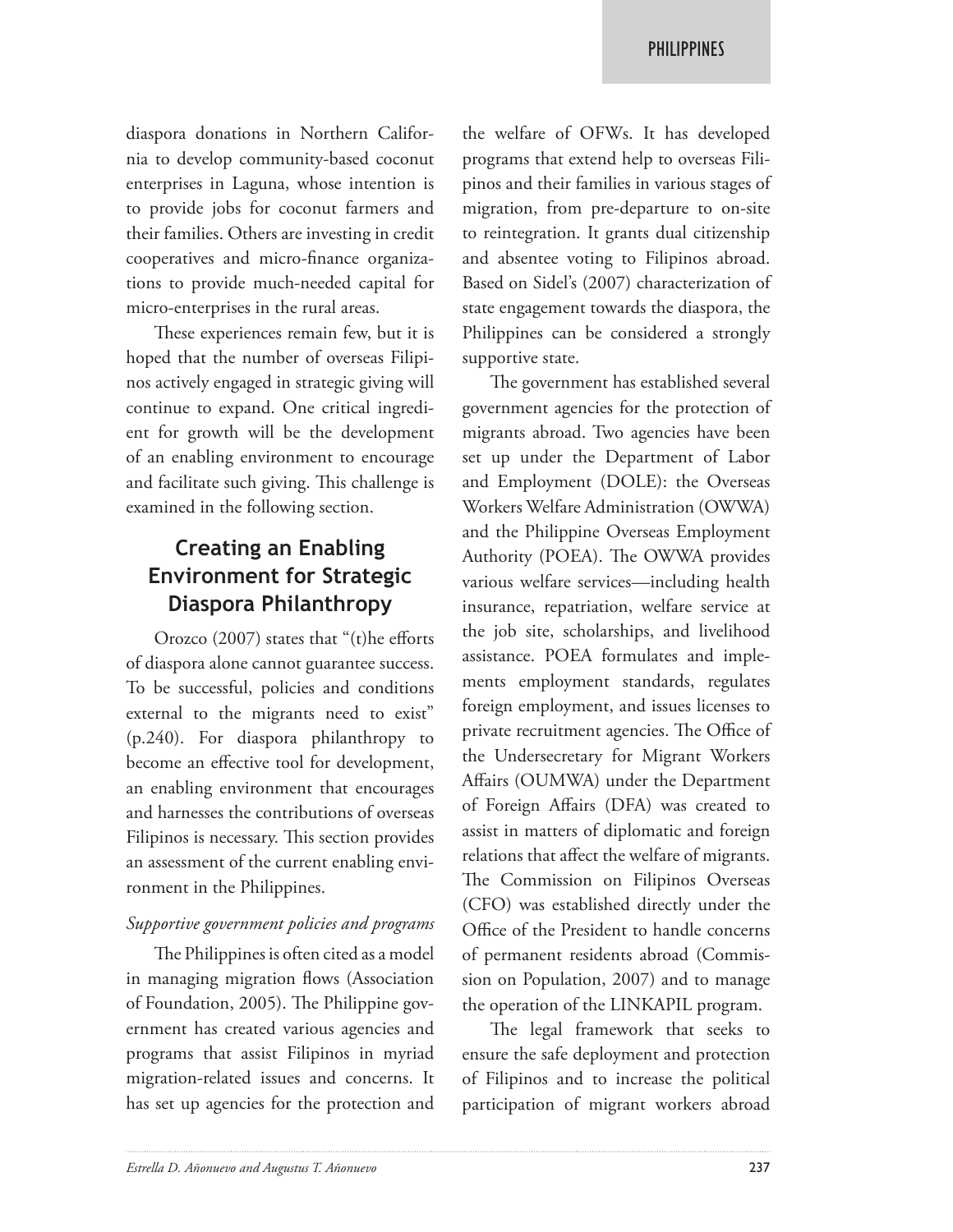was established with laws such as the Migrant Workers and Overseas Filipinos Act of 1995 (Republic Act 8042), the Anti-Trafficking in Persons Act of 2003, and the Overseas Absentee Voting Act of 2003 (Commission on Population, 2007).

In addition, the Philippine government has passed laws and instituted programs that directly encourage the participation of overseas Filipinos in Philippine affairs and in the use of their resources and skills for the country's benefit. Among these efforts are the Dual Citizenship Law or the Citizenship Retention and Acquisition Act of 2003; the Classroom Galing sa Mamamayan Abroad (CGMA) project, which solicits support from overseas Filipinos in constructing classrooms to address the shortage in the Philippines; the National Reintegration Center for OFWs (NRCO), which endeavors to develop economic and social programs to facilitate reintegration of overseas Filipinos; road shows and "town hall" meetings conducted by embassies and consulates, which discuss opportunities for investment and philanthropy; and matching of diaspora funds by some local government units in the form of land and additional funds for GK and GILAS.

## *Limitations of government policies and programs*

The Philippine government's policies and programs are, in theory, protective of the rights and the welfare of its migrants, but much is still to be desired in terms of their implementation. The government has also created programs that facilitate donations and technology-transfer of its nationals abroad, but the programs are very limited in scope and scale. The main

problem is that these efforts are not part of a coherent development strategy.

The government's LINKAPIL program mobilizes donations of overseas Filipinos, but the government does not have a comprehensive strategy for directing these resources towards sustainable social change. The government's housing program, for instance, will pale in comparison with what ANCOP/ GK has accomplished in four years.

The government is also more involved in facilitating its own programs, such as the CGMA classroom adoption program, than in providing mechanisms for various stakeholders to coordinate, upscale, and replicate best practices developed in the not-for-profit and philanthropic sectors. The scale of implementation of government programs is also limited. The Balik Scientist Program, for instance, has mobilized only 297 scientists and experts since it was established in 1975.

In addition, the Philippine government's fiscal framework is not supportive of diaspora giving. The Value Added Tax Law (Republic Act 8424) does not exempt foreign donations to the Philippines. Four government agencies are involved in the approval of tax exemptions of in-kind donations (Department of Finance [DOF], Office of the President, National Economic and Development Authority [NEDA], and Bureau of Customs), making the process of philanthropic giving tedious and difficult (CFO, 2007).

## *Not-for-profit and business sector involvement*

It is only recently that overseas migration has caught the attention of the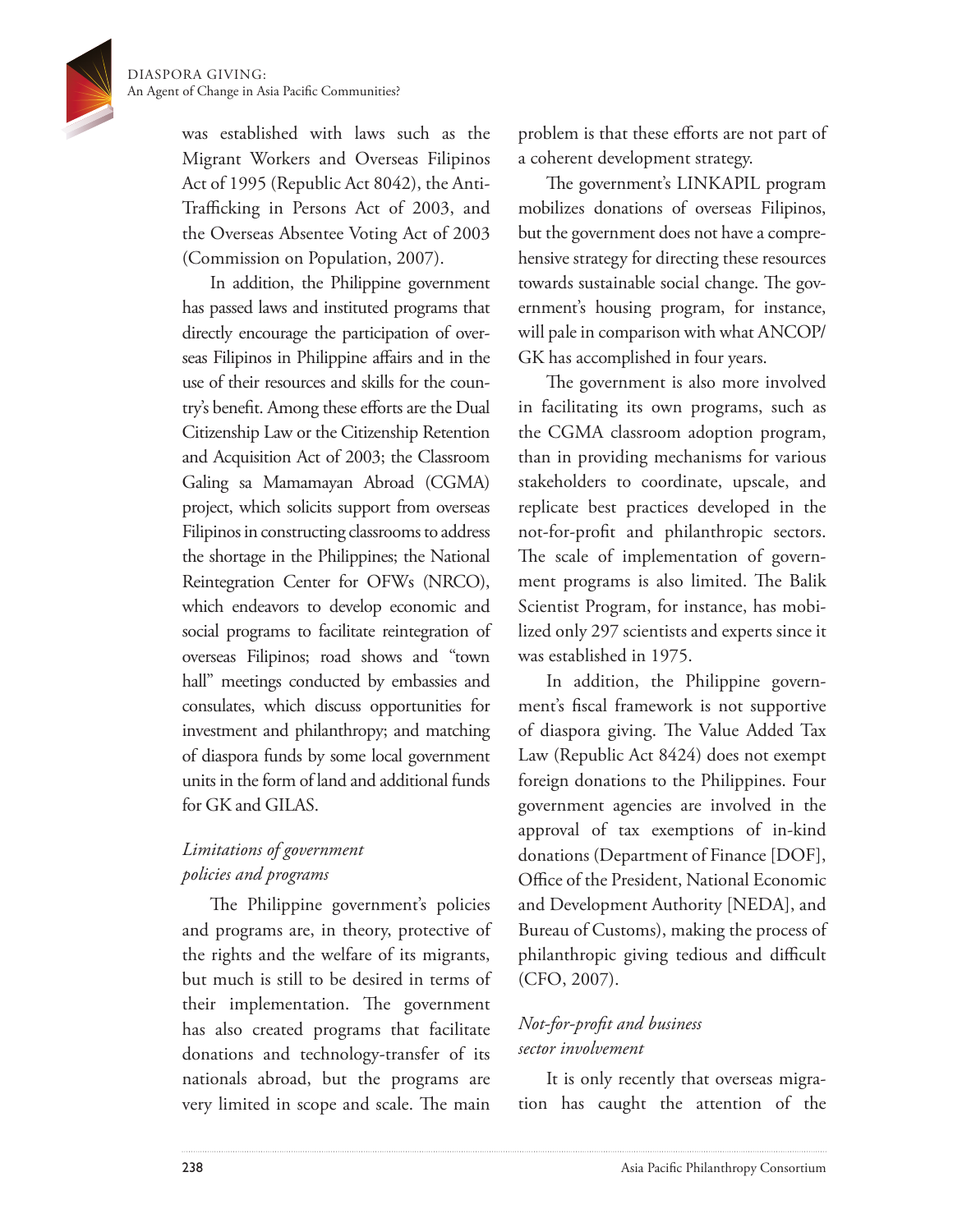business sector in the Philippines. Notfor-profits that are involved in sustainable development programs are just beginning to understand the impact of migration and development issues on their work. They have neither programs that address the social costs of migration nor projects that tap the resources of overseas Filipinos for development.

There are, however, recent commendable efforts from the NGO and not-forprofit communities. The Association of Foundations has conducted research and consultations on Filipino diaspora philanthropy. The Institute on Migration and Development Initiatives has created a portal on Filipino giving. NGOs like Atikha and ERCOF have conducted road shows to tap donations and investments of overseas Filipinos. The International Network on Alternative Financial Institutions, a network of 18 micro-finance organizations in the Philippines, has mobilized resources of overseas Filipinos to fund micro-finance operations in their communities of origin. The Philippine Social Enterprise Network, composed of 38 social enterprises, encourages overseas Filipino philanthropic contributions and investments to help scale up those enterprises. The Philippine Consortium on Migration and Development (Philcomdev), a network of 50 NGOs, micro-finance organizations, cooperatives, social enterprises and overseas Filipino organizations, was formed in June 2007 to mobilize diaspora philanthropy for the upscale of social enterprises and to provide services that address the social cost of migration.

Financial, telecommunication, airline, and real estate companies look at overseas Filipinos primarily as a market for their products. Some, however, have initiated programs that address the social and economic concerns of overseas Filipinos. The Bank of the Philippine Islands (BPI) Foundation funds the production of a training manual on value formation for children of overseas Filipinos. Globe Telecom supports a program on computer literacy for overseas Filipinos and their families. Associated Shipping Management underwrites a financial literacy and psychosocial intervention program for its seafarers and their families.

Information and telecommunication companies (ICTs) could play a significant role in creating an enabling environment for strategic diaspora philanthropy; they have the reach and the influence to encourage and facilitate it. ABS-CBN International established The Filipino Channel (TFC) in 1994. It has more than 200,000 Filipino subscribers in North America and is also beamed to Canada, Australia, Europe, the Middle East, and Asia. (ABS-CBN International, n.d.). Global Media Arts (GMA) launched its GMA Pinoy TV in February 2005. It is beamed to the United States, the Middle East, Japan, Singapore, and Papua New Guinea (GMA Pinoy TV, n.d.). The news and public affairs programs of these telecommunication companies are instrumental in updating Filipinos abroad on the developments in the country. Television has also become an effective tool for fundraising. Fund-raising for disaster relief and rehabilitation by the ABS-CBN Foundation and GMA Kapuso is done through their tel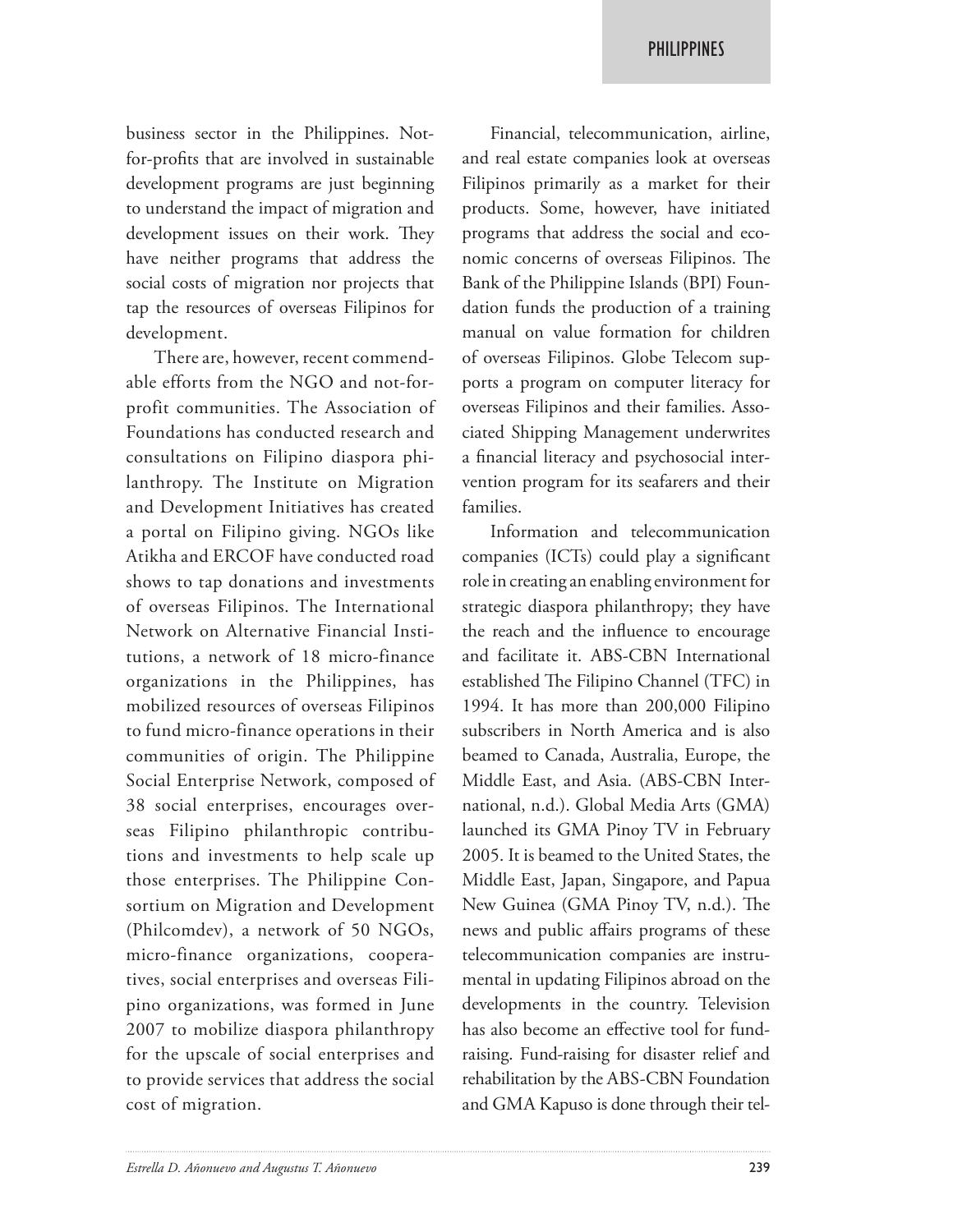evision programs. ABS-CBN has also integrated, in its popular programs, solicitation of donations from its program contestants, many of whom are overseas Filipinos who have come home for vacation.

To create an enabling environment for strategic philanthropy, the challenge is to combine the expertise of the not-for-profit organizations in crafting and implementing sustainable development programs with the capacity of the business sector and the government in providing the requisites for broadening the scope of development projects. These stakeholders should coordinate their efforts and work together to craft a coherent development strategy that harnesses overseas Filipino resources for development within the Philippines.

## **Issues and Challenges**

Strategic deployment of Filipino diaspora philanthropy remains limited in scope and scale. Although there are several exemplary efforts, as this paper illustrates, these remain few and far between. Much must be done—by the government, NGOs, and the business sector—to create an enabling environment for a widespread and consistent interest in strategic giving. In addition, the following issues and challenges need to be addressed to generate a significant shift from charitable giving to strategic giving by overseas Filipinos:

## *Broadening the donor base*

The diaspora donor base for strategic giving remains relatively small. Efforts have not reached a significant number of overseas Filipino organizations. Facilita-

tors and not-for-profits have not engaged a substantial number of overseas Filipinos to give back to the Philippines. Furthermore, knowledge and skills transfer from the Filipino diaspora remains scarce and limited.

The challenge is to engage a broader section of the Filipino diaspora—especially second-generation Filipinos, those who are not associated with groups, and those involved in traditional charitable giving—to contribute to strategic causes in the Philippines. This challenge calls for creative forms of reaching out to Filipinos overseas (e.g., making full use of the ICTs and informing them of the needs of the communities and the development initiatives in the Philippines). This challenge entails finding "…means and ways that will make it easier to give, offer sufficient choice and options to diaspora donors, and make it possible to track the impact of what was given" (Najam, 2007, p.146).

## *Building partnerships*

The Association of Foundations (2005) stressed that because overseas Filipinos are "absentee investors/donors/entrepreneurs," they are in need of reliable partners that will help them identify development projects, viable investments, and businesses opportunities in the country. Since migrants are not by nature development-oriented (Orozco, 2003), the challenge is to find development partners in the Philippines who will assist them in project identification, implementation, monitoring, and evaluation.

Another challenge is to build partnerships among the various stakeholders— including overseas Filipinos, NGOs, government, and business—and merge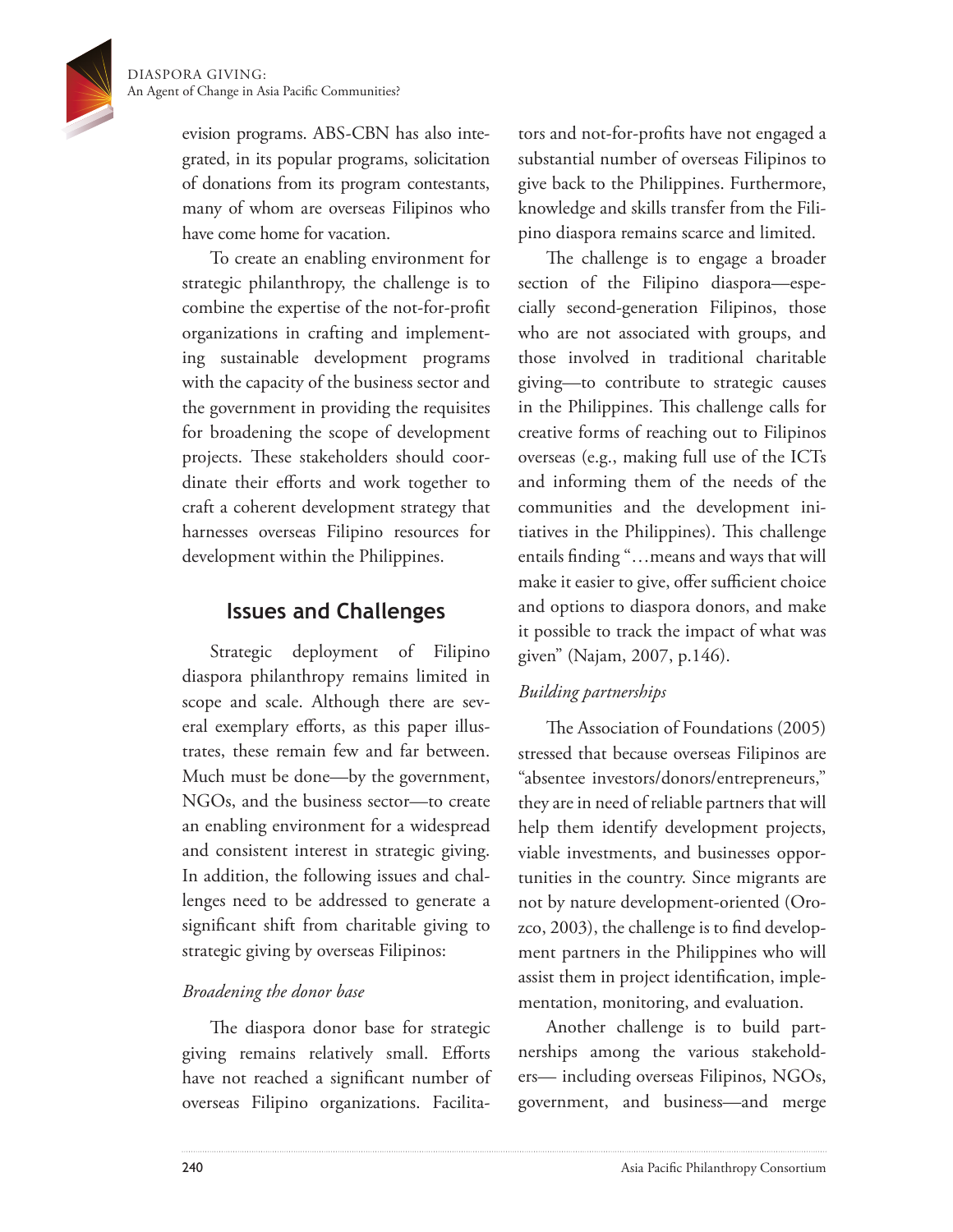their initiatives towards strategic giving. This challenge will require new forms of cooperation, collaboration, and mechanisms through which to pool efforts and resources.

#### *Accommodating donor preference*

Powers (2006) viewed the philanthropy of overseas Filipinos with its hometown bias as a "highly inequitable funding mechanism for development (that may) overlook the areas most in need of assistance" (p.54). Yet the Filipino diaspora should not be expected to take the place of government and development agencies in ensuring equitable development. At best, the Filipino diaspora should augment government and development agencies' efforts towards "equitable" development.

The challenge is to craft "equitable" development programs and projects that accommodate Filipino donors' hometown bias and preferences. In addition, this means encouraging hometown beneficiaries such as the church and local governments to develop projects that strategically address the problems in their communities that their townmates abroad can support.

#### *Pooling and leveraging of diaspora funds*

There is a need to both pool and leverage diaspora philanthropy in order to attain scale and have a significant impact on the lives of people in their hometown communities. Vasconselos (2007) pointed out that if migrant remittances and—we might add—diaspora donations are not leveraged, economic activities and employment opportunities in these communities will remain low.

The challenge is how to pool the resources of the Filipino diaspora and leverage them with development agencies, foundations, and the Philippine government. This challenge entails convincing overseas Filipinos, who are more comfortable with handling their donations themselves, to give to a pooled fund. It also requires efforts to help development agencies and government units in recognizing the importance of complementing diaspora philanthropy for social and economic development.

## **Recommendations**

Diaspora philanthropy should be linked to a comprehensive strategy of harnessing diaspora resources to sustainable development. For diaspora philanthropy to achieve significant scale and scope, as well as create meaningful impact on development, the following key recommendations are proposed:

## *Create a GO-NGO working group on migration and development*

There should be a coordinating body composed of government and NGO representatives—a "GO-NGO" partnership—that crafts strategic programs and projects and coordinates initiatives of the various stakeholders on migration and development both in the Philippines and abroad. Representatives from the Department of Foreign Affairs, the Department of Labor and Employment, the Commission on Filipinos Overseas, and the Department of Trade and Industry should participate in this working group. NGO representatives could come from alliances of NGOs involved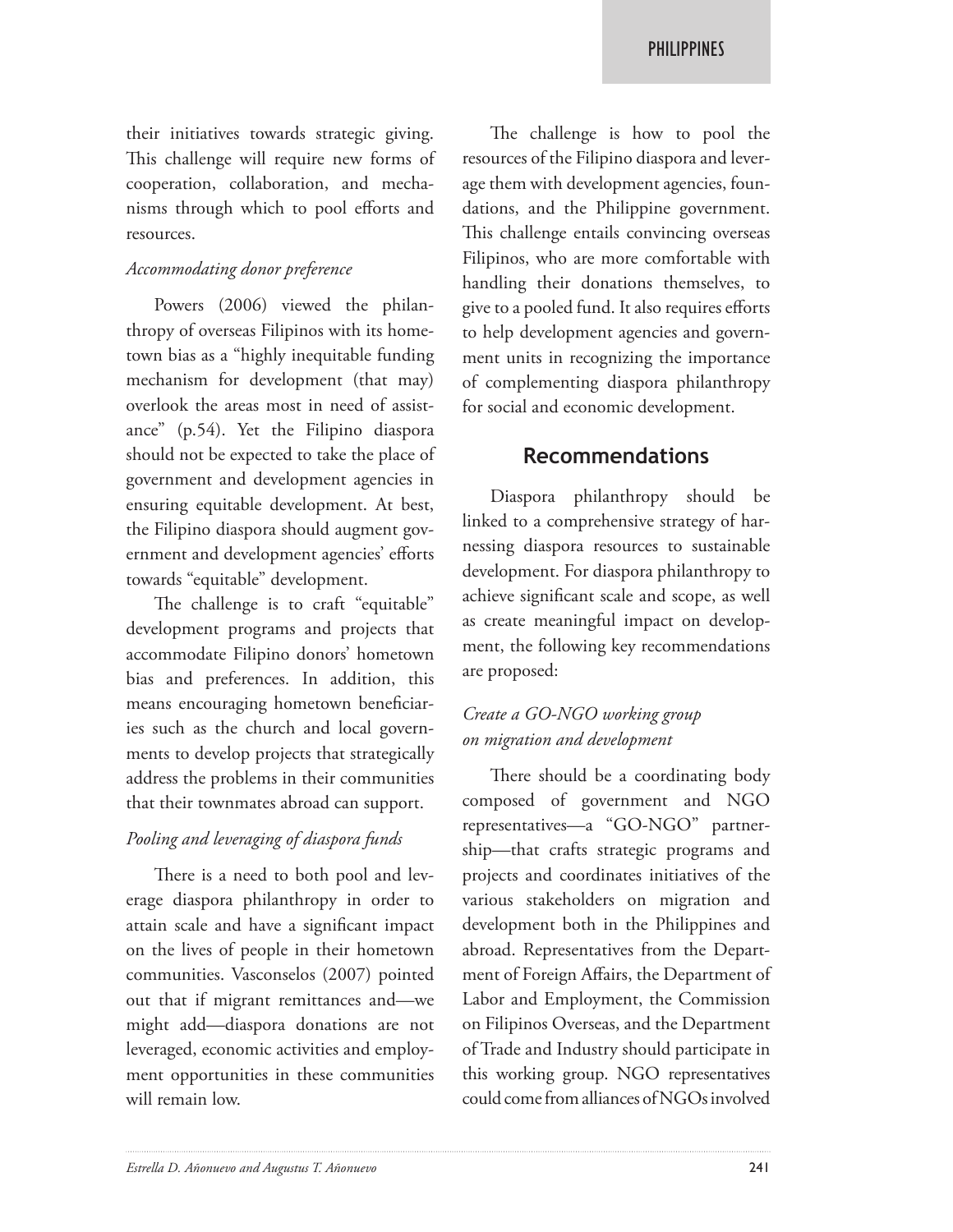in migration and development, such as the Philippine Consortium on Migration and Development, the Association of Foundations, the League of Corporate Foundations, the International Network of Alternative Financial Institutions, and Philippine Social Enterprise Network.

This working group could facilitate coordination and complementation of initiatives to avoid competition and duplication. It could also promote the development of strategic projects, such as GK and GILAS, that could be implemented in various towns and provinces.

## *Build networks of overseas Filipino organizations and NGOs*

Considering that overseas Filipino organizations are relatively small and informal, and usually give small contributions, building networks of overseas Filipino organizations is key to the pooling of diaspora efforts and donations. These networks could spearhead advocacy of strategic philanthropy and reach out to the broadest section of overseas Filipinos. They could use Filipino television channels to reach out to overseas Filipinos. They could also help devise mechanisms for pooling diaspora contributions. Since the organizations lack resources for organizing and capacity-building, facilitators such as AFUSA and CFO could initiate networking among the various organizations. They could also equip the leaders with skills in organizing and fund-raising.

At the same time, networks of NGOs in the Philippines advocating for strategic philanthropy should be forged. These networks, such as the Philippine Consortium on Migration and Development, should reach out to overseas Filipinos, NGOs, government organizations, and the business sector; advocate for the leveraging of diaspora philanthropy from the national and local government units and development agencies; and assist in crafting development programs that could be funded through diaspora philanthropy. They should link NGOs in key communities with high concentrations of overseas Filipino families with hometown associations in different countries. These networks should also help identify development-oriented local governments and executives, and assist in identifying social enterprises that could be scaled up and replicated in various provinces.

## *Establish community foundations and develop community-based ICT materials*

Community foundations that recognize the hometown preference of overseas Filipinos should be established. "A community foundation (CF) is a private, [notfor-profit] organization, which mobilizes local resources for grant-giving in a defined geographic area. A CF aims to improve the quality of life in a particular community by addressing its diverse and changing needs in a participative manner—building community spirit and strengthening community leadership as local citizens come together to solve problems and create a common vision for the future" (AF, 2004, p. 6). There is a dearth of information on the important role of community foundations and on the mechanisms of setting them up in the Philippines. The Association of Foundations could spearhead the advocacy of and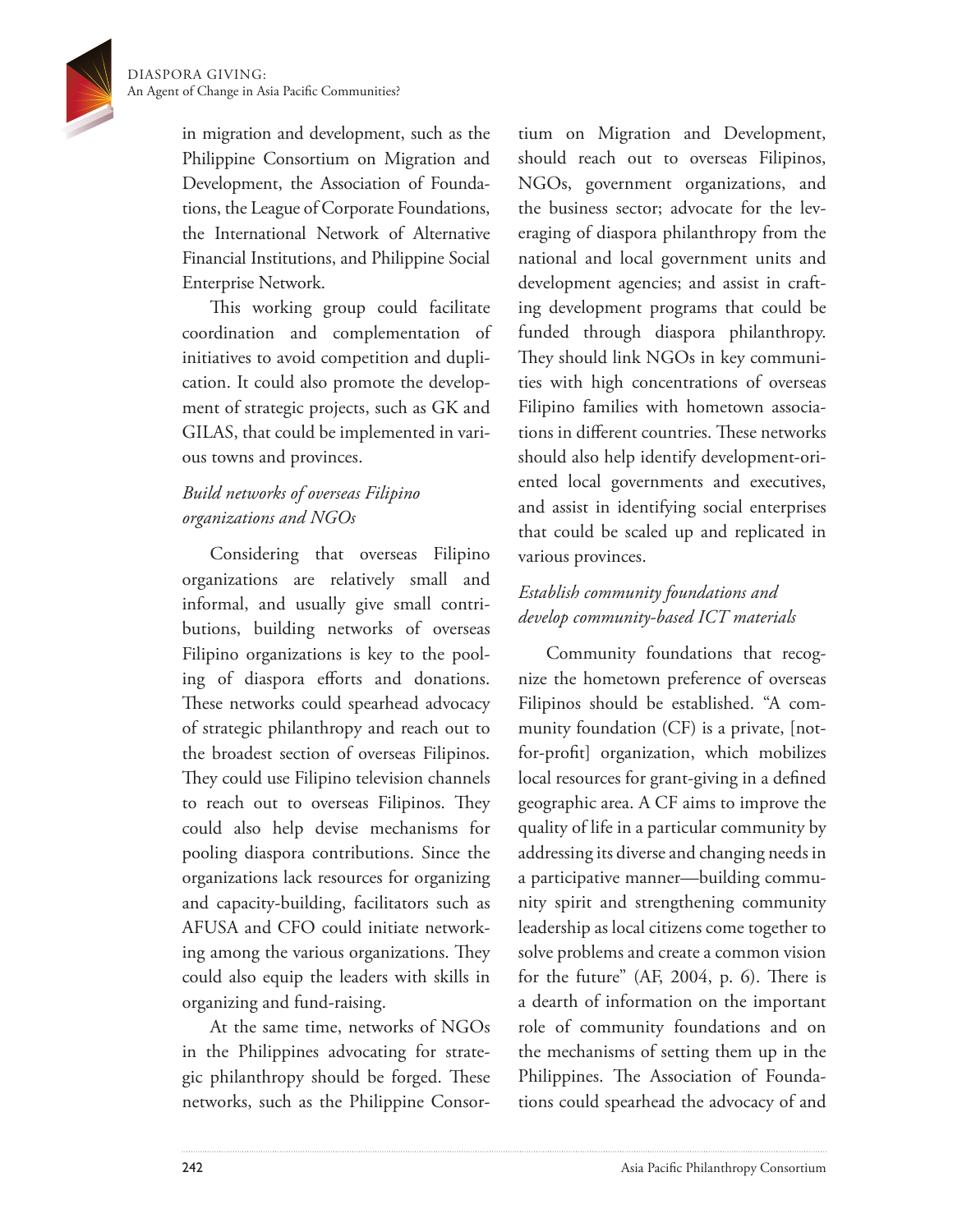help set up community foundations in areas with high concentrations of overseas Filipinos.

Community foundations could work to become the recipients or intermediaries for HTA giving. They could leverage these donations with the local government and with other sectors of the community. They could also assist HTAs in selecting strategic projects and in ensuring equitable distribution of resources in a given community.

The setting up of a community foundation should be complemented by the development of communication materials and mechanisms that can reach the families of overseas Filipinos and other members of the community. Hometown websites, local radio stations, and cable televisions hooked to the Internet will help update the HTAs on community issues and initiatives.

## *Conduct research and develop databases of stakeholders*

There is a need for empirical studies on Filipino diaspora philanthropy and on the migration and development nexus, so that strategies can be established to mobilize diaspora resources towards sustainable development. Projects funded by the Filipino diaspora should be evaluated to gain insights on strategic philanthropy practices and their impact on the communities. Results of such evaluation should be disseminated to the various stakeholders. In addition, databases of various stakeholders in the Philippines and abroad should be developed as mechanisms to link overseas Filipinos with partners in the Philippines.

Listed in Table 6 are specific recommendations to overseas Filipino organizations, the Philippine government, NGOs,

|  |  |  | Table 6. Challenges and Recommendations |
|--|--|--|-----------------------------------------|
|--|--|--|-----------------------------------------|

| <b>Challenges</b>                                   | <b>Action Recommendations</b>                                                                                                                                                                                                                                                                                                                                                                                                                                                                                                                                                                                                                         |                                                                                                                                                                                                                                                                                                                                                                                                                                                                                     |                                                                                                                                                                                                                                                                                                                                                                                                                                                                                                                                                                                                                                                                                                                                                                                                                                                                                                                              |
|-----------------------------------------------------|-------------------------------------------------------------------------------------------------------------------------------------------------------------------------------------------------------------------------------------------------------------------------------------------------------------------------------------------------------------------------------------------------------------------------------------------------------------------------------------------------------------------------------------------------------------------------------------------------------------------------------------------------------|-------------------------------------------------------------------------------------------------------------------------------------------------------------------------------------------------------------------------------------------------------------------------------------------------------------------------------------------------------------------------------------------------------------------------------------------------------------------------------------|------------------------------------------------------------------------------------------------------------------------------------------------------------------------------------------------------------------------------------------------------------------------------------------------------------------------------------------------------------------------------------------------------------------------------------------------------------------------------------------------------------------------------------------------------------------------------------------------------------------------------------------------------------------------------------------------------------------------------------------------------------------------------------------------------------------------------------------------------------------------------------------------------------------------------|
|                                                     | Overseas Filipino Organizations                                                                                                                                                                                                                                                                                                                                                                                                                                                                                                                                                                                                                       | Government                                                                                                                                                                                                                                                                                                                                                                                                                                                                          | NGOs and other stakeholders                                                                                                                                                                                                                                                                                                                                                                                                                                                                                                                                                                                                                                                                                                                                                                                                                                                                                                  |
| Broaden donor<br>base for strategic<br>philanthropy | Create database of their<br>organization (membership,<br>activities, capacities, etc.)<br>and provide the information<br>to the embassies and consul-<br>ates in the host countries<br>Maximize use of The Filipino<br>Channel, Pinoy TV, ICT, and<br>other creative forms of<br>information and education to<br>reach the largely unorganized<br>segment of the Filipino com-<br>munity<br>*<br>Develop exposure programs<br>for members on the realities<br>of development work in the<br>Philippines, especially for<br>second-generation overseas<br>Filipinos<br>Empower members in or-<br>ganizing, fund-raising, and<br>strategic philanthropy | * Charge diplomatic posts to<br>develop a system that will<br>regularly update their da-<br>tabases of overseas Filipino<br>organizations<br>* Strengthen programs of<br>the CFO: Migrant Social<br>and Economic Integra-<br>tion, Filipino Education<br>and Heritage (promoting<br>Filipino education programs<br>overseas, as well as con-<br>tinued exposure of younger<br>generation of Filipinos<br>overseas to Philippine<br>language, history, culture,<br>and institutions) | Conduct research on migration and<br>development and strategic diaspora<br>philanthropy<br>Evaluate strategic philanthropy proj-<br>ects and disseminate experience of<br>best practices<br>Develop Internet-based information<br>materials on community development<br>initiatives<br>* Charge Institute of Migration and De-<br>velopment Initiatives to strengthen its<br>Filipino diaspora portal and Philcomdev<br>to develop a portal of NGOs and other<br>stakeholders involved in migration and<br>development initiatives<br>Ask Philcomdev to create Alternative<br>Development Tourism Programs to<br>expose overseas Filipinos to develop-<br>ment projects and alternative social<br>investments that need support<br>* Charge facilitators and development<br>agencies to conduct seminars/fora on<br>Philippine realities, organizing, fund-<br>raising, and strategic philanthropy for<br>overseas Filipinos |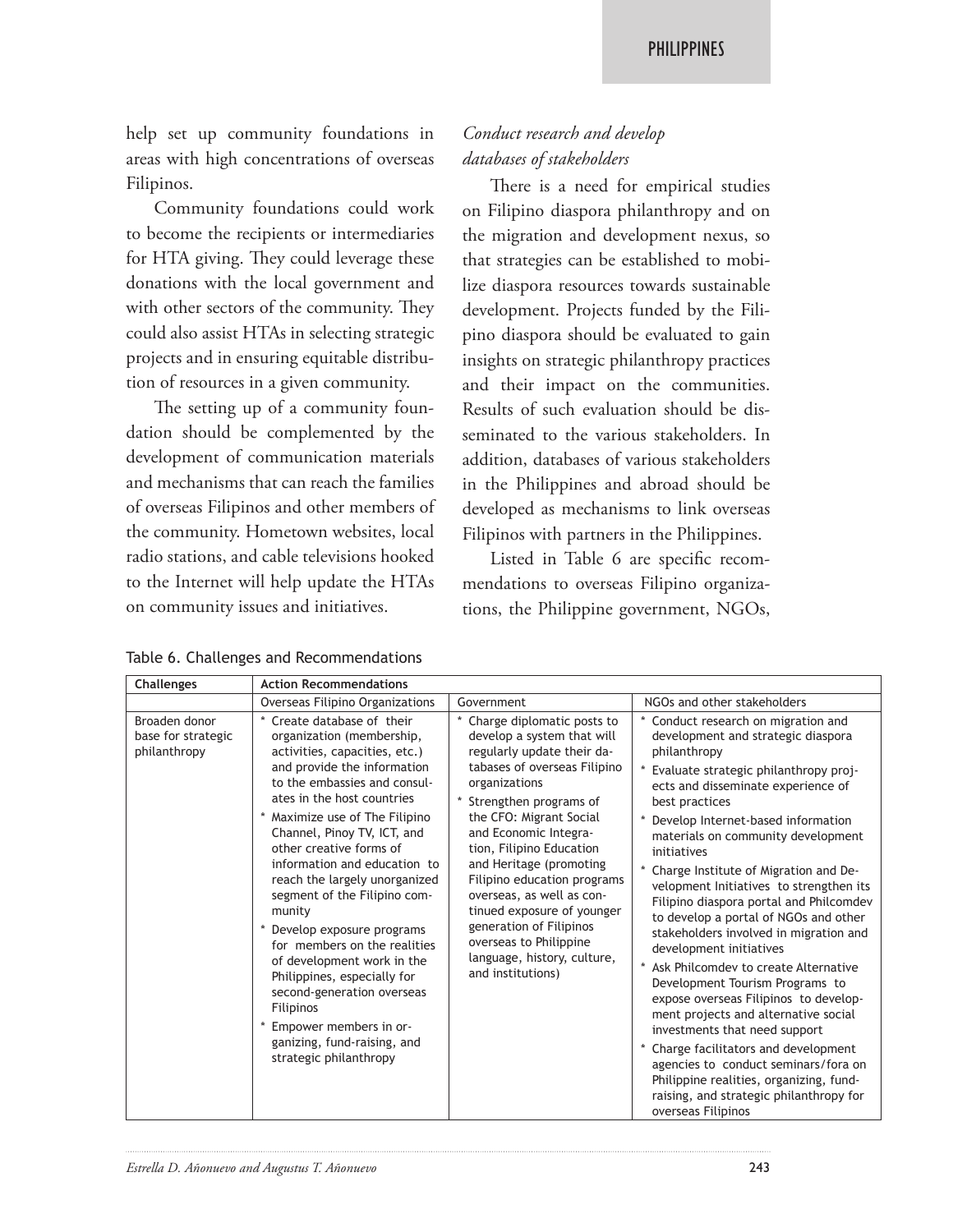

Diaspora Giving: An Agent of Change in Asia Pacific Communities?

| Challenges                                                                                                                          | <b>Action Recommendations</b>                                                                                                                                                                                                                                                                                                                                                                                                                                                                                                                                                                                                                                                                                                                                     |                                                                                                                                                                                                                                                                                                                                                                                                                                                                                                                                                                                                                                                                                                                                |                                                                                                                                                                                                                                                                                                                                                                                                                                                                                                                                                                                                                                                                                                                                                                                                                                                                                                                                                                                                                                                                                                                                                                         |  |
|-------------------------------------------------------------------------------------------------------------------------------------|-------------------------------------------------------------------------------------------------------------------------------------------------------------------------------------------------------------------------------------------------------------------------------------------------------------------------------------------------------------------------------------------------------------------------------------------------------------------------------------------------------------------------------------------------------------------------------------------------------------------------------------------------------------------------------------------------------------------------------------------------------------------|--------------------------------------------------------------------------------------------------------------------------------------------------------------------------------------------------------------------------------------------------------------------------------------------------------------------------------------------------------------------------------------------------------------------------------------------------------------------------------------------------------------------------------------------------------------------------------------------------------------------------------------------------------------------------------------------------------------------------------|-------------------------------------------------------------------------------------------------------------------------------------------------------------------------------------------------------------------------------------------------------------------------------------------------------------------------------------------------------------------------------------------------------------------------------------------------------------------------------------------------------------------------------------------------------------------------------------------------------------------------------------------------------------------------------------------------------------------------------------------------------------------------------------------------------------------------------------------------------------------------------------------------------------------------------------------------------------------------------------------------------------------------------------------------------------------------------------------------------------------------------------------------------------------------|--|
|                                                                                                                                     | Overseas Filipino Organizations                                                                                                                                                                                                                                                                                                                                                                                                                                                                                                                                                                                                                                                                                                                                   | Government                                                                                                                                                                                                                                                                                                                                                                                                                                                                                                                                                                                                                                                                                                                     | NGOs and other stakeholders                                                                                                                                                                                                                                                                                                                                                                                                                                                                                                                                                                                                                                                                                                                                                                                                                                                                                                                                                                                                                                                                                                                                             |  |
| Forge partnerships<br>and merge initia-<br>tives of various<br>stakeholders                                                         | Invite HTAs to organize, with<br>partners in the Philippines,<br>"Town Hall Meetings" where<br>development plans and proj-<br>ects in various provinces are<br>discussed<br>Periodically invite develop-<br>ment organizations in meet-<br>ings and coordinate possible<br>roadshows of development<br>organizations abroad<br>* Visit existing development<br>organizations and their com-<br>munities during vacation<br>and explore possibilities for<br>partnership                                                                                                                                                                                                                                                                                           | * Develop GO-NGO Working<br>Group on Migration and De-<br>velopment as a mechanism<br>to direct migration and<br>development programs,<br>coordinate initiatives, and<br>pursue joint projects on<br>strategic philanthropy<br>* Include migration and<br>development in career<br>advancement seminars of<br>diplomatic corps, and their<br>role in facilitating invest-<br>ment and philanthropy for<br>development<br>Charge diplomatic posts to<br>*<br>conduct regular meetings<br>with Filipino community<br>to update on development<br>initiatives in the Philippines<br>Include initiatives of devel-<br>opment organizations and<br>social enterprises in road-<br>shows that are conducted<br>abroad by DFA and CFO | Participate in GO-NGO Working Group<br>on Migration and Development,<br>composed of government and NGO<br>representatives, to discuss issues and<br>possible joint activities on migration<br>and development<br>* Strengthen capacity of Philcomdev,<br>CODE-NGO, Association of Foundations,<br>and other consortia of NGOs to provide<br>information to other NGOs on migra-<br>tion and development issues<br>Facilitators:<br>* Forge partnerships between NGOs<br>working on migration and sustainable<br>development projects with overseas<br>Filipino organizations<br>Develop simpler system of accrediting,<br>monitoring, and reporting of NGOs to<br>facilitate partnership with OF organi-<br>zations                                                                                                                                                                                                                                                                                                                                                                                                                                                     |  |
| Pursue sustainable<br>development<br>projects that<br>integrate/ac-<br>commodate<br>hometown bias<br>and other donor<br>preferences | $\ast$<br>Learn about needs of the<br>hometowns<br>Coordinate with AFUSA, CFO,<br>Philcomdev, Association of<br>Foundations, CODE-NGO, and<br>other development organiza-<br>tions who are implementing<br>sustainable development<br>projects<br>Identify assistance that OF<br>can provide to community<br>projects, i.e., resource mo-<br>bilization, marketing, skills<br>and technology transfer, and<br>other needs of the partners<br>Other than conducting medi-<br>cal missions for overseas, in<br>partnership with the Depart-<br>ment of Health and commu-<br>nity-based health programs<br>(CBHPs), create programs<br>that would capacitate and<br>compensate barangay health<br>workers in providing health<br>care services in the commu-<br>nity | * Ask CFO's LINKAPIL program<br>to evaluate impact of its<br>work on sustainable devel-<br>opment, and craft strategic<br>philanthropy projects that<br>could be replicated in pilot<br>provinces<br>Expand Balik Scientist Pro-<br>gram. Returning scientists<br>should be assigned to help<br>in local development initia-<br>tives and projects<br>* Create database of Filipino<br>experts who can be tapped<br>for various projects of<br>community development<br>agencies                                                                                                                                                                                                                                               | * Develop strategic projects that can be<br>packaged into smaller components and<br>implemented in various hometowns<br>and provinces<br>* Provide information to beneficiaries:<br>NGOs, church, HTAs, schools, and<br>other sectors on situation of over-<br>seas Filipinos and strategic diaspora<br>philanthropy; and capacitate them in<br>developing, packaging, and managing<br>sustainable projects that can be sup-<br>ported by overseas Filipinos<br>Charge INAFI-Philippines and other mi-<br>cro-finance organizations and coopera-<br>tives to package programs on diaspora<br>philanthropy, savings, investment, and<br>micro-finance<br>* Invite Philippine Social Enterprise<br>Network, CODE NGO, Association of<br>Foundations, and other organizations<br>involved in social enterprise develop-<br>ment to merge enterprises in similar<br>sub-sectors to identify strategic in-<br>tervention that could be supported by<br>diaspora philanthropy and investment,<br>covering towns with large concentra-<br>tions of overseas Filipinos<br>* Tap resources of overseas Filipinos in<br>technology development and manage-<br>ment of enterprises |  |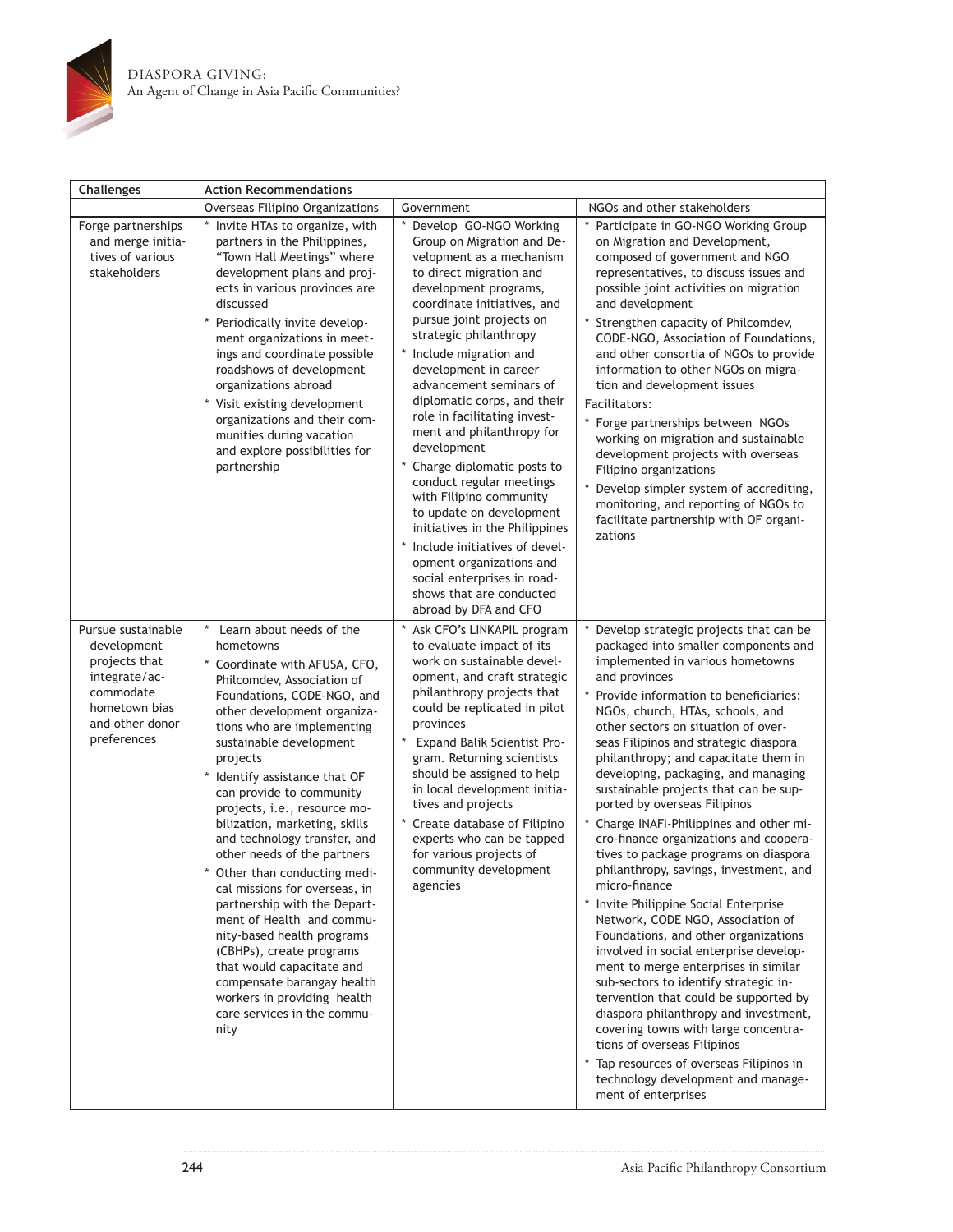| <b>Challenges</b>                                                          | <b>Action Recommendations</b>                                                                                                                                                                                                                                                                                                                                                                                                                                                                  |                                                                                                                                                                                                                                                                                                                                                                                                                                                                                                                                                 |                                                                                                                                                                                                                                                                                                                                                                                                                                                                              |
|----------------------------------------------------------------------------|------------------------------------------------------------------------------------------------------------------------------------------------------------------------------------------------------------------------------------------------------------------------------------------------------------------------------------------------------------------------------------------------------------------------------------------------------------------------------------------------|-------------------------------------------------------------------------------------------------------------------------------------------------------------------------------------------------------------------------------------------------------------------------------------------------------------------------------------------------------------------------------------------------------------------------------------------------------------------------------------------------------------------------------------------------|------------------------------------------------------------------------------------------------------------------------------------------------------------------------------------------------------------------------------------------------------------------------------------------------------------------------------------------------------------------------------------------------------------------------------------------------------------------------------|
|                                                                            | Overseas Filipino Organizations                                                                                                                                                                                                                                                                                                                                                                                                                                                                | Government                                                                                                                                                                                                                                                                                                                                                                                                                                                                                                                                      | NGOs and other stakeholders                                                                                                                                                                                                                                                                                                                                                                                                                                                  |
| Pool and leverage<br>diaspora funds<br>to attain larger<br>scale and scope | Identify and partner with<br>community foundations, de-<br>velopment agencies, and cor-<br>porations that are interested<br>in matching Filipino diaspora<br>donations<br>Organize events to facilitate<br>exchange of views on best<br>practices in strategic giving<br>and possibilities for upscaling<br>and replicating these prac-<br>tices<br>Establish networks among<br>overseas Filipino organiza-<br>tions and explore mechanisms<br>for pooling of diaspora philan-<br>thropy funds | * Formulate coherent<br>development strategy on<br>migration and development<br>* Charge Department<br>of Foreign Affairs and<br>Department of Labor and<br>Employment to sponsor In-<br>ternational Conference on<br>Migration and Development<br>and craft multi-stakeholder<br>programs on diaspora phi-<br>lanthropy and investments<br>Pilot local government<br>units to enter into partner-<br>ship, leverage resources<br>of diaspora, and integrate<br>diaspora contributions as<br>additional resources in<br>their development plans | Ask Association of Foundation, in<br>partnership with Philcomdev and other<br>networks, to set up community founda-<br>tions in areas with high concentration<br>of overseas Filipinos, and provide<br>vehicles for pooling of diaspora philan-<br>thropy and leveraging of funds<br>Charge NGOs to pool donations of<br>Filipino diaspora and leverage these<br>resources with partner government and<br>development agencies to underwrite<br>key strategic pilot projects |

and other stakeholders in addressing the challenges of strategic diaspora giving in the Philippines.

Overseas Filipinos can contribute substantially to change and development in their communities of origin. With their monetary resources, knowledge and skills, they are, without a doubt, an important development resource. However, the development potential of diaspora philanthropy can only be realized if government and development organizations step forward with the commitment and the resources and are able to create an environment conducive to strategic giving, investment, and development.

#### **References**

ABS-CBN International. (n.d.). ABS-CBN International, North America. Retrieved January 3, 2008, from http//\_www.abs. cbni.com.

- Agence France Presse. (2007, February 21). Remittances of Philippines' overseas workers. *Philippine Daily Inquirer*, B8.
- Alayon, J.R. (2006, December). Diaspora philanthropy: New Zealand Filipino communities and the practice of international community development. Paper presented at the Biennial Conference "Southern Perspectives on Development: Dialogue or Division?", Otago University, Dunedin, New Zealand.
- Añonuevo, A. T*.* (2005, June). *Social capital, philanthropy, GO-NGO relations and community development.* A Bienvenido Gonzales Professorial Chair Lecture delivered in the University of the Philippines at Los Baños.
- Asia Pacific Philanthropy Consortium. (2007, December). Writers' Terms of Reference: Conference Background Papers "Diaspora giving: An agent of change in Asia-Pacific Communities?".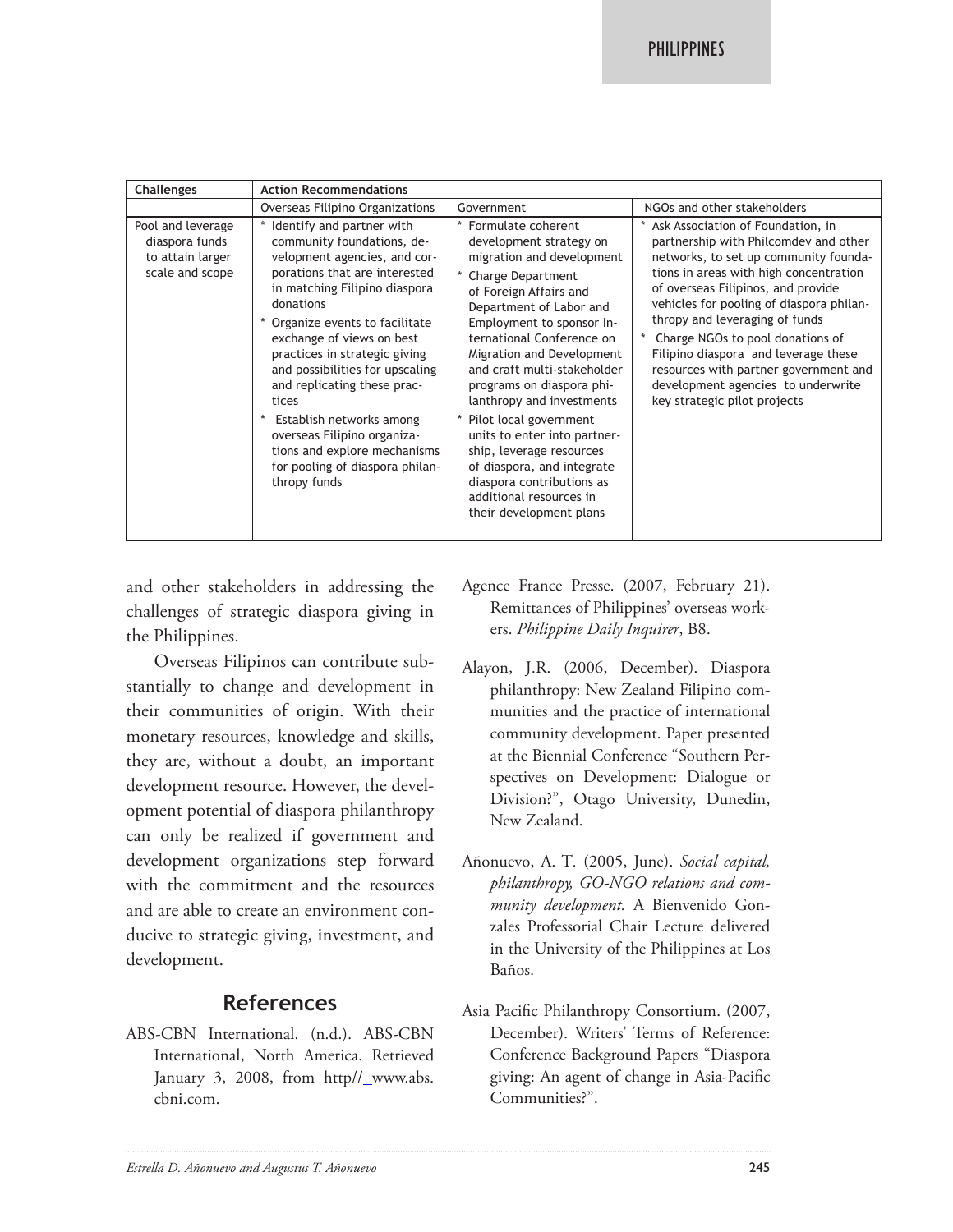

- Association of Foundations. (2004). *What you should know about a community foundation.*
- Association of Foundations (2005). *Diaspora philanthropy by Filipinos*. Quezon City: Association of Foundations.
- Atikha (2006). *Atikha progress report 2005: Mobilizing overseas Filipino resources for the development of overseas Filipinos, their families and communities in San Pablo City.*  Laguna and Mabini, Batangas. [Unpublished material].
- Ayala, J.A.Z. (2006). *The challenges of Asian philanthropy in the 21st century*. Retrieved January 10, 2008, from http://www.wingsweb.org/forum06/presentations\_zobel. cfm.
- Bagasao, I. F. (2003, October). *Migration and development: The Philippine experience*. Paper presented at the International Conference on Migrant Remittances: Development Impact, Opportunities for the Financial Sector, Future Prospects, London, United Kingdom.
- Bo, J. (2007, November). Four UPLB bids make it to PESO challenge semis. *UPLB Link*, p. 2.
- Cabilao-Valencia, M. & Colasito, J. (2007, September 28). *Harnessing altruism: The Linkapil experience*. Paper presented at the Round Table Discussion on Creating an Enabling Environment for Strategic Diaspora Philanthropy, Asian Institute of Management Conference Center.
- Cacas, S. (1995, July 14). Magandang deal! Cashing in on the Filipino American market. *Asian Week*. Retrieved December 5, 2007, from http://www.highbeam.com/ doc/1P1-106219959.html.
- Center for Migrant Advocacy Center for Migrant Advocacy. (2006, April). CMA working paper on overseas migration.

Retrieved January 5, 2008, from http:// www.pinoyabroad.net/img\_upload/ 9bed2e6b0cc5701e4cef28a6ce64be3d/ wkng\_ppr\_printed\_online\_verse\_.pdf.

- Commision on Filipinos Overseas (2007). *Lingkod sa kapwa pilipino/Link for Philippine development program: Harnessing overseas Filipinos as partners in national development.* [Unpublished material].
- Commission on Filipinos Overseas (n.d.). Republic of the Philippines, Commission on Filipinos Overseas. Retrieved January 10, 2008, from http://www.cfo.gov.ph/.
- Dizon-Anonuevo, E. & Anonuevo, A. (2006, May). *Realizing development potential of overseas Filipino migration.* Paper presented at the INAFI International Conference on Migration and Development, Development Academy of the Philippines, Tagaytay.
- Economic Resource Center for Overseas Filipinos. (n.d). *The development potential of migration.* Retrieved September 5, 2007, from http://www.philsol.nl/org/ercof/ DevPotential -mar00.htm.
- Feed the Hungry. (2007). *Feed the hungry performance report 1993-2006.* [Unpublished material].
- Garchitorena, V. (2007, May). *Diaspora philanthropy: The Philippine experience.* Retrieved October 1, 2007, from http://www.tpi. org/downloads/pdfs/Philippines\_Diaspora\_Philanthropy\_Final.pdf.
- Garchitorena, V. (2007, September 28). *Philippine diaspora philanthropy: The Ayala Foundation, USA experience.* Paper presented at the Round Table Discussion on Creating an Enabling Environment for Strategic Diaspora Philanthropy, Asian Institute of Management Conference Center.
- GMA. (n.d.). GMA Pinoy TV. Retrieved January 3, 2008, from http//www.pinoytv.com.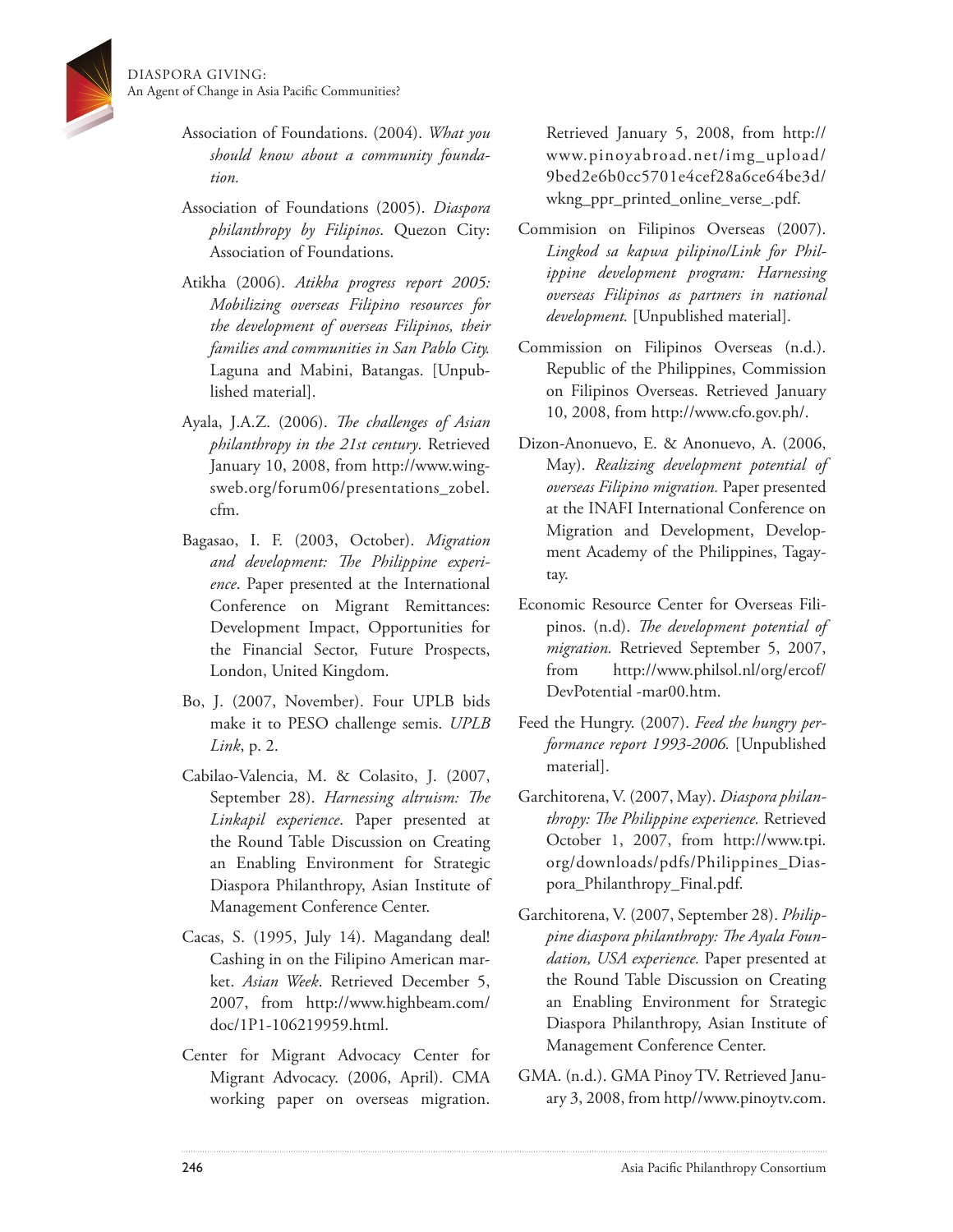Income of Filipinos in US tops US\$65,000 per year. (2005, January 14). *The Filipino Express*. Retrieved January 5, 2007, from http://www.highbeam.com/doc/1P1- 106219959.html.

- Johnson, P. (2001, May). *Global social investing: A preliminary overview*. Retrieved December 28, 2007, from http://www.fas. harvard.edu/~acgei/PDFs/PhilanthropyP-DFs/Phil\_Global\_Soc\_Investing.pdf.
- Kapur, D., Metha, A., & Moon Dutt, R. (2004), Indian diaspora philanthropy. In P. Geithner, P. Johnson & L. Chen (Eds.), *Diaspora philanthropy and equitable development in China and India* (pp.177-213). Cambridge, Massachusetts, and London: Global Equity Initiative.
- Lucas, D. (2007, December 26). Dollar remittances fuel new affluence among Filipinos. *Philippine Daily Inquirer*, p. B1.
- Najam, A. (2007). Diaspora philanthropy to Asia. In B. Merz, L.Chen & P. Geithner (Eds.), *Diasporas and development* (pp.119- 150). Cambridge, Massachusetts, and London: Global Equity Initiative.
- Newland, K. & Patrick, E. (2004, July). *Beyond remittances: The role of diaspora in poverty reduction in their countries of origin*. A scoping study by the Migration Policy Institute for the Department of International Development. Retrieved September 1, 2007, from http://www.migrationpolicy. org/pubs/BeyondRemittances\_0704.pdf.
- Opiniano, J. M. (2007, August). *Development aid from well-meaning amateurs: a scoping study of the status and prospects of Filipino migrant philanthropy*. Paper presented in the Second National Conference on Filipino Migrant Philanthropy, University of Sto.Tomas, Manila.
- Opiniano, J. M. (2004, October). Biggest donors to RP. *APPC Post,* p. 5. Retrieved January 10, 2008, from http://www.asian-

philanthropy.org/pdfs/post/appcpostissue18.pdf.

- Orozco, M. (2003). *Hometown associations and their present and future partnerships: New development opportunities?* Retrieved December 1, 2007, from http://socrates. berkeley.edu: 7001/Events/conferences/ Morelia/briefing/HTAManuelOrozco.pdf.
- Pakistan Centre for Philosophy. (2005). *Philanthropy by Pakistani diaspora in the USA.* Islamabad: Pakistan Centre for Philanthropy.
- Philippine Overseas Employment Agency. (2006).OFW global presence: A compendium of overseas employment statistics. Retrieved January 5, 2008, from http:// www. poea. gov.ph/stats/2006Stats.pdf.
- Pilipinong Migrante sa Canada. (2008, January 6). Filipino Migration: A Brief History, Retrieved January 5, 2008, from http:// pmscontario.tripod.com/id1.html.
- Population Commission. (2007). *Filipinos beyond borders, population and development dimensions of overseas labor migration. A primer on the state of the Philippine population report 4.*
- Powers, S. (2006, May 31). *Bayanihan across the seas: Diaspora philanthropy and development in the Philippines.* Retrieved September 3, 2007, from http://www. filipinodiasporagiving.org/Attached%20files/ Shawn%20Powers%20study.pdff.
- Samante, M.T. (2007, February 16). *Filipino seafarers, world's most sought*. Retrieved January 5, 2008, from http://www.ofwguide. com/article\_item.php?articleid=566.
- Sidel, M. (2007). Focusing on the state: Government responses to diaspora giving and implications for equity. In B. Merz, L.Chen & P. Geithner (Eds.), *Diasporas and development* (pp.25-54). Cambridge, Massachusetts, and London: Global Equity Initiative.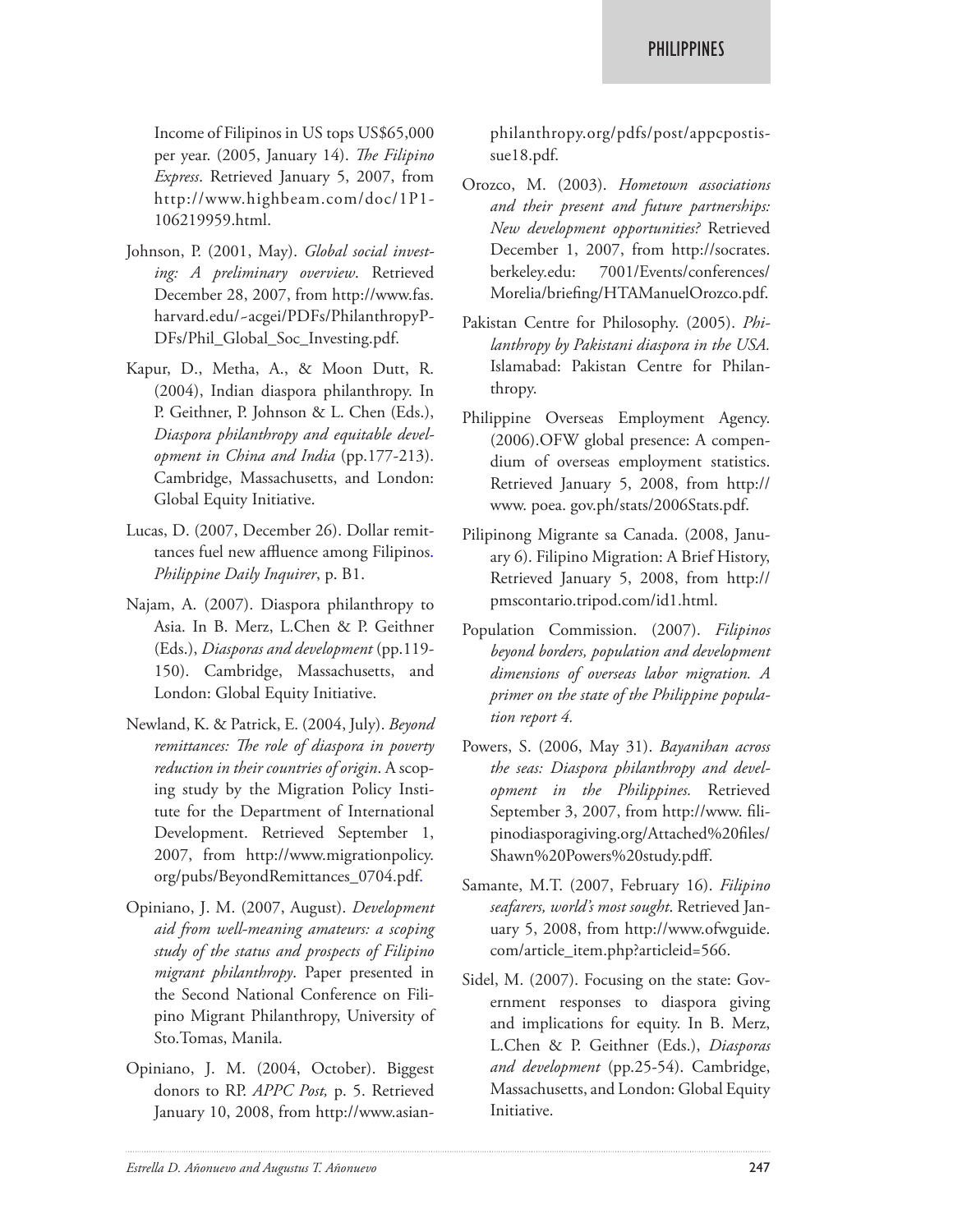- Silva, J. (2006). *Engaging diaspora communities in development: An investigation of Filipino hometown associations in Canada*. Unpublished manuscript, Simon Fraser University, Canada.
- Talento, R. (2004, September 15-16). *Measurement of the migrant workers in the Philippine system of national accounts (PSNA).* Paper presented at United Nations Department of Economic and Social Affairs Statistics Division, Meeting of the Technical Subgroup of the Task Force on International Trade in Services, Movement of Natural Persons –Mode 4,
- Paris, France. Retrieved January 5, 2008, from http://unstats.un.org/unsd/tradeserv/ TSG%2009-04-Paris/tsg0409-21.pdf.
- Tetangco, A. (2007, March 15). *Migration, remittances, economic development and the role of banks.* Paper presented at the 13<sup>th</sup> Meeting of the World Savings Bank Institute Asia-Pacific Regional Group, Sofitel Philippine Plaza, Manila. Retrieved September 30, 2007, from http://www. bsp.gov.ph/publications/speeches. asp?id=275&yr=.
- Vasconcelos P. (2007, November 7). *Sending money home, migrant remittances to developing countries: Remittances as a development instrument*. Paper presented at the International Network of Alternative Institutions International Conference on Micro-finance, Remittances, and Development. Contonou, Benin.
- Wescott, C. & Brinkerhoff, J. (Eds.). (2006*). Converting migration drains into gains: Harnessing the resources of overseas professionals*. Manila: Asian Development Bank.

## Notes

1 The exchange rate of dollar to peso fluctuated has between US\$1: PhP35 to US\$1: PhP55 during the period covered. In this paper the exchange rate of US\$1: PhP40 is used in converting the original peso values.